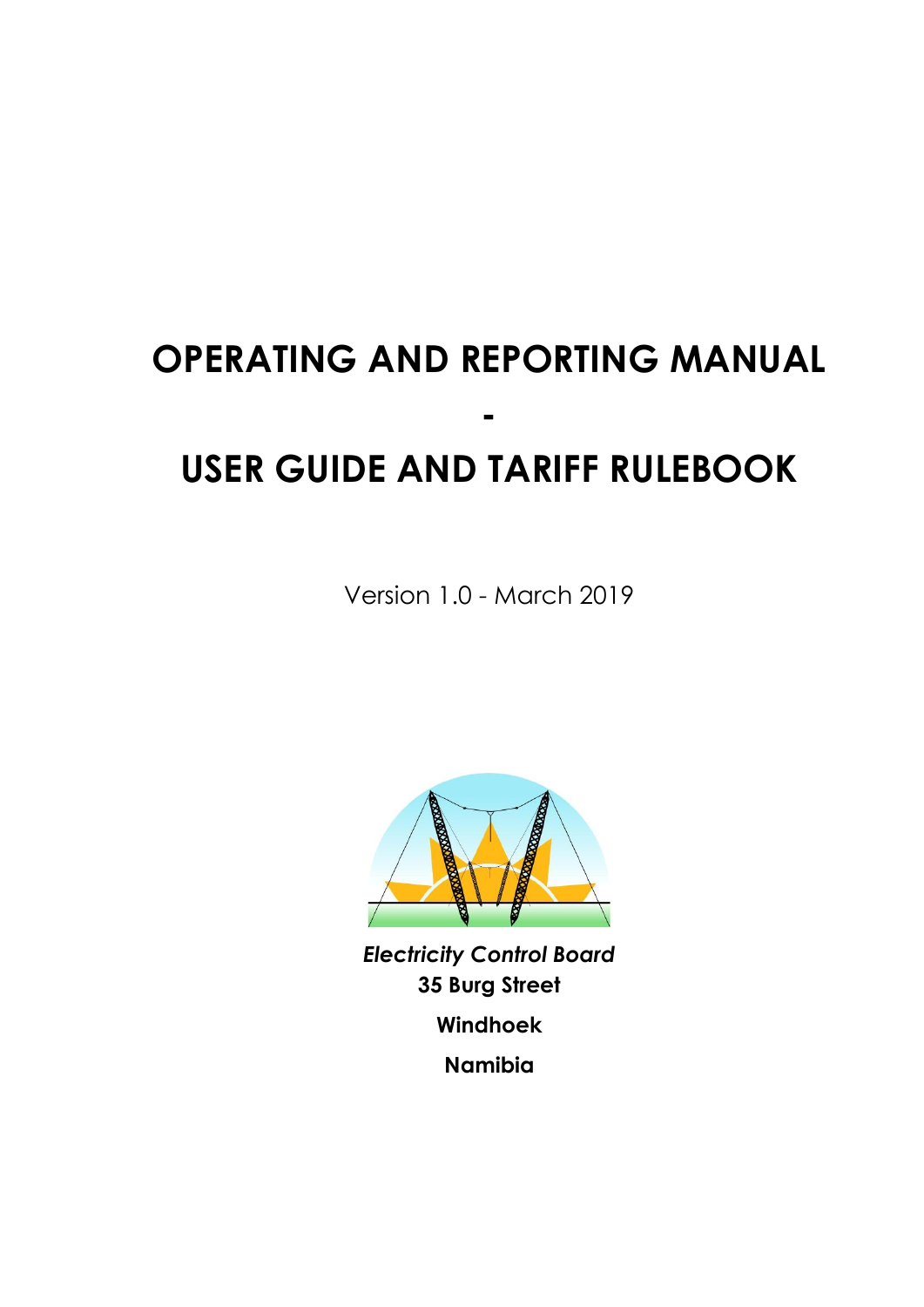# **TABLE OF CONTENTS**

| 1. |                                                                           |  |
|----|---------------------------------------------------------------------------|--|
|    |                                                                           |  |
|    |                                                                           |  |
| 2. |                                                                           |  |
|    |                                                                           |  |
|    |                                                                           |  |
| 3. |                                                                           |  |
|    |                                                                           |  |
|    |                                                                           |  |
|    |                                                                           |  |
|    |                                                                           |  |
|    |                                                                           |  |
|    |                                                                           |  |
|    |                                                                           |  |
|    |                                                                           |  |
|    | 3.9 Guidelines for General Tariff Changes and Customer Impact Analyses 17 |  |
|    |                                                                           |  |
|    |                                                                           |  |
| 4. |                                                                           |  |
|    |                                                                           |  |
|    |                                                                           |  |
|    |                                                                           |  |
|    |                                                                           |  |
|    |                                                                           |  |
|    |                                                                           |  |
|    |                                                                           |  |
|    |                                                                           |  |
| 5. |                                                                           |  |
|    |                                                                           |  |
|    |                                                                           |  |
|    |                                                                           |  |
|    |                                                                           |  |
|    |                                                                           |  |
| 6. |                                                                           |  |
|    |                                                                           |  |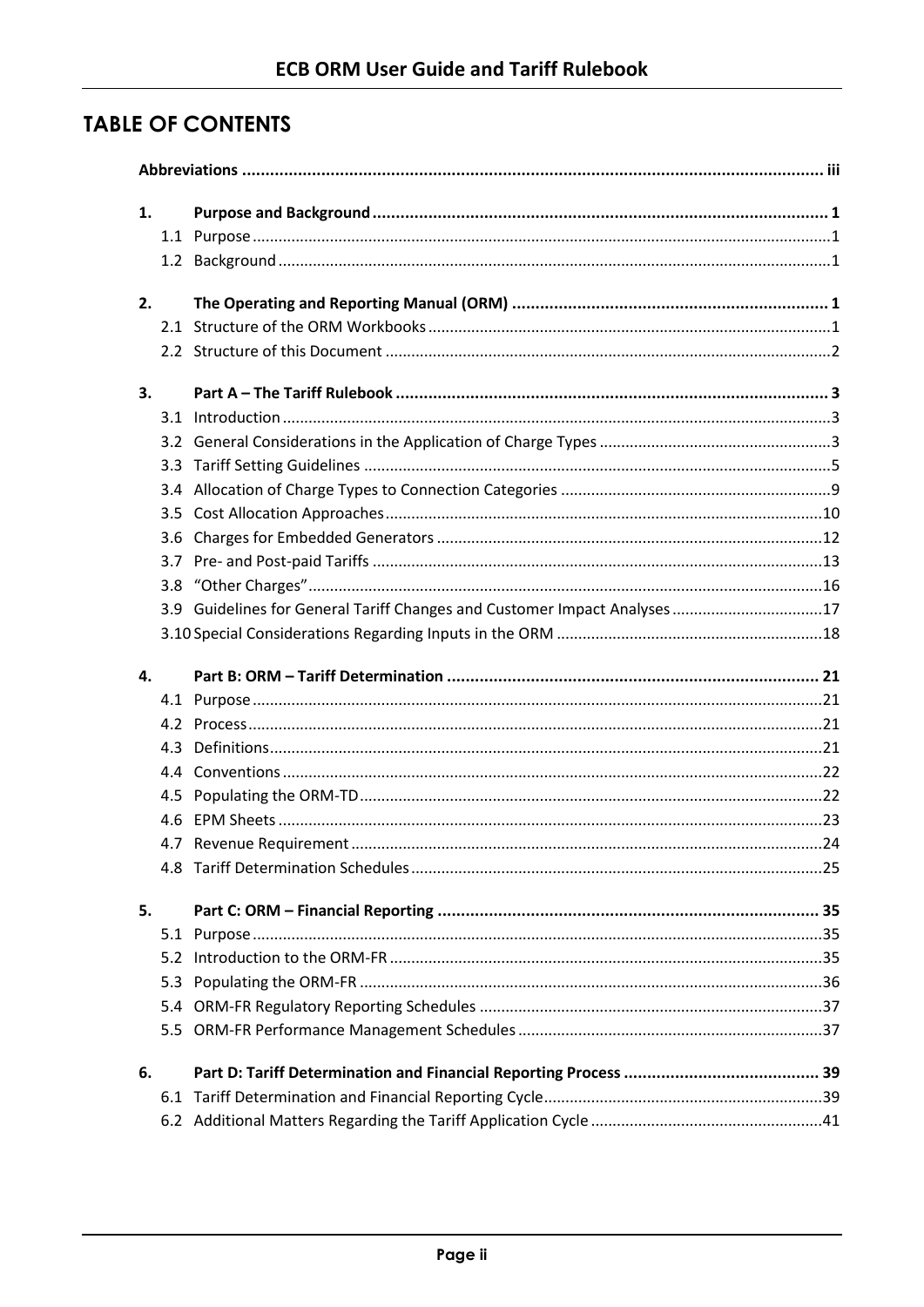# <span id="page-2-0"></span>**Abbreviations**

| <b>ADMD</b>   | after diversity maximum demand                          |
|---------------|---------------------------------------------------------|
| <b>ECB</b>    | <b>Electricity Control Board</b>                        |
| <b>EDI</b>    | electricity distribution industry                       |
| ESI           | electricity supply industry                             |
| <b>GAAP</b>   | generally accepted accounting principles                |
| <b>IBT</b>    | inclining block tariff                                  |
| <b>IPP</b>    | Independent Power Producer                              |
| <b>kVA</b>    | kilo-Volt-Ampere                                        |
| kWh           | kilo-Watt hour                                          |
| <b>LAS</b>    | Local Authority Surcharge                               |
| LV            | low voltage                                             |
| <b>MD</b>     | maximum demand                                          |
| <b>MME</b>    | Ministry of Mines and Energy                            |
| MV            | medium voltage                                          |
| <b>MWh</b>    | mega-Watt hour                                          |
| <b>NEST</b>   | national electricity support tariff                     |
| <b>ORM</b>    | Operating and Reporting Manual                          |
| <b>ORM-FR</b> | Operating and Reporting Manual for Financial Reporting  |
| <b>ORM-TD</b> | Operating and Reporting Manual for Tariff Determination |
| <b>RED</b>    | Regional Electricity Distributor                        |
| <b>TD</b>     | tariff determination                                    |
| TOU           | time-of-use                                             |
| <b>WACC</b>   | weighted average cost of capital                        |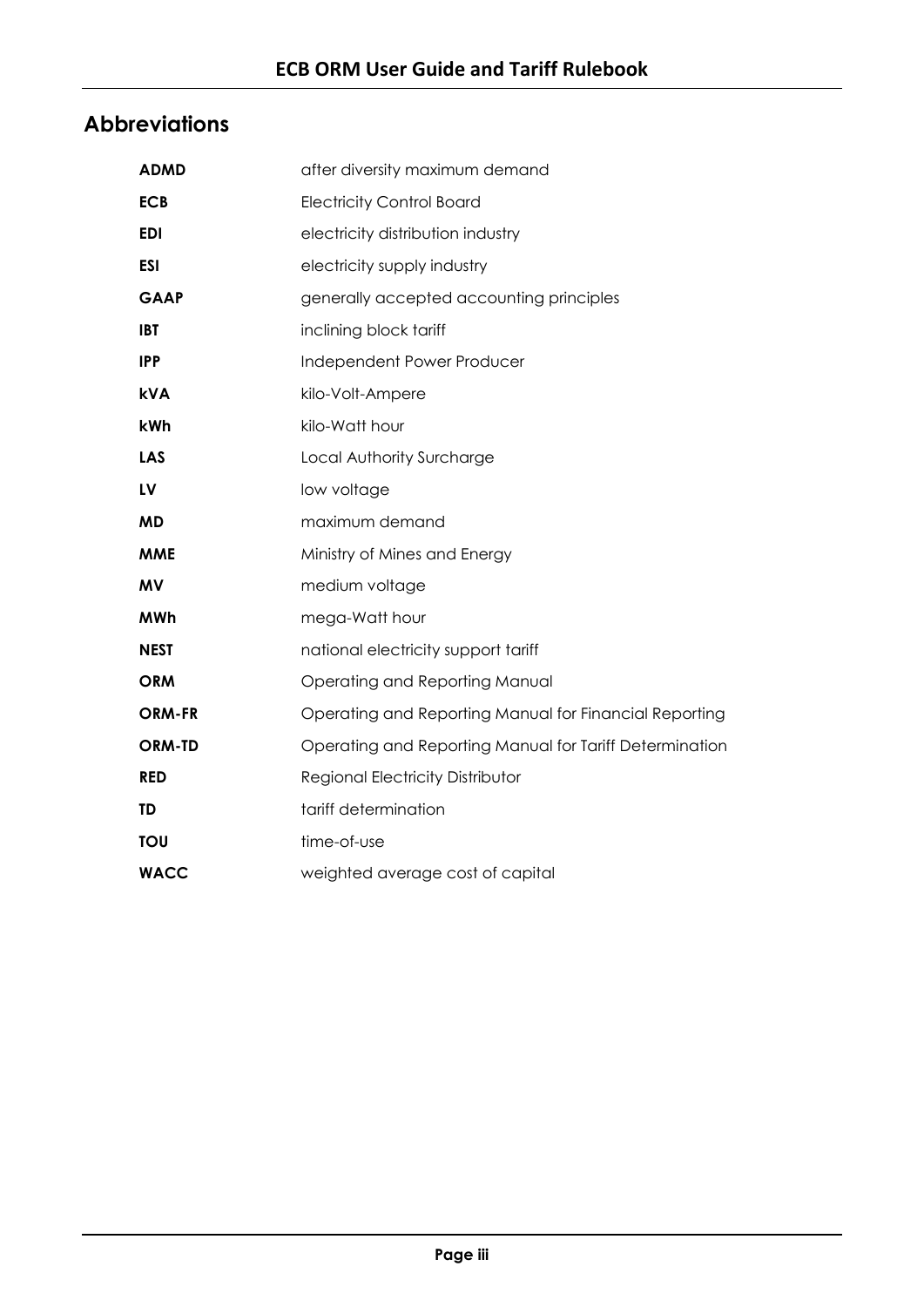# **Tables**

| Table 2: Estimated ADMD per connection per category and licensee, in kVA  12      |  |
|-----------------------------------------------------------------------------------|--|
| Table 3: Description of the various charge categories used for "other charges" 16 |  |
|                                                                                   |  |
|                                                                                   |  |

# **Figures**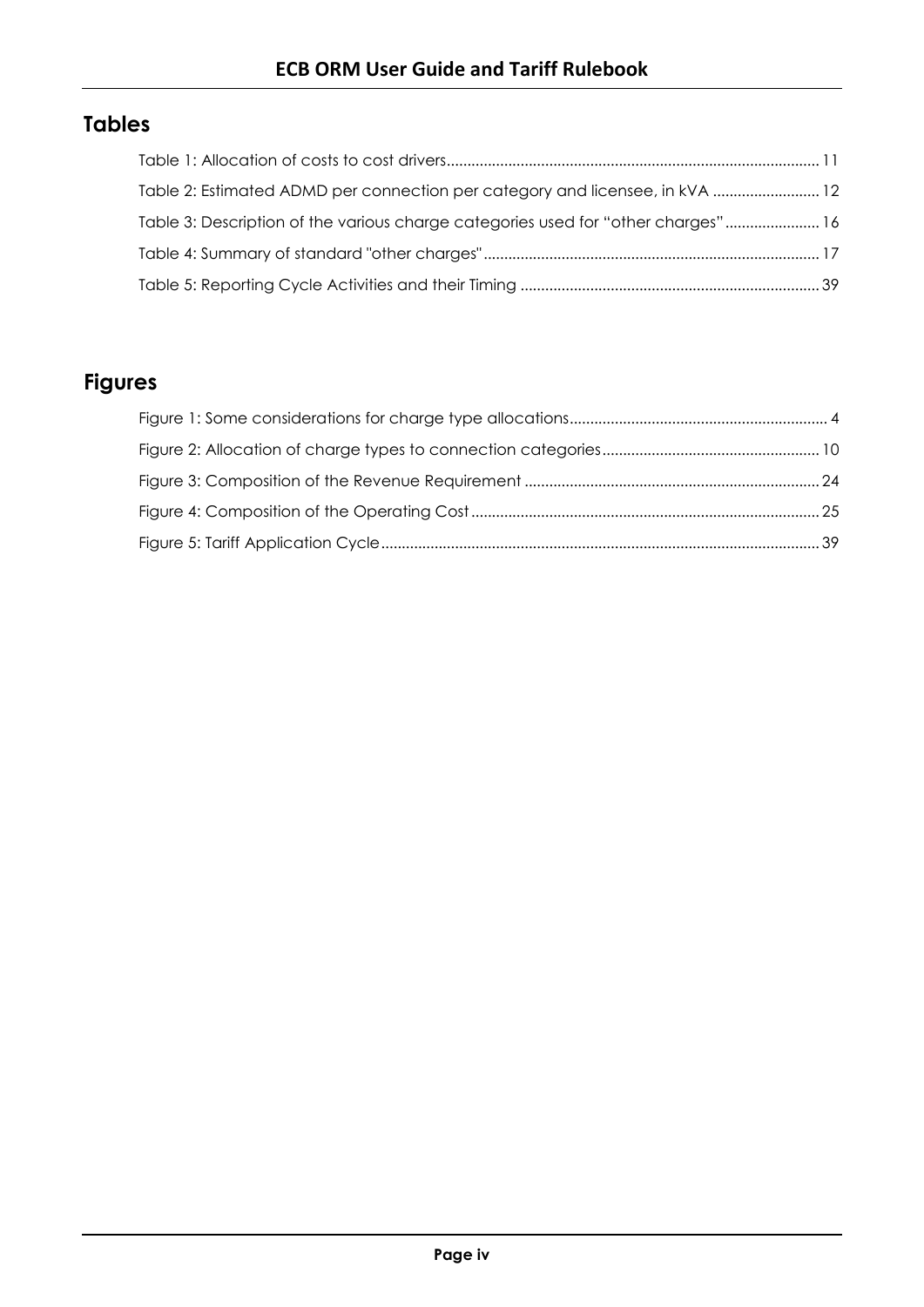# <span id="page-4-0"></span>**1. Purpose and Background**

# <span id="page-4-1"></span>**1.1 Purpose**

This 'ORM User Guide and Tariff Rulebook' summarises the main approach to correctly and consistently populate the **ORM-TD** (TD = Tariff Determination) and **ORM-FR** (FR = Financial Reporting) workbooks containing the operating and reporting schedules as per the Electricity Control Board's (ECB) rules and requirements.

# <span id="page-4-2"></span>**1.2 Background**

The Electricity Act, No. 2 of 2000, as amended in the Electricity Act, No. 4 of 2007, established the ECB. Its objectives are to regulate the generation, transmission, distribution and supply of electricity in Namibia, thereby ensuring the orderly operation of the country's electricity supply and distribution industry while protecting electricity end-users in accordance with Government policy.

Entities wishing to be licensed to distribute and supply electricity to end-users must fulfil specific distribution license conditions as are set by the ECB. These include the application and use of a consistent and transparent electricity tariff determination methodology as was developed by the ECB.

In 2018, the ECB commissioned the National Electricity Tariff Study for the Electricity Distribution Industry. The study entailed a complete review and update of Namibian electricity distribution tariffs, including the revision of the ECB's operating and reporting schedules and the Operating and Reporting Manual (ORM).

# <span id="page-4-3"></span>**2. The Operating and Reporting Manual (ORM)**

# **2.1 Structure of the ORM Workbooks**

<span id="page-4-4"></span>The ORM workbooks issued by the ECB and used by licensees comprise three distinct Excel workbooks which serve different purposes:

- The **ORM-TD** is used for tariff determination purposes. It must be completed and submitted by the licensee for each application for tariff approval. The ORM-TD usually contains forecast numbers, both for budgets and sales.
- The ORM-FR is used for reporting actual final results (usually audited results) of a licensee for a financial period to the ECB. It must be submitted by the licensee after completion of the audit of the financial year in question. The ECB may refuse to consider future tariff reviews if a licensee fails to be submit the completed ORM-FR for the last financial year.
- The **ORM-Ringfencing** guideline is availed to licensees as an optional tool to assist local authorities and other licensee entities that are not solely dedicated organisations for electricity distribution and supply to financially ring-fence their electricity distribution and supply operations. Such ring-fencing is usually a requirement stated in the license conditions. The ECB may require affected licensees to submit a completed ORM-Ringfencing as supporting document to their ORM-FR.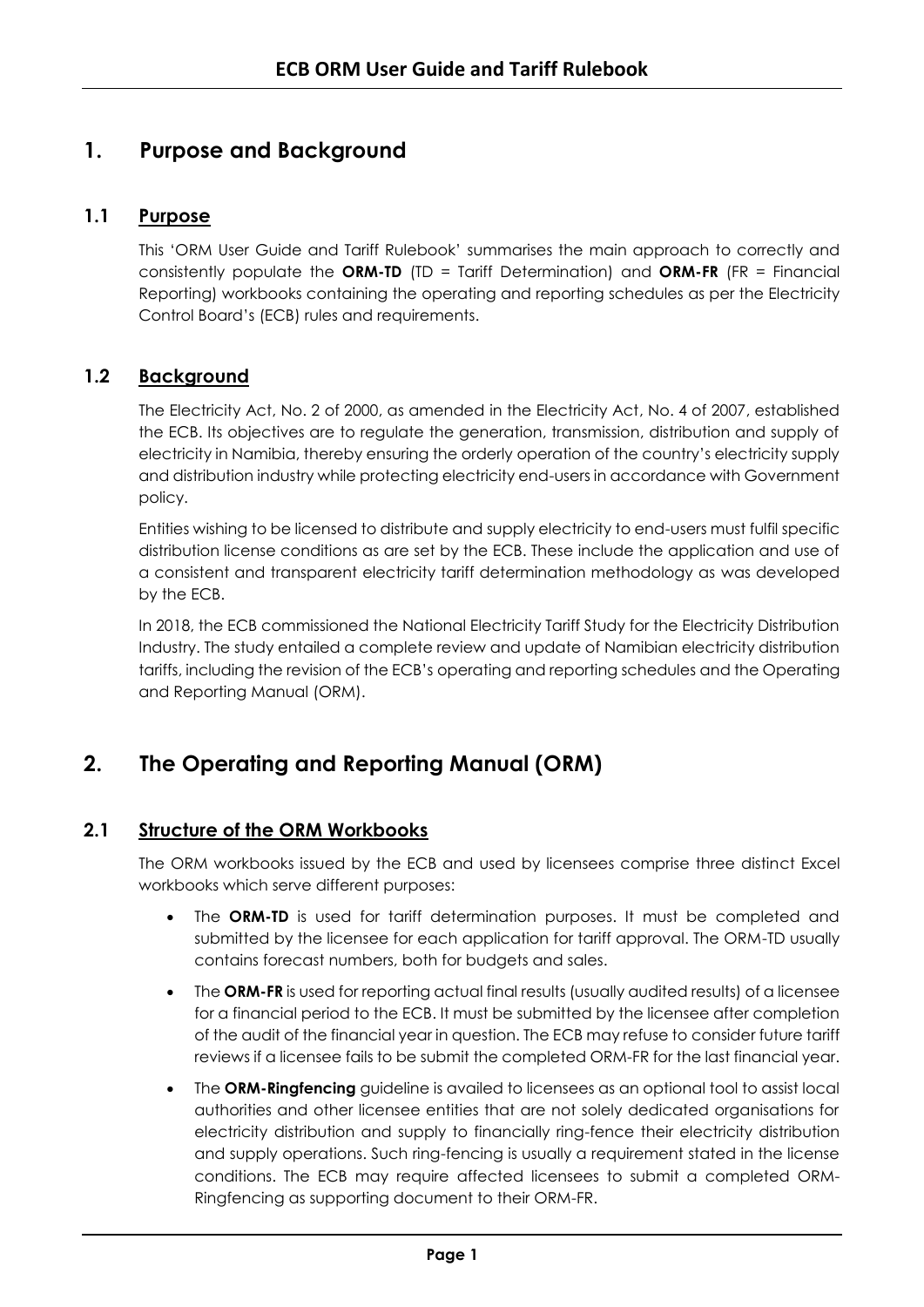# <span id="page-5-0"></span>**2.2 Structure of this Document**

This 'ORM User Guide and Tariff Rulebook' comprises of four parts, namely

- **Part A – The Tariff Rulebook**, which describes the design of the Namibian distribution tariffs and how they are determined;
- **Part B – ORM: Tariff Determination** describes how distribution licensees are to complete the schedules contained in the ORM-TD Excel workbook;
- **Part C – ORM: Financial Reporting** describes the financial data and information that licensees are required to complete after the end of a given financial year; and
- **Parts D – ORM: Maintenance and Timeline of Submissions** describes the maintenance requirements to keep the data and information needed to populate the ORM Excel workbooks current and provides the timeline of submissions of the licensee's tariff and financial information to the ECB.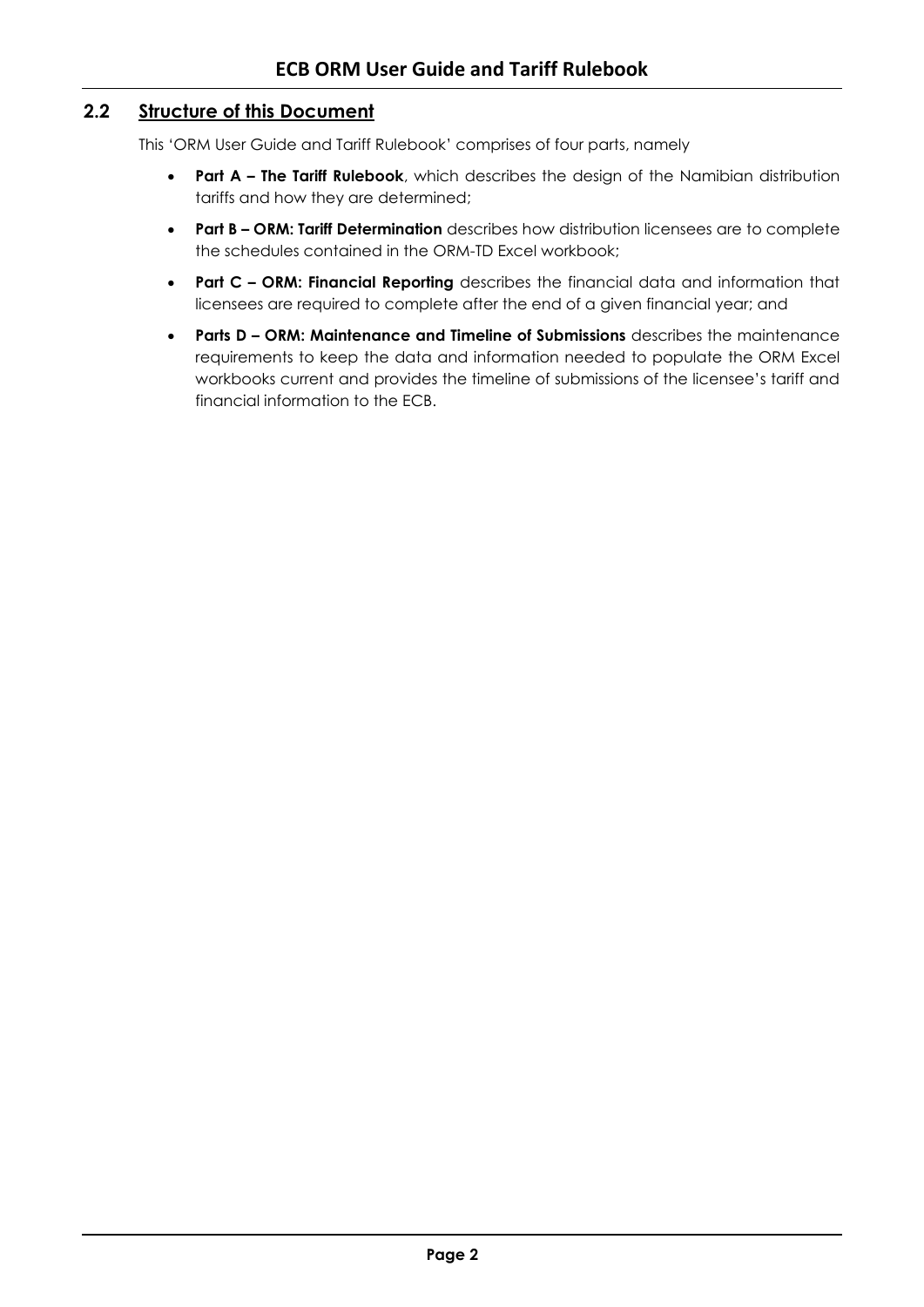# <span id="page-6-0"></span>**3. Part A – The Tariff Rulebook**

<span id="page-6-1"></span>This part of the 'ORM User Guide and Tariff Rulebook' describes the design and determination of Namibian distribution tariffs.

# **3.1 Introduction**

l

Tariffs are best designed in accordance with specific objectives that underpin the tariff setting methodology.

The principal requirement underpinning the Namibian distribution tariff methodology is that tariffs and the associated tariff structures must be cost reflective<sup>1</sup>. This principle is the departure point that shapes the guideline presented in the following sections.

The principle of cost reflective tariffs is based on the realisation that economic efficiency is optimised by end-user prices that reflect (as best as possible) the true cost of services. The rationale is that cost reflective tariffs allow users of services to make the most rational decisions regarding the use of such services, thereby promoting economically efficient consumption.

The requirement for the cost reflectivity of tariffs has two main dimensions, namely that costs

- a) are allocated as accurately as is reasonably achievable to those connection (customer) categories that use services that incur costs, in proportion to the use of such services; and
- b) are further allocated to tariff charge types that best reflect the nature of the costs incurred.

The pure application of the above requirements is often modified or even made impossible by factors such as limited data quality, physical and/or practical limitations such as the type of metering equipment used, specific social and/or political considerations, limiting the complexity of tariffs and the tariff determination process, and many others. Based on this realisation, the sections below introduce and motivate a tariff setting approach taking the above considerations into account.

The design of tariff charges must be based on a rational and limited set of charge types. These are to be designed to enable their transparent allocation to those customer categories that are actual users of specific services. Most tariff types include several different tariff charges – a notable exception are prepaid tariffs which traditionally only comprise of an energy charge.

It is important to recognise that tariffs and the underlying tariff charges evolve in time. This is because the basis on which tariffs are determined is changing over time, which in turn results in successive changes of tariff charges. From a regulatory perspective it is desirable that this development in time is guided by overarching tariff objectives and follows a deliberate tariff trajectory that is defined by tariffs moving towards their desirable long-term state.

# <span id="page-6-2"></span>**3.2 General Considerations in the Application of Charge Types**

Several factors need to be considered when deciding how best to structure tariff charges to be as cost reflective as possible. [Figure 1](#page-7-0) illustrates some aspects to consider when allocating

<sup>1</sup> As set out in the National Energy Policy of 2017, policy statement P5.e.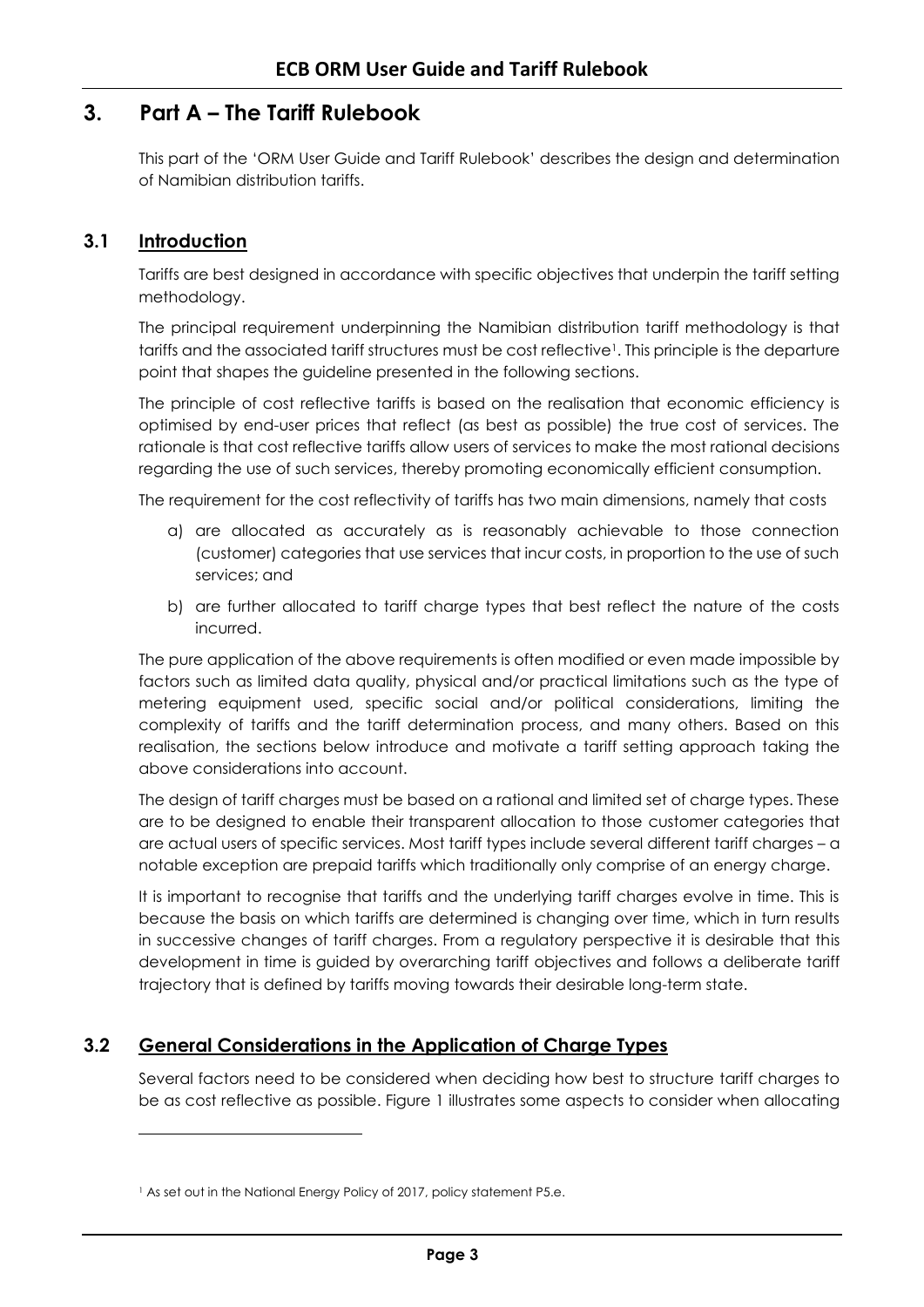# **ECB ORM User Guide and Tariff Rulebook**

charge types and deciding on the charges to be applied to a given connection. It uses the phrase "bundled cost", which refers to other cost types being recovered as part of a given charge type. To illustrate: fixed costs recovered through capacity charges are "bundled" into capacity charges. While the bundling of costs is often unavoidable it may also lead to a dilution of specific cost signals to consumers, which is undesirable and may potentially hold risks to end-users as well as licensees.

<span id="page-7-0"></span>

#### **Figure 1: Some considerations for charge type allocations**

**Fixed charges** provide no energy efficiency signals to customers. They can be cost reflective and fully recover the relevant fixed costs, but they cannot be avoided by customers except through disconnecting or selecting another connection category without such charges (if these available). For consumers using larger amounts of energy and capacity, fixed charges are usually small in comparison to energy and capacity costs and are therefore a good instrument to recover fixed costs. For consumers using little energy and capacity, fixed charges may represent a significant portion of the total cost of supply and may therefore be unpopular. Bundling non-fixed costs into fixed charges may incentivise customers to alternatives to the supply of electricity through the grid.

**Capacity charges** are used to recover all costs that can reasonably be related to the provision of network capacity and generation capacity. They provide a signal to use capacity efficiently, motivated by the fact that providing network and generation capacity carries significant costs. Capacity charges do not represent fixed revenue to a licensee since customers have the option to change the capacity purchased. They are considered "semivariable" because changing connection capacity usually involves an application process and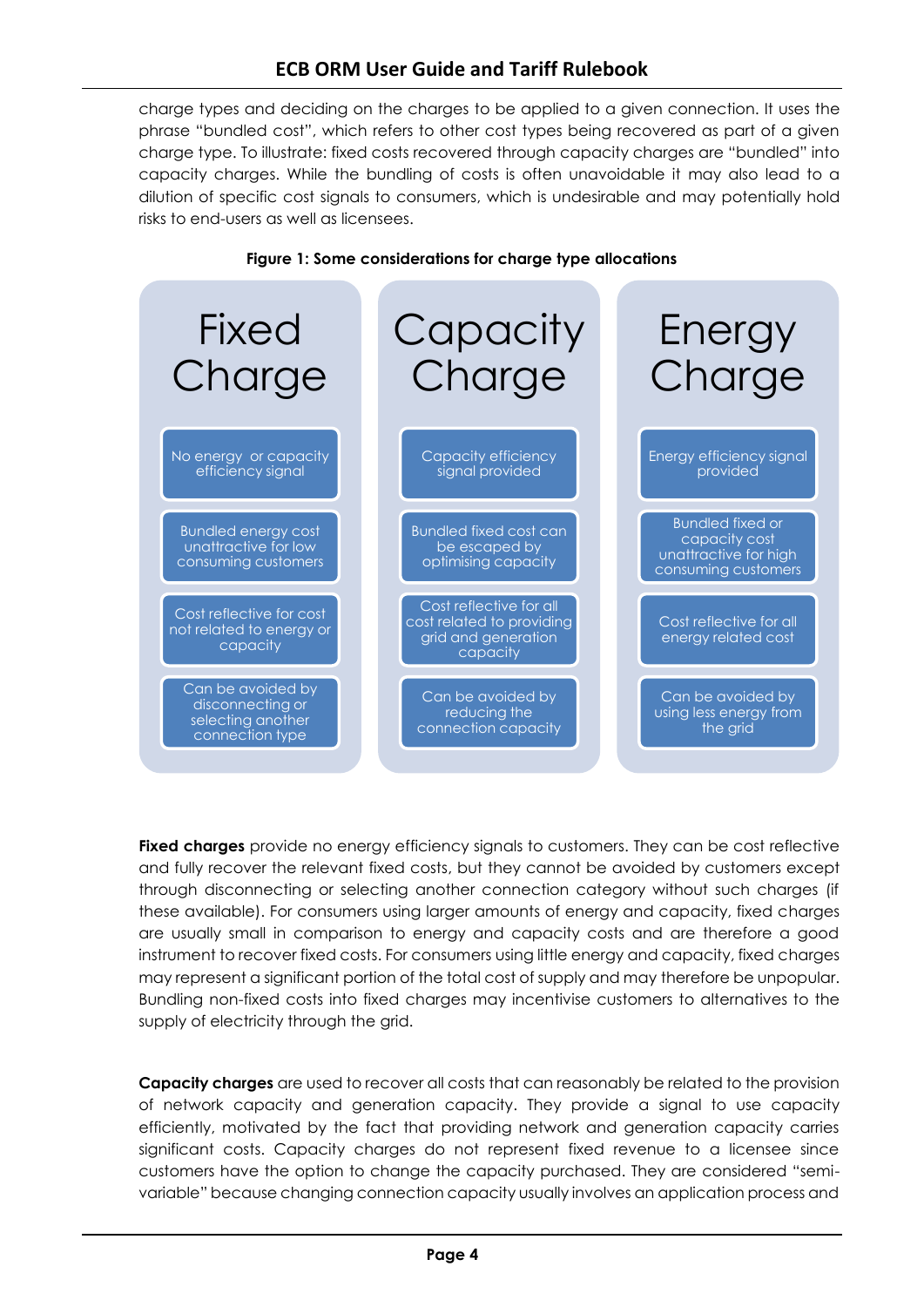physical changes to the connection, i.e. they involve actions taken by the licensee and cannot be implemented unilaterally and without notice by the customer. When bundled, capacity charges may represent a risk to licensees, which is however limited by the slow pace at which capacity can be changed. Customers can reduce connection costs by reducing their network capacity.

**Energy charges** are the cost reflective manner of recovering all costs related to energy purchased or sold (including, for example, vending costs incurred in relation to kWh sold) and arise because the generation of electrical energy incurs costs. They are fully variable revenue to the licensee. Customers can instantaneously decide to use more/less energy without having to notify the supplier. When bundled, energy charges may incentivise customers to use less energy and/or install own generation, which represents a risk to licensees.

**Time and/or seasonal variations** in energy (and potentially capacity) costs can be included in the design of energy and capacity charges and their associated application rules. Time-ofuse (TOU) energy tariffs are an example of making energy charges better reflect the fact that the cost of generating electricity is not constant but fluctuates with overall demand on the electricity network as well as the production profiles of different generators that are deployed to serve this demand. Therefore, time- and seasonally-differentiated tariffs may improve the cost reflectivity of charges. However, they also add complexity to the customer's bill, which is not desirable nor effective for all customer groups. More complex charge structures must therefore be applied with due consideration for the costs involved in implementation (e.g. metering) and the customers' ability to interpret and react to such tariff signals.

**The complexity of tariff structures** must be appropriate for the customer group to which they are applied. Large electricity customers usually have well-developed capacities and abilities to respond to complex tariff signals and structures, while small customers often have very limited capacities to deal with tariff complexity.

The tariff methodology seeks to allocate costs to the different charge types taking the above rationale into account. Licensees are encouraged to keep this rationale in mind when designing their tariff structures and tariff charges.

# <span id="page-8-0"></span>**3.3 Tariff Setting Guidelines**

# **3.3.1 Fixed Charges**

The electricity distribution industry (EDI) incurs substantial fixed costs that are not directly related to the provision of either energy or capacity. As a result, such costs should not be allocated to energy/capacity charges but should rather be evenly apportioned amongst all connections served by the distributor.

From the perspective of distributors, fixed charges are a source of guaranteed income provided that customers remain on the grid. However, from the perspective of end-users, fixed charges are often viewed as being unjustified as there is nothing that customers can do to reduce such charges except defect from the grid. This is one of the main arguments suggesting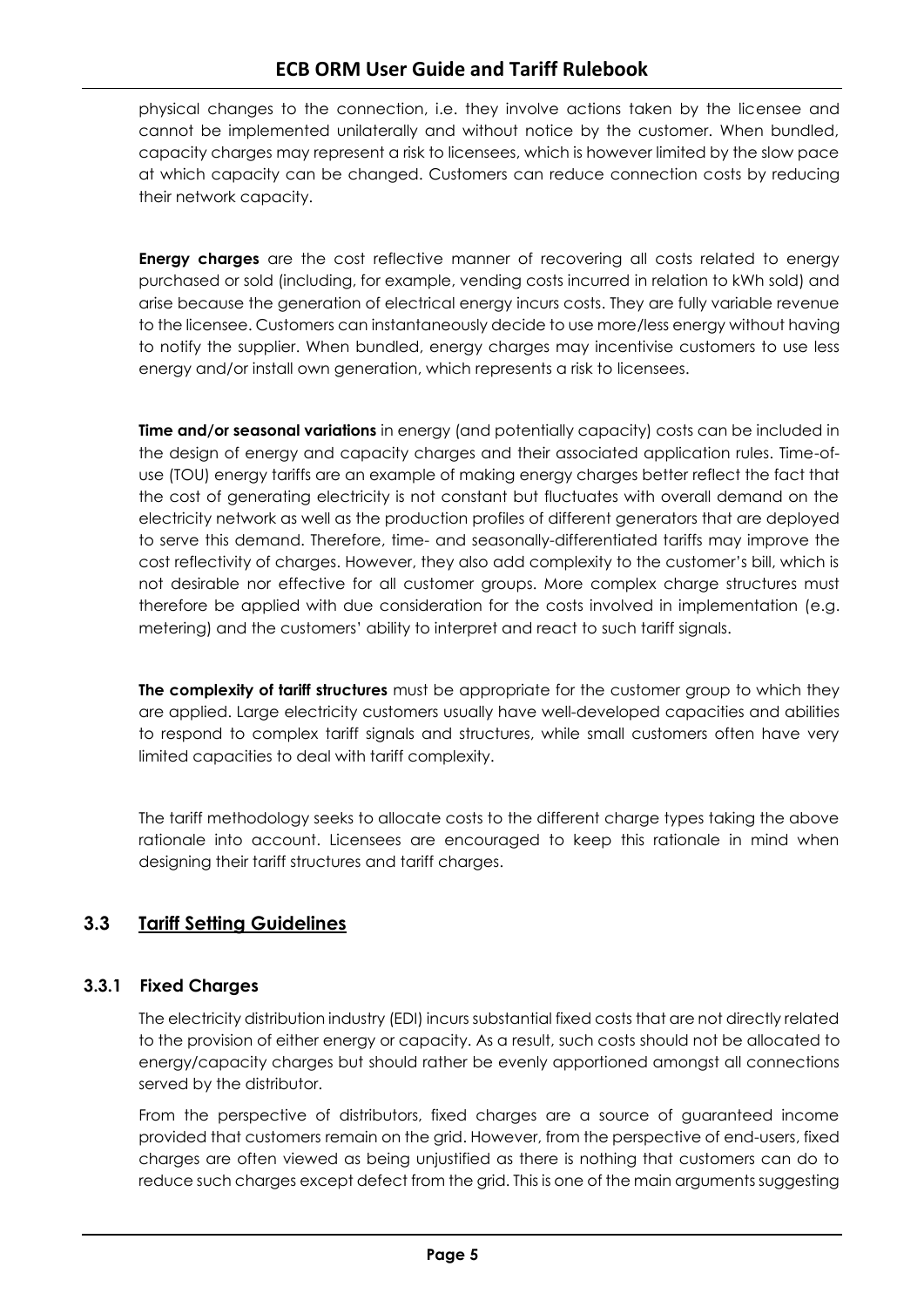that "high" fixed charges are responsible – amongst others – for incentivising customers to defect from the grid as self-generation and storage are increasingly mainstreamed.

Based on the developments taking place on the customer-end of the EDI, it is argued that fixed charges must be applied with due care. They should not be introduced to residential customers that do not already face such charges. Instead, fixed costs in this connection category should be recovered through capacity charges (or energy charges for prepaid connections). Also, the level of fixed charges must be carefully set, and should not dominate the total electricity bill of an ordinary end-user. As a guideline, fixed charges should not exceed the capacity charge for the smallest available connection size in the specific customer segment, although it is noted that such an approach is not entirely objective. Lastly, as social tariffs are only available to prepaid connections, they do not incur fixed charges.

At a practical level, licensees should implement fixed charges for all three phase connections, including demand metered connections. The level of these fixed charges should include recovery of metering cost, especially if remote/automated metering is implemented.

# <span id="page-9-0"></span>**3.3.2 Capacity Charges**

Every network connection avails capacity. The cost associated with the provision of capacity is expressed as a capacity charge that scales proportionally with the amount of capacity that is provided.

Capacity charges based on the current limiter setting apply to all connections except prepaid and demand metered connections. For demand metered connections, the cost of capacity is recovered through maximum demand charges.

Capacity charges for post-paid end-users without demand metering must be reflective of the cost associated with the capacity provided based on an estimate/empirical after diversity maximum demand (ADMD). While one could argue that installed capacity should be used to apportion capacity cost, only the consumer connection asset itself is sized to the installed capacity, while all the up-stream network as well as bulk capacity purchases are driven by ADMD and not installed capacity. Based on this, capacity cost must be allocated according to ADMD and *not* on installed capacity.

From the end-user perspective, the advantage that capacity charges have over fixed monthly charges are that they allow users to reduce costs by opting for a smaller connection size. This drives efficiency and reduces the costs arising from peak demand use, which are significant. Because users can opt for a smaller connection, the expense/revenue due to capacity charges are 'moderately variable', when compared to energy charges that are fully variable (both in timing and amount). This renders capacity charge revenue more predictable, which is an advantage for end-users (as expenses can be forecast with greater accuracy) as well as the distributor (as revenue can be forecast with some degree of confidence).

There are, however, special cases where capacity charges are onerous for customers, specifically in the case of highly seasonal loads such as those used at some irrigation schemes, agricultural facilities, as well as seasonally dependant processing, packaging and cooling facilities. Charging an end-user operating a seasonal load the full capacity charge throughout the year for capacity that is only required for short periods renders a grid electricity connection less attractive and may therefore incentivise the use of a temporary generation plant.

Licensees could allow highly seasonal connections (with predictable firm demand) to be maximum demand metered, with specific provisions for seasonality (refer to maximum demand (MD) charges), even if the capacity is below the normal MD connection limit.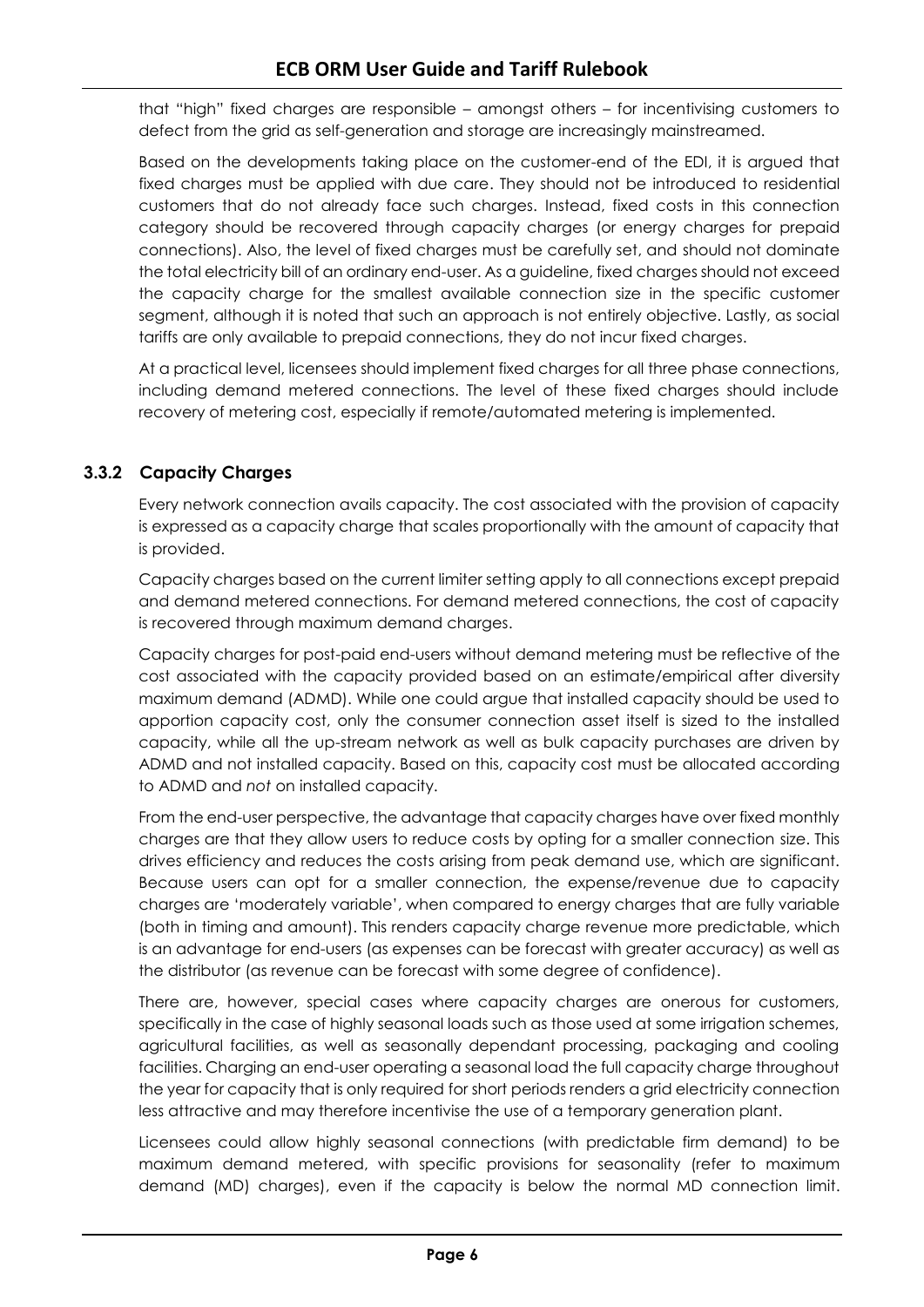Alternatively, capacity charges could be waived/reduced during off-season periods, although this may be difficult to administer. Licensees should consider the matter and propose a most manageable approach to the ECB.

Generally, the ESI should move towards greater standardisation of current limiter sizes. This should include the way in which these are reported in the ORM and should result in the use of standardised summated Ampere ratings, as opposed to the reporting of nominal ratings as is currently used by most licensees.

The ECB intends to facilitate a process for the EDI to agree on a standard for publishing tariffs, to enhance the comparability of tariffs, and enhance the value of information that is provided to end-users, including the provision of tariffs for summated or nominal ratings.

Lastly, licensees must ensure that the charge rate per Ampere for capacity charges is the same for single- and three-phase connections of the same category (per summated Ampere).

# **3.3.3 Energy Charges**

The National Distribution Tariff Study of 2018/19 recommends that energy charges should only include the cost of bulk energy, energy losses and other costs directly related to energy sales. While this recommendation holds for post-paid connections, it is not applicable for prepaid connections.

The application of the above recommendation implies that energy charges, expressed in N\$/kWh must be the same for single- and three-phase connections of the same category, with the assumption that they have comparable time-of-use (TOU) profiles. Similarly, TOU energy charges must only reflect the bulk provider's TOU rates plus a flat c/kWh charge to compensate for distribution losses. Where a licensee purchases significant power from Independent Power Producers (IPPs) on rates which are not differentiated on TOU, in addition to bulk TOU supplies, the ORM reflects the blended TOU rates based on both TOU and non-TOU purchases.

For inclining block tariff (IBT) rates on post-paid connections, the top rate must include the cost of bulk energy purchases plus losses, while lowest/lower (subsidised) rate(s) must be based on an understood and documented rationale of what is being subsidised. It is recognised that the top rate of residential and social tariffs of many licensees has historically be subsidised, however this subsidy may be reduced over time, subject to economic analysis by the ECB and policy decisions in this regard.

Arguably, once post-paid energy rates reflect only bulk energy costs plus losses, IBT-based energy charges should not be offered on post-paid connections unless there is a specific approved rationale for subsidising energy costs, which does not currently exist. Even the national electricity support tariff (NEST) mechanism sets the lowest IBT energy rate at the cost of bulk energy, i.e. the bulk energy cost is not being subsidised in the NEST.

For prepaid IBT rates, the top rate must be equal to the cost reflective rate at design cross-over point between pre- and post-paid connections. Lower (subsidised) rates are to be based on an understood and documented rationale of what is being subsidised, which currently only exists for the NEST mechanism.

# **3.3.4 Maximum Demand Charges**

The main considerations regarding maximum demand (MD) charges are the same as for capacity charges as were covered in section [3.3.2.](#page-9-0)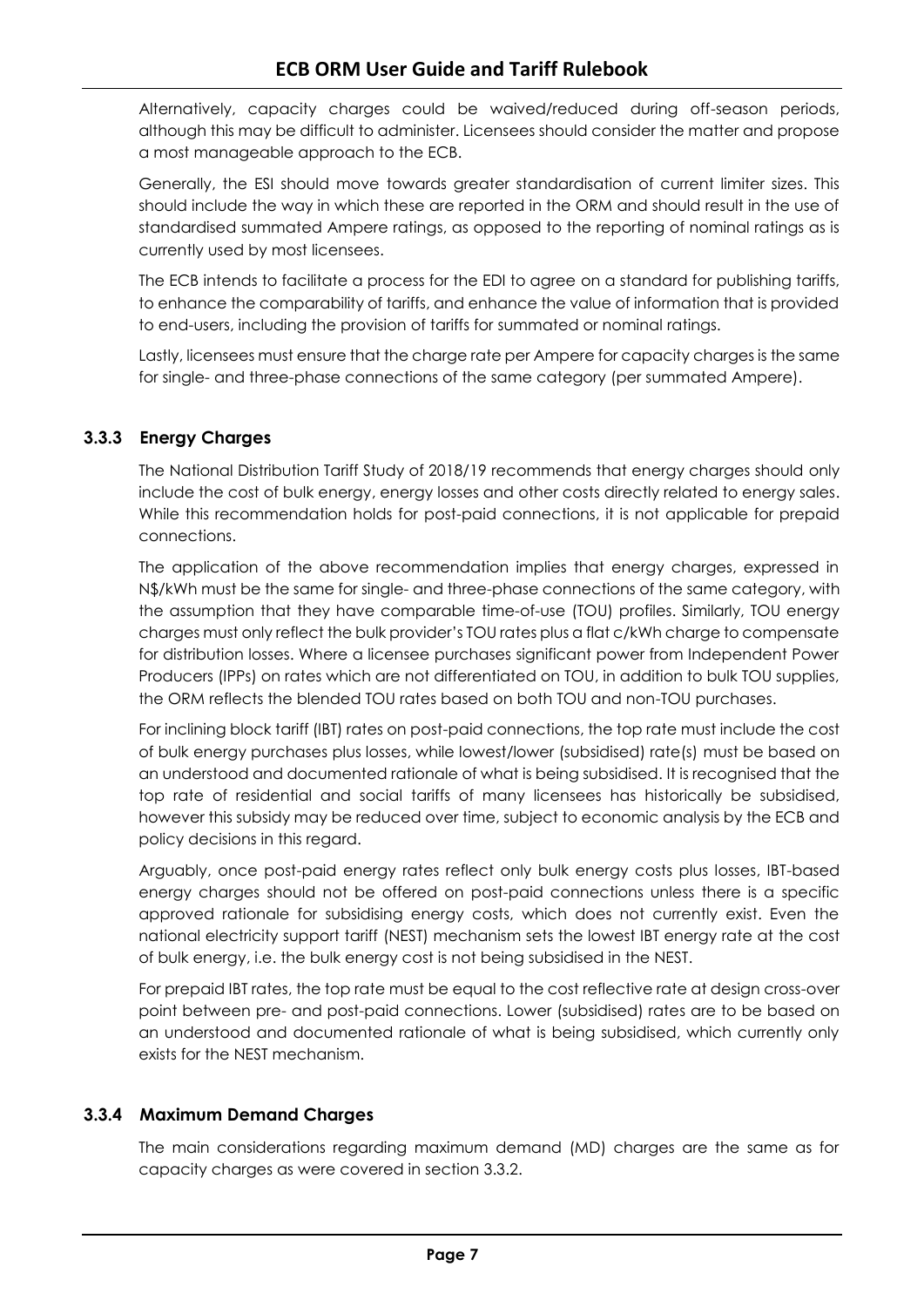Recently, MD charges included the concept of network access charges, where MD charges are charged on measured MD while network access charges are levied on notified MD or the highest actual demand recorded during a preceding 12-month period. This essentially splits the demand charge revenue into a fully predictable stream (from network access charges which are not monthly consumption related) and a partly variable revenue stream (from demand charges, which can vary between billing periods but are, for a continuously operating business, stable and predictable).

Not all licensees have implemented network access charges, and applications of how the network access quantity is calculated differs between licensees. Some use a minimum MD clause on the demand charges to ensure that a minimum income is derived from these charges, noting that demand charges are typically levied on at least 70% of notified demand.

For the sake of uniformity across the EDI, licensees should implement the schedule of MD and network access charges like NamPower's charges. This is to include definite rules, specifically on how a) the quantity for the access charge is determined and revised, b) during which TOU periods the MD is registered, c) how MD is notified and adjusted, and d) what the associated notice periods are. Such alignment with NamPower's practice will increase cost reflectivity across the industry, if NamPower's practices are cost reflective. The ECB will facilitate a process to reach agreement in the EDI on this matter.

There may be merit in considering the introduction of TOU-differentiated maximum demand charges, or billing only on maximum demand recorded during peak and standard hours (as is practiced by NamPower). This would incentivise customers to optimise their demand during high demand time slots.

Licensees must introduce a discount on MD and network access charges for medium voltage (MV) connected end-users, on the condition that such end-users comply with all legal safety requirements applicable to such installations2. No discount must be given on fixed and energy charges. This discount is motivated by MV connected customers not using the transformation assets and low voltage network of the licensee and should therefore not be required to pay for those assets.

Special, extra-large power user tariffs, which by design already exclude certain distribution costs, must not automatically qualify for the above-mentioned discount, even though such end-users would likely be connected at MV. Licensees must grant the discount if the standard demand and access charges do include the distributor's LV and transformation costs. If this is not the case, the discount should not be availed.

Lastly, licensees must consider introducing concessions for highly seasonal connections, provided that their demand is predictable. For example, network access charges could be converted to an MD charge that is based on actual demand, while the concession is discontinued, or a penalty is applied if the end-user has a draw exceeding the agreed MD during the agreed off-season.

l

<sup>&</sup>lt;sup>2</sup> A discount percentage of 9% was determined based on the industry average costs. Licensees are encouraged to compute the percentage applicable to their own cost composition.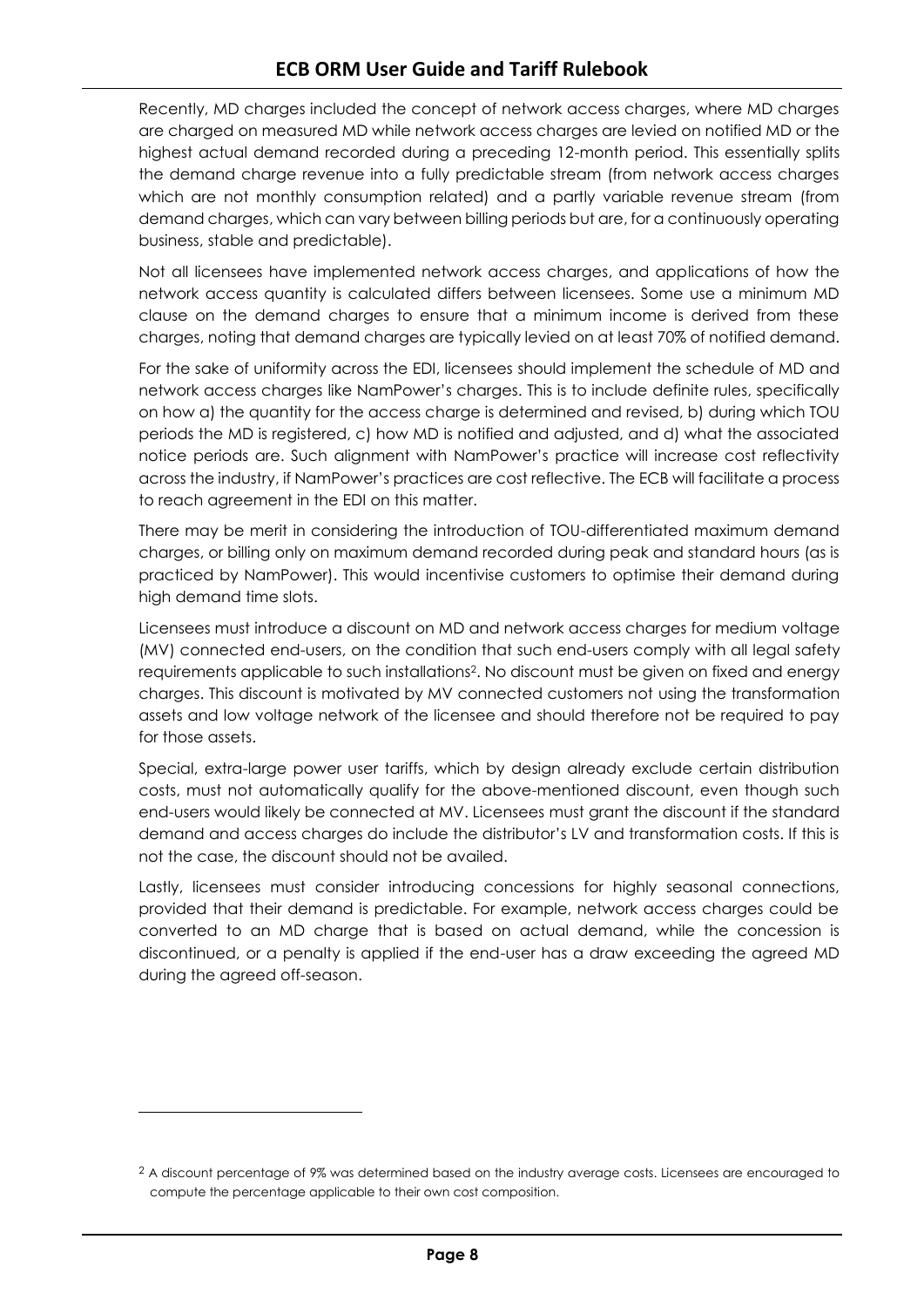# **3.3.5 Availability Charges**

Availability charges were introduced to cover the cost of providing network infrastructure in areas with newly serviced properties until these are developed and connected to the grid. Often, property owners find such charges unpalatable, and distributors find it difficult to collect them as services are not actively being provided and there is little leverage to collect outstanding bills. Availability charges are charged as fixed monthly charges and are usually differentiated between residential and commercial properties.

The introduction of availability charges might be contemplated for customers defecting from the grid. From the distributors' perspective, such charges may seem justified as costs have been incurred in establishing infrastructure which would no longer be used when a customer disconnects from the grid, but which still incurs the same cost for maintenance and operations because it must be kept operational for other customers still connected to the grid as well as providing services like streetlights from which everyone benefits. One can also argue that recovering the same costs from a shrinking network user base will mean that those defecting will make the network more expensive for those remaining, leading into a defection spiral which may leave only those customers on the grid who can either not afford to make the investments necessary to defect or do not have the physical space to generate enough electricity for their own use. This can be considered socially unjust and used to motivate the implementation of availability charges for those defecting from the grid.

However, it is considered likely that such charges would be met with massive resistance from end-users thinking about defecting and could well be regarded as perpetuating technologies (and associated payments for services) that can be better met by other means. It is also considered possible that such charges may be found unconstitutional, as end-users can likely not be forced to pay for services that are not needed and/or are perceived as being obsolete. Such charges could also easily be construed as being anti-renewables as the bulk of selfgeneration that would be associated with grid defection is based on renewable energy. Since the Government of Namibia has various policies that promote the use of renewable energy in general, a move that can be construed as being against such policies may not be politically acceptable.

This leaves the EDI in a conundrum which necessitates guidance from the policy maker so that a common position can be elaborated which finds a balance between customers wishing to use self-generation while protecting the electricity grid that remains a key national asset.

The ECB will facilitate a process to give clear guidance on this matter to the EDI.

# <span id="page-12-0"></span>**3.4 Allocation of Charge Types to Connection Categories**

[Figure 2](#page-13-1) depicts how the various charge types are allocated to the connection categories as are used by most distribution licensees in Namibia. There is, however, a need to further align these charge structures across the EDI, in accordance with the overarching tariff objectives.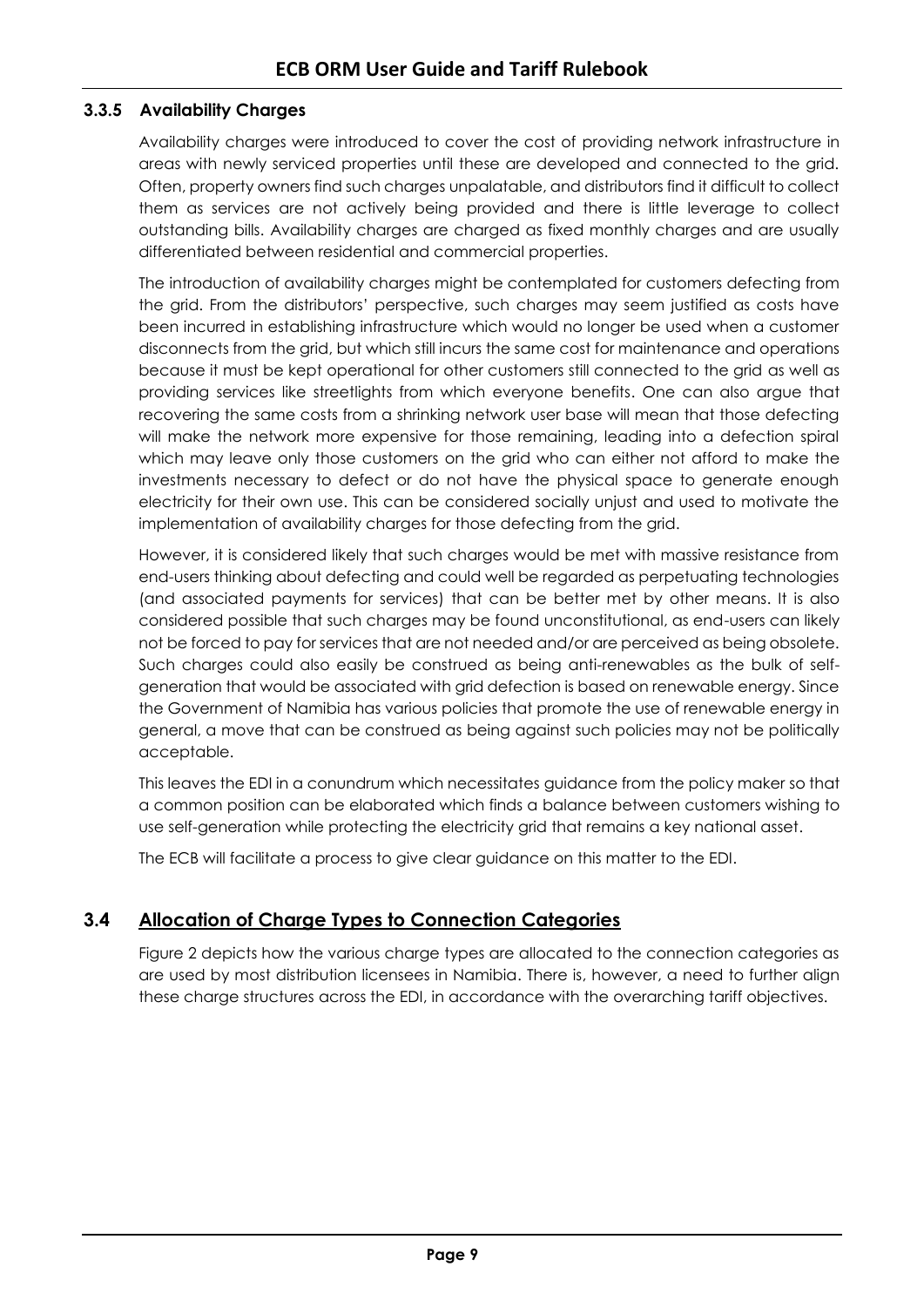<span id="page-13-1"></span>

#### **Figure 2: Allocation of charge types to connection categories**

# <span id="page-13-0"></span>**3.5 Cost Allocation Approaches**

The allocation of costs across customer categories is of critical importance in the development of cost reflective tariffs. Data to inform the cost allocation process is limited to three main cost drivers, namely sales quantities (energy), customer capacity (in terms of installed capacity, measured MD and estimated ADMD) and the number of connections served.

# **3.5.1 Allocation Principles**

The method used to allocate costs to charges is critical in determining the cost reflective level of charges for each connection category. One approach entails an allocation by determining the charge type that conveys the most direct cost signal regarding a given cost item to the customer. To illustrate: the cost of generating energy should be recovered through energy charges and losses. Applying the same reasoning, customer service costs should be recovered through monthly fixed charges per connection, since these costs are related neither to energy consumed nor to capacity made available.

However, one also needs to consider other factors beyond the desire to recover costs in the most appropriate manner, especially in an era where self-generation and customer-installed storage are becoming cost-competitive with grid-supplied electricity. This is as high fixed monthly charges may encourage customers to defect from the grid because the customer cannot escape these at all. Also, high capacity charges may encourage customers to reduce their need for grid capacity and may further incentivise grid defection. Similarly, high energy charges encourage customers to seek alternatives, for example by investing in their own generation plant.

As stated before, energy charges should only reflect generation cost and losses. All other costs should be recovered through fixed and capacity charges, leaving the question of how these costs are to be apportioned between fixed and capacity charges. It is noted that fixed charges are completely non-escapable while capacity charges provide the customer with options to reduce capacity and therefor cost.

From the licensee perspective, the application of fixed charges implies that the distributor has no revenue risk (except for grid defection). On the other hand, the use of capacity charges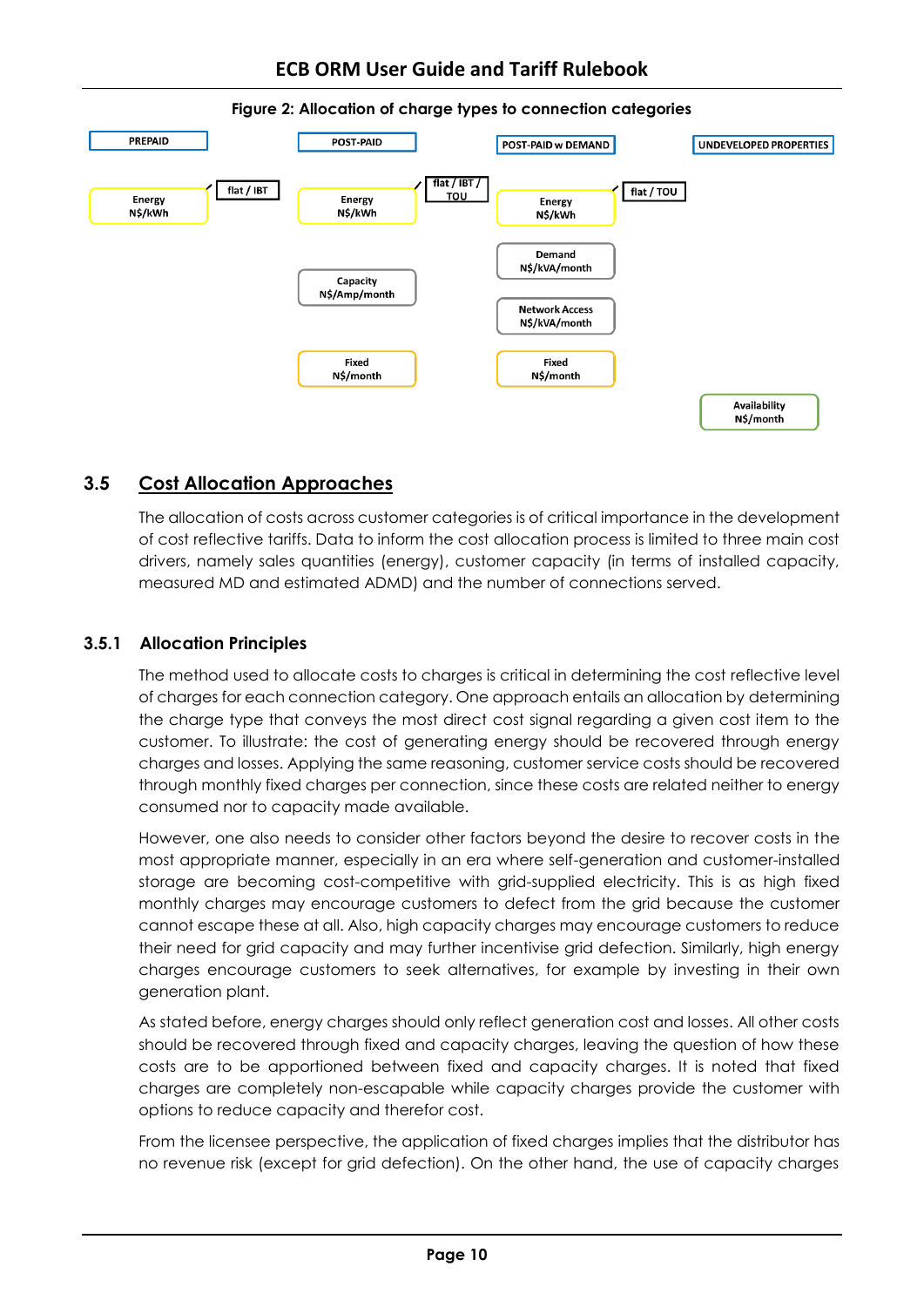implies that the risk is shared between the licensee and the customer. With energy charges, the risk remains completely with the licensee.

In the case of MD charges, risk sharing is modified if the licensee applies a minimum demand charge rule such as the "70% clause", which implies that a customer is charged at least 70% of notified maximum demand even if the measured demand is less. This turns the maximum demand (capacity) charge into a charge that is almost like a fixed charge. Similarly, if network access charges are significant when compared to demand charges, the same applies. Therefore, balancing MD and network access charges necessitates a licensee's careful consideration.

The principle that is applied in the following sections is that fixed monthly charges are to be limited to what can be considered "reasonable levels", while allocating costs beyond this level to capacity charges. It is emphasised that this allocation approach should not detract from the pressing need to contain all costs, to reduce the total price of electricity, which is another critically important aspect in keeping customers on the grid.

# **3.5.2 Allocating Costs to Cost Drivers**

The first question to ask in the cost allocation process is which of the principal cost drivers, i.e. sales, capacity/demand and connections, is best used to allocate costs to.

<span id="page-14-0"></span>[Table 1](#page-14-0) summarises how the allocation of costs has been determined in the National Distribution Tariff Study 2018/19. Should a licensee wish to deviate from this allocation approach, the intention to do so must be discussed and agreed to with the ECB before it is implemented.

| <b>Allocation of Cost</b>              | <b>Key Driver</b>  |
|----------------------------------------|--------------------|
| Cost of Sales - energy                 | Energy             |
| Cost of Sales - other                  | Capacity           |
| <b>Employee Costs</b>                  | Capacity           |
| <b>Operating and Maintenance Costs</b> | Capacity           |
| <b>Customer Services Costs</b>         | <b>Energy</b>      |
| <b>Overheads Costs</b>                 | <b>Connections</b> |
| <b>Special Costs</b>                   | Capacity           |
| Depreciation of Assets                 | Capacity           |
| <b>Return on Assets</b>                | Capacity           |
| Return on Working Capital              | Connections        |
| <b>Bad Debts</b>                       | <b>Connections</b> |
| Less: Other Income                     | Capacity           |
| Less: Revenue from Special Services    | Capacity           |
| <b>Reconciliation amount</b>           | <b>Energy</b>      |
| <b>Nett NEF and ECB Levies</b>         | <b>Energy</b>      |
| LA Surcharge                           | <b>Energy</b>      |

#### **Table 1: Allocation of costs to cost drivers**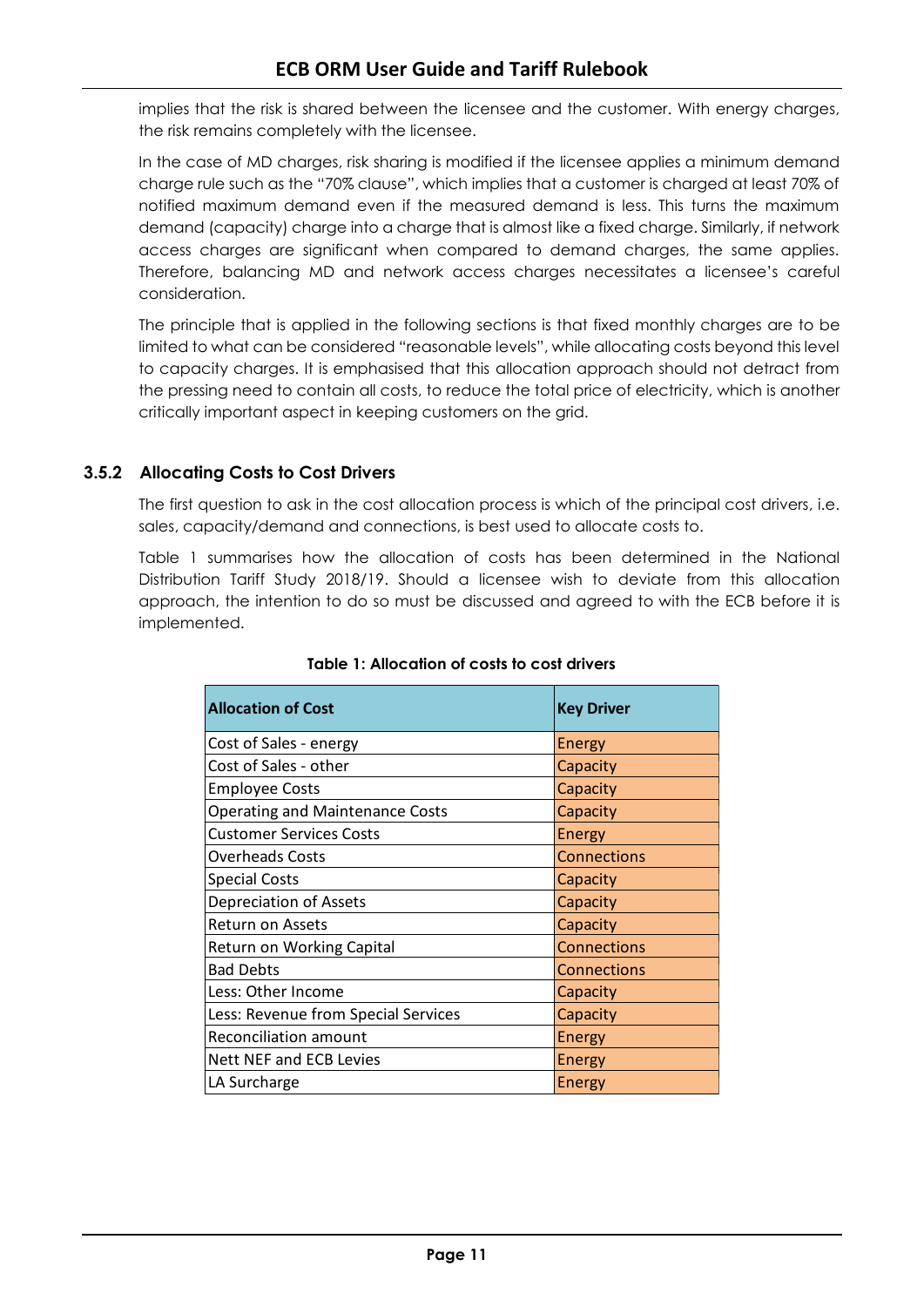#### **3.5.3 Determination of Capacity to be used for Capacity Cost Allocation**

The National Distribution Tariff Study 2018/19 used estimated ADMD figures to allocate capacity-related costs to connection categories. [Table 2](#page-15-1) illustrates the ADMD estimates that were used for the 20 licensees that were considered in the Study.

Licensees are encouraged to use the ADMD estimates as provided in [Table 2](#page-15-1) until their own estimates have been made. Should a licensee wish to use ADMD values other than those in [Table 2,](#page-15-1) the intention to do so must be discussed and agreed to with the ECB before these are used.

<span id="page-15-1"></span>

|                                  | <b>ADMD TABLE (kVA)</b> |               |         |                          |                      |                                       |
|----------------------------------|-------------------------|---------------|---------|--------------------------|----------------------|---------------------------------------|
| Licensee                         | <b>Residential</b>      | <b>Social</b> | General | General<br><b>Demand</b> | <b>Institutional</b> | <b>Institutional</b><br><b>Demand</b> |
| <b>NORED</b>                     | 0.60                    | 0.60          | 4.50    | 20.00                    |                      |                                       |
| <b>OPE</b>                       | 1.00                    | 0.60          | 5.00    | 30.00                    | 5.00                 | 20.00                                 |
| <b>CENORED</b>                   | 0.90                    | 0.75          | 5.00    | 30.00                    | 5.00                 | 20.00                                 |
| <b>ERONGORED</b>                 | 1.75                    | 1.25          | 5.00    | 70.00                    | 5.00                 | 20.00                                 |
| <b>WINDHOEK</b>                  | 1.00                    | 0.75          | 10.00   | 70.00                    | 5.00                 | 30.00                                 |
| <b>NAMPOWER</b>                  | 1.50                    | 0.00          | 10.00   | 150.00                   | 0.00                 | 0.00                                  |
| <b>OKAHANDJA</b>                 | 1.25                    | 0.75          | 5.00    | 35.00                    | 5.00                 | 20.00                                 |
| <b>GOBABIS</b>                   | 0.40                    | 0.30          | 3.00    | 8.00                     |                      |                                       |
| <b>REHOBOTH</b>                  | 0.75                    | 0.75          | 4.00    | 10.00                    |                      |                                       |
| <b>MARIENTAL</b>                 | 0.75                    |               | 4.00    | 20.00                    |                      |                                       |
| <b>KEETMANSHOOP</b>              | 0.80                    |               | 5.00    | 30.00                    | 5.00                 |                                       |
| <b>LUDERITZ</b>                  | 0.95                    | 0.75          | 5.00    | 20.00                    | 5.00                 |                                       |
| <b>ROSHSKOR</b>                  | 1.50                    | 1.00          | 5.00    | 25.00                    | 5.00                 |                                       |
| LEONARDVILLE                     | 0.50                    |               | 5.00    |                          |                      |                                       |
| <b>GOCHAS</b>                    | 0.20                    |               | 4.00    | 10.00                    | 1.00                 |                                       |
| <b>KALKRAND</b>                  | 0.50                    |               | 4.00    |                          |                      |                                       |
| <b>NAUKLUFT</b>                  |                         |               | 13.00   | 35.00                    |                      |                                       |
| <b>HARDAP</b>                    | 0.25                    |               | 2.00    | 5.00                     |                      |                                       |
| <b>OMAHEKERC</b>                 | 0.50                    | 0.25          | 2.00    | 0.00                     | 4.00                 | 15.00                                 |
| <b>FINCKENSTEIN</b>              | 2.75                    |               | 4.00    |                          |                      |                                       |
| <b>IESTIMATED GLOBAL AVERAGE</b> | 1.00                    | 0.75          | 5.00    | 55.00                    | 5.00                 | 40.00                                 |

**Table 2: Estimated ADMD per connection per category and licensee, in kVA**

# <span id="page-15-0"></span>**3.6 Charges for Embedded Generators**

In preparation for the updated National Electricity Market Framework it is necessary to devise a mechanism for how licensed generators connected to the distribution system are to be charged for using the distribution network. The principle to be applied in this case is that the generator must pay for the services it uses. A double-recovery of costs is not allowed as will be further aligned with the Market Framework as is currently developed by the ECB.

The following approaches are to be applied:

**Energy charge** – Energy provided by the distributor to a generator (e.g. for own consumption while the generator is not running) is to be charged at the distributor's normal energy tariff as applies to the specific connection size of the generator.

An embedded generator wheeling electricity to a customer that is not connected to the same distribution network will have to pay for losses on the distribution system. The losses will be calculated at the bulk supply tariff and not exceeding the percentage of losses allowed by the ECB for the licensed distributor.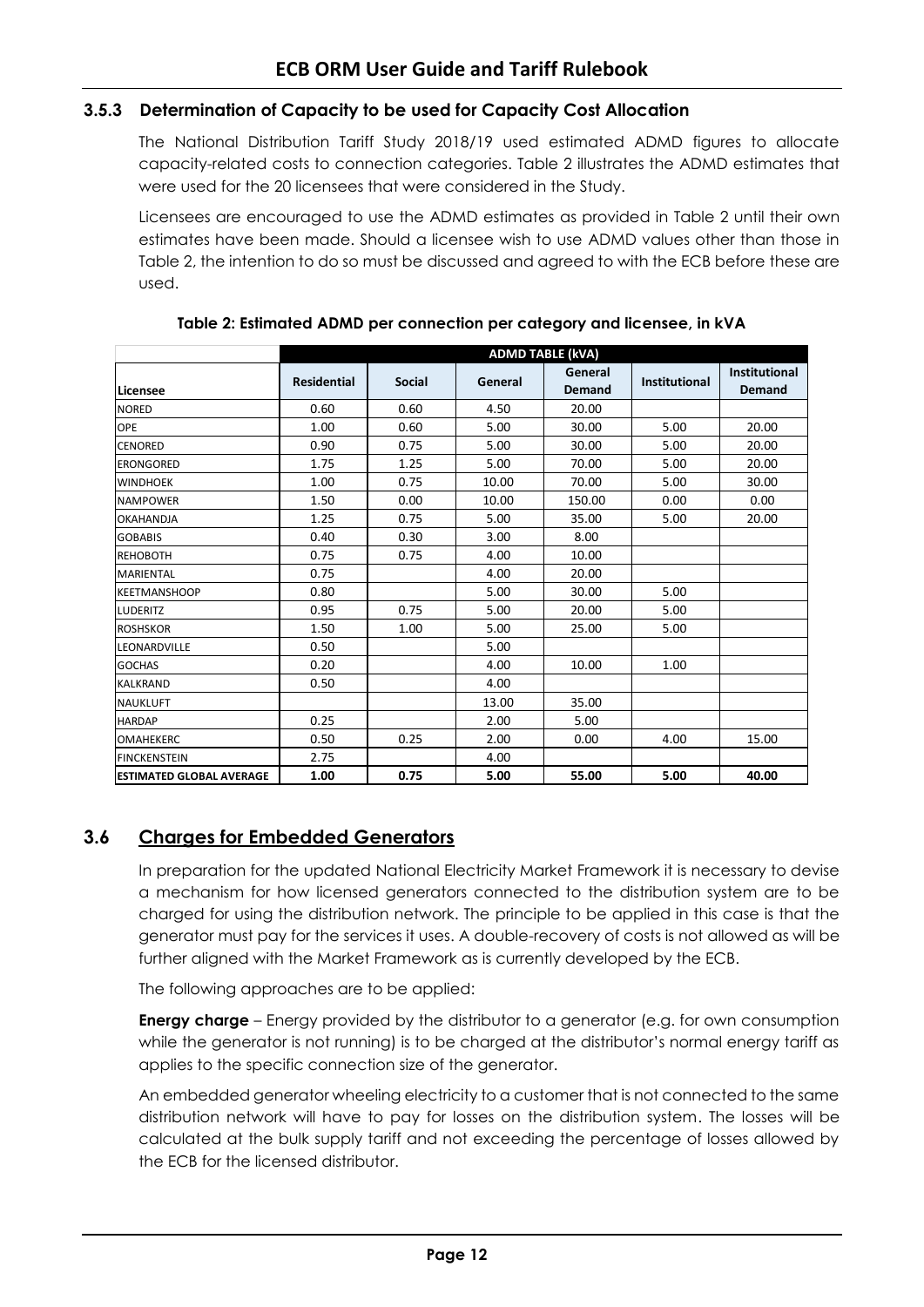**Fixed monthly charge** – In principle, a generator connected to the distribution system should be subjected to the same monthly fixed charge as is applicable to general demand connections. If the administration of the generator's connection requires significant effort above that of normal consumptive general demand connections, a licensee may determine a cost reflective additional monthly fixed charge to cover such additional administrative costs. Such charge must be presented to and approved by the ECB before it is implemented.

**Capacity charge** – For licensed generators supplying customers not connected to the same distribution network the distributor's standard consumptive capacity charge must be interrogated, whether it includes any provision for generation capacity passed through from NamPower as part of the transmission (maximum demand and network access) charges. If the NamPower capacity cost does include generation capacity costs (as determined by the regulator), this generation capacity component must be removed from the capacity charge applied to the embedded generator. Capacity charges should not be applied to licensed generators selling exclusively to customers located on the same distribution network since the capacity is already being paid for by the customer. This is to be verified and aligned with the Market Framework that is currently being developed by the ECB.

**Local Authority Surcharge (LAS)** – Licensed generators connected to a distributor's network and selling to customers on the same network must charge these customers the same LAS rate as would be applicable to energy supplied by the distributor and pay such LAS over to the local authority on a monthly basis.

**Connection charge** – If NamPower levies any additional charges on the distributor in relation to the connection of an embedded generator, such charges must be recovered from the generator causing them. The generator must furthermore pay connection charges to the distributor as provided for in the National Connection Charge Policy.

Also, a distributor's standard capacity-related charges must be applied to a generator to have it pay its share of the distribution network's fixed and operating costs, as well as the distributor's transmission connection cost if the generator sells energy via the transmission network.

If a licensee's charges for load customers are significantly non-reflective of actual costs incurred, a licensee may apply to the ECB to have more cost reflective charges approved, to be applied to embedded generators instead of the standard load customer charges, to ensure that such entities are charged reasonable and economically efficient tariffs.

# <span id="page-16-0"></span>**3.7 Pre- and Post-paid Tariffs**

This section summarises the main aspects related to pre- and post-paid tariffs.

# **3.7.1 Introduction**

Most smaller electricity end-users have the option to choose either pre- or post-paid tariffs. Prepaid tariffs usually comprise of an energy charge only, designed to cover both the energy and fixed costs attributable to an end-user's average consumption. Post-paid tariffs usually have more complex charge structures than prepaid tariffs. Often, these include a combination of energy charges (which are lower than prepaid energy charges), fixed charges and capacity charges.

Originally, prepaid tariffs aimed to serve end-users with low average electricity consumption to more readily enable them to keep track of their consumption and associated expenditure.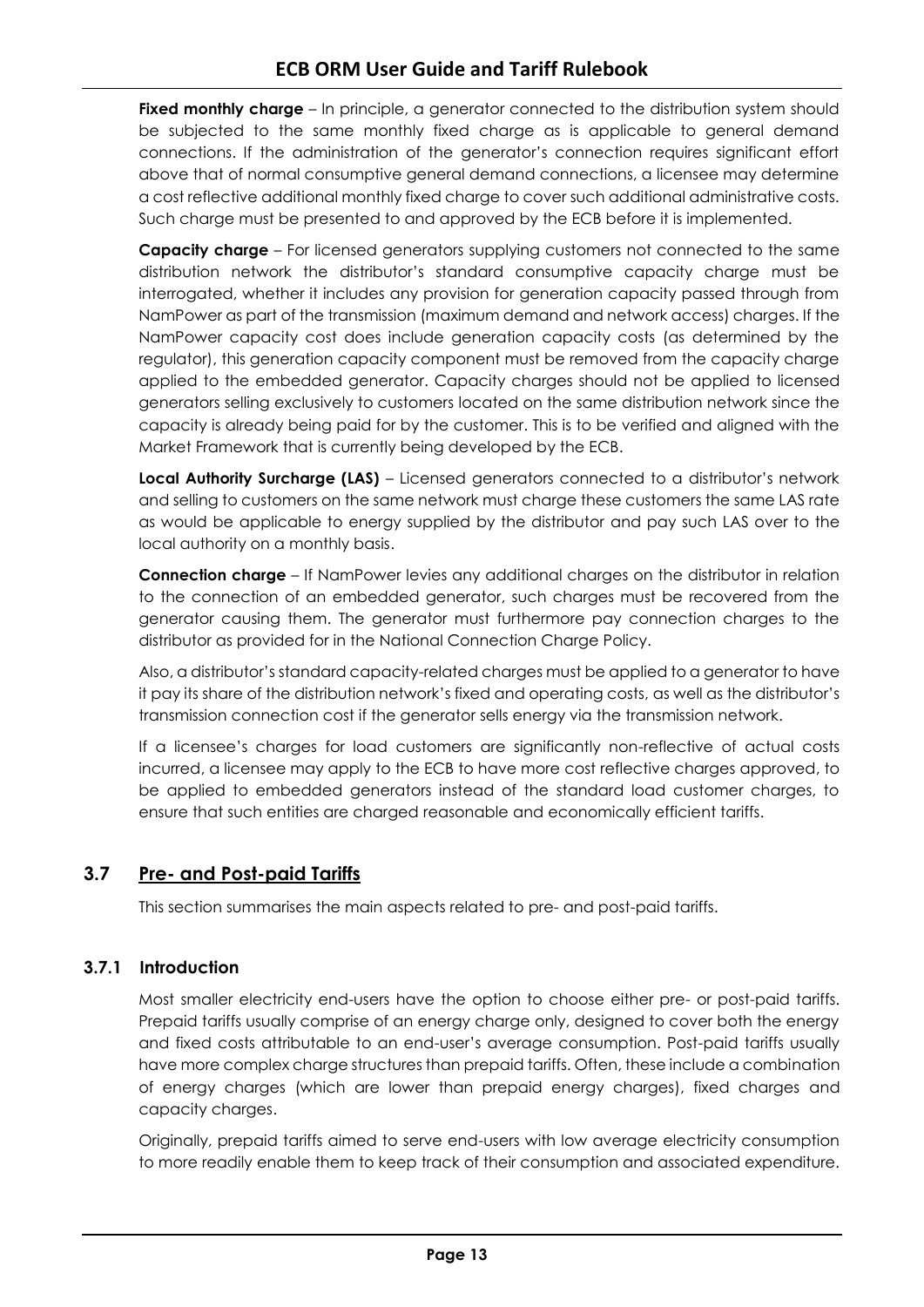Today, however, prepaid tariffs have become ubiquitous, especially in the case of residential connections.

Phase 1 of the National Distribution Tariff Study 2018/19 has shown that the cross-over points of many residential pre- and post-paid tariffs are rather high. The cross-over point between preand post-paid tariffs is the point (expressed in kWh/month) at which the total cost for electricity services is the same, irrespective of whether an end-user is served by a pre- or post-paid connection. This threshold value is readily calculated by dividing the monthly fixed and capacity charge(s) of the post-paid option(s) by the difference between the energy charge of the pre- and post-paid tariff. This assumes that the prepaid energy rate is higher than the post-paid energy rate, which should be the case since the prepaid energy rate generally includes provisions for fixed costs, which are generally not included in the energy charge of post-paid tariffs.

If the cross-over point between pre- and post-paid tariffs is set incorrectly, it sends incorrect tariff signals to customers, and disallows end-users to make a rational choice regarding these tariff options, which is undesirable.

# **3.7.2 Objectives for Prepaid Connections**

This section elaborates the objectives that underpin prepaid connections.

#### **3.7.2.1 Residential End-Users**

For **residential end-users on prepaid tariffs**, the following objectives are important:

- Enable end-users to optimally manage their personal electricity consumption and associated expenditure;
- Provide 24/7/365 electricity purchase options to allow end-users to pay for electricity whenever needed;
- Provide a simple tariff that is readily understood by end-users, including those having a limited technical background; and
- Reduce the risk of end-users accumulating debt due to uncontrolled consumption.

The national average consumption of residential end-users on prepaid connections amounts to some 290kWh/month. Keeping in mind that prepaid tariffs consisting of an energy charge only are not cost reflective, it is argued that the cross-over point between pre- and post-paid tariffs should be set low, to ensure that end-users consuming more than a set monthly consumption level pay for the full cost of the services they use.

An important additional argument to consider when determining the cross-over point is the capacity of the current limiter that is used. The smaller the capacity of the current limiter, the smaller is the potential use of the network. This creates opportunities to introduce prepaid (energy-only) tariffs that are related to the maximum capacity of the electrical connection. In this way, and in harmony with NEST, prepaid tariffs for a 20Amp connection would be lower than those for a 40Amp, which in turn would be lower than those for a 60Amp connection, which ensures that end-users requiring a large current limiter are paying more for services than those who only need a basic connection.

When prepaid connections are offered at the same current limiter capacity than post-paid connections, setting the correct cross-over point is particularly important. To illustrate: using Windhoek's tariffs for 2018/19: using a 25Amp current limiter and based on a prepaid (postpaid) energy charge of N\$2.05/kWh (N\$1.44/kWh), and a monthly post-paid capacity charge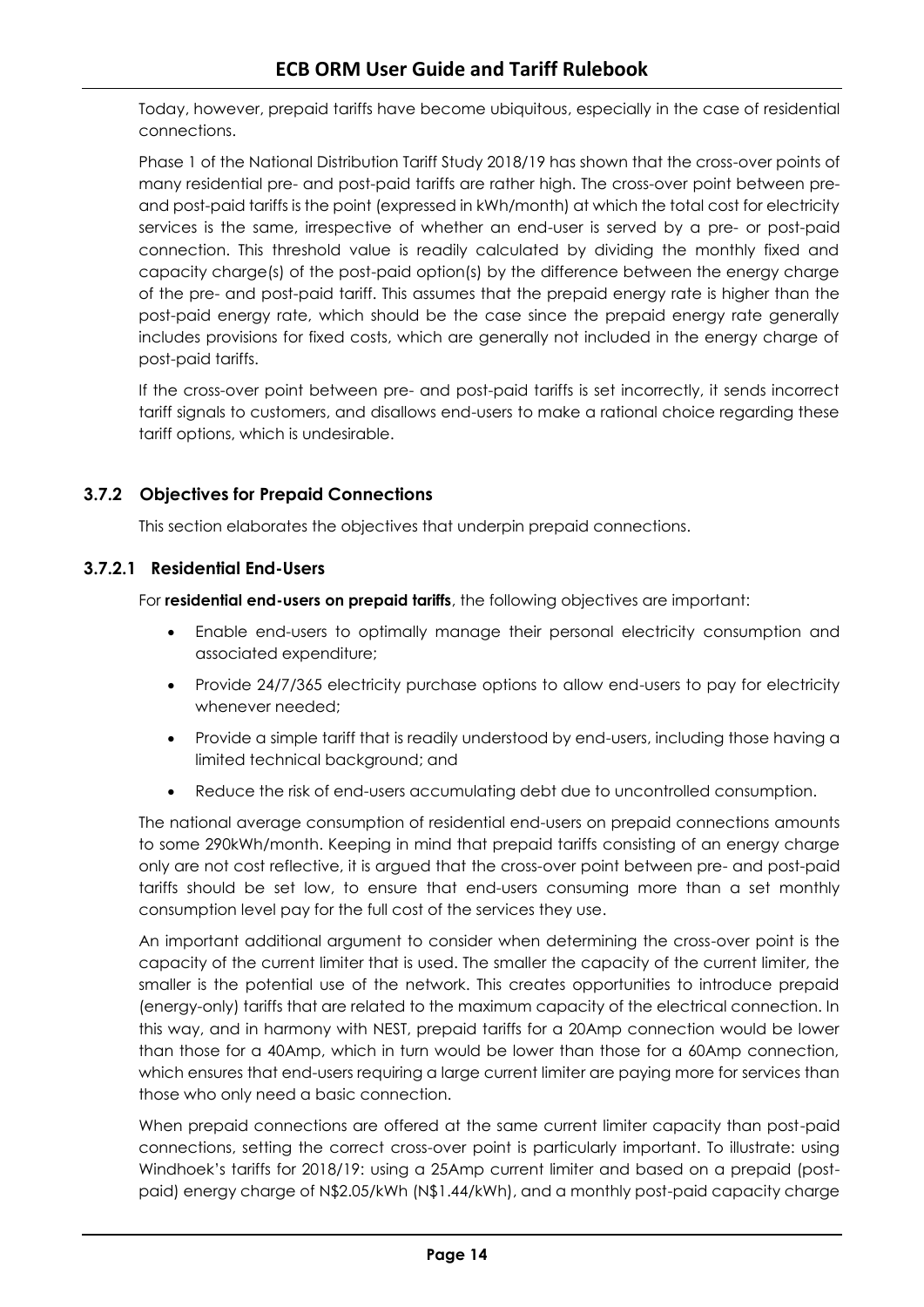of N\$9.6/Amp/month, implies a cross-over point at 393kWh/month. When increasing the current limiter size to 40Amp (60Amp) moves the cross-over point to 630kWh/month (944kWh/month).

Based on the above, it is evident that the cross-over points are considerably above the average monthly consumption of residential end-users on prepaid connections, i.e. 290kWh/month. Therefore, lowering the cross-over point to more sensible thresholds requires the re-adjustment of tariffs, most likely across several years, to limit price shocks to end-users.

To balance pragmatism with the need to keep tariffs as cost reflective as possible, one could, for example, limit the maximum available current via residential prepaid connections to 30Amp, and offer residential post-paid connections between 40Amp and 80Amp. This would continue to enable residential access to basic electricity services on prepaid connections, while placing residential end-users who have higher power requirements and/or wish to benefit from net metering onto post-paid connections. Also, preferential prepaid tariffs for residential end-users, such as those under NEST as well as other social and subsidised tariffs should continue to be offered on a low ampere capacity limit only, for example not exceeding 20Amp, which ensures that subsidies can be applied with greater focus and only benefit those that are eligible to receive them.

# **3.7.2.2 Commercial/General End-Users**

For **commercial/general end-users on prepaid tariffs**, the following objectives are important:

- Enable end-users to optimally manage their electricity consumption and associated expenditure;
- Provide relief from fixed charges (fixed, capacity) for customers with low consumption;
- Encourage the productive use of electricity by fostering the development of small- and medium enterprises;
- Reduce the risk of accumulating consumer debt; and
- Provide 24/7/365 electricity purchase options to allow end-users to pay for electricity whenever needed.

Based on the above objectives, prepaid connections for commercial/general users are predominantly aimed to advance small businesses that are characterised by low electricity consumption. This implies that the cross-over point between pre- and post-paid connections is best set at a level that enables "low-consuming" businesses to start their operations. Target end-users would therefore predominately be small as well as start-up enterprises. For general users, the cross-over point is more difficult to determine, as the use of electricity in businesses is much more diverse than in the case of residential end-users.

Setting the correct cross-over point can once again be informed by the average consumption from within the relevant end-user group(s). From the analysis of the 20 licensees included in the National Distribution Tariff Study 2018/19, the average monthly electricity consumption of endusers using a general connection amounts to some 1 750kWh/month. This is an empirical finding, based on the consumptive behaviour of many Namibian commercial/general endusers. It could be argued that a sensible cross-over point between pre- and post-paid commercial/general end-user tariffs should therefore not be higher than what is currently evident in the market. In the absence of economic guidelines into the electricity needs of small and emerging enterprises, the cross-over point is to be set around the average consumption of general connections which ensures that - on average - the choice between pre- and postpaid connections is revenue-neutral for licensees.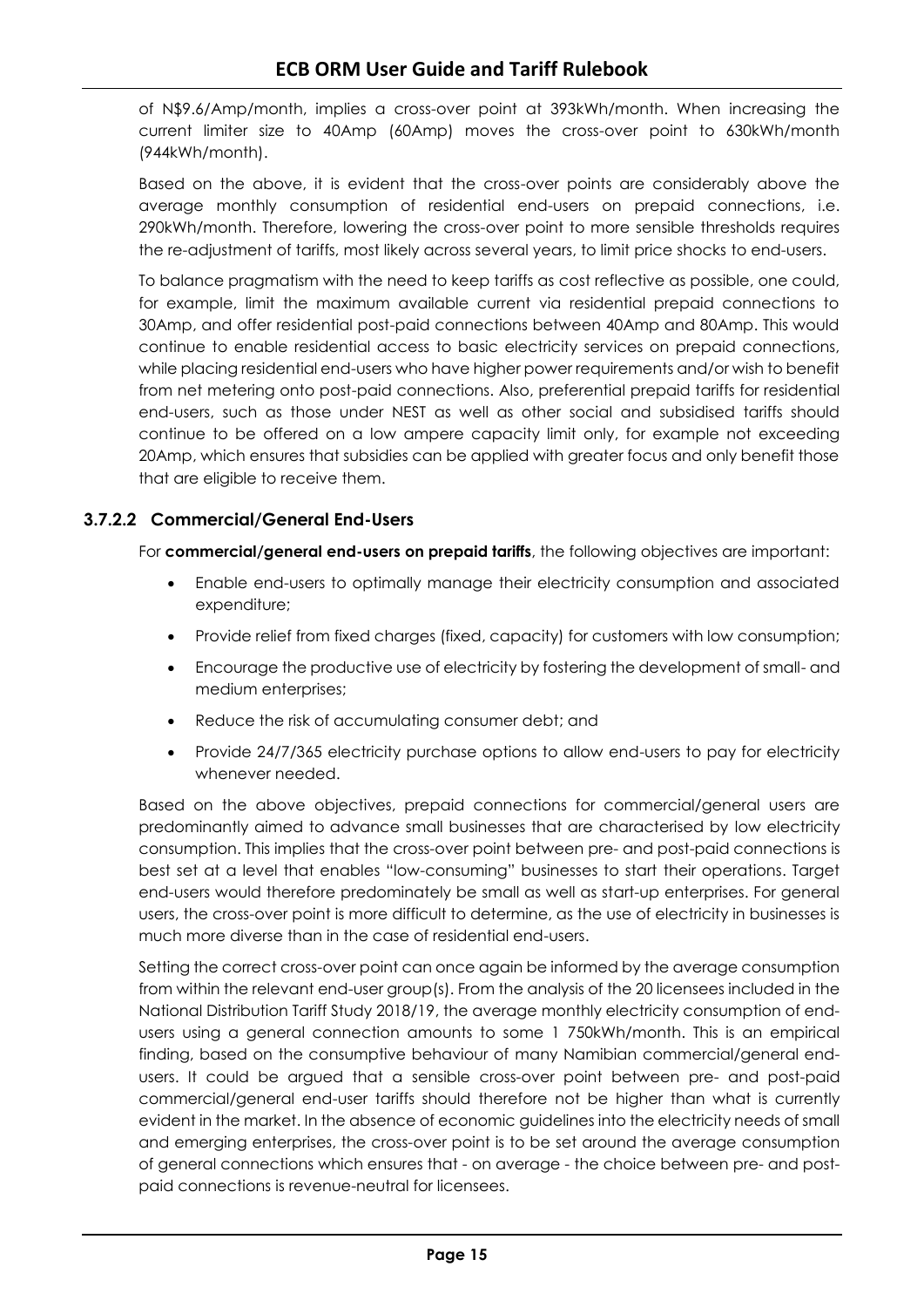#### **3.7.3 Guidelines for the Application of Prepaid Tariffs**

In specific settings, the ECB may prescribe certain tariff/metering types. This is already practiced, for example in the case of the NEST, which are only offered via prepaid meters.

Generally, prepaid tariffs are to be offered to

- a. residential (social) connections benefitting from NEST;
- b. low-consumption single-phase residential and commercial/general end-users, provided that the cross-over point to post-paid tariffs is judiciously set;
- c. general end-users characterised by low load factor, while requiring a sizeable current limiter, as is for example used by community services including for sports field lighting, churches and similar end-users having an irregular demand for electricity; and
- d. temporary connections (up to 3x100 Ampere or maximum prepaid meter current limiter capacity, whichever is lower), as is for example used at temporary construction sites.

# <span id="page-19-0"></span>**3.8 "Other Charges"**

The so-called "other charges" include service charges, administrative as well as penalty charges for services that are not directly related to the fixed, capacity and energy costs of active connections.

The income that a licensee derives from these "other charges" is deducted from the revenue requirement before fixed, capacity and energy charges are determined.

#### **3.8.1 Schedule of "Other Charges"**

[Table 3](#page-19-1) provides a description of the charge categories that are used for "other charges", while [Table 4](#page-20-1) provides a summary of standard "other charges".

<span id="page-19-1"></span>

| <b>Charge Category</b> | <b>Description</b>                                                                                                                                                                                                                                                                                                                                |  |  |
|------------------------|---------------------------------------------------------------------------------------------------------------------------------------------------------------------------------------------------------------------------------------------------------------------------------------------------------------------------------------------------|--|--|
| Service                | A service provided to customers or prospective customers. In principle<br>such service charges should be based on estimated or average cost of<br>providing such service. Licensees should maintain a motivation for the<br>costs included in each such service charge.                                                                           |  |  |
| Penalty                | A penalty charge to customers is usually based on the cost of dealing<br>with customer non-compliance or breach of contract. In principle, such<br>penalties are cost based, and licensees should motivate why such costs<br>are included in each such penalty charge.                                                                            |  |  |
| <b>Penalty fee</b>     | A penalty fee may be charged in case of serious customer or contractor<br>non-compliance, or violation of safety regulations. Penalty fees are<br>normally set at a level intended to deter customers from taking certain<br>actions, such as illegal wiring or tampering with installations, which have<br>safety and/or financial implications. |  |  |
| <b>Connection fees</b> | Connection fees are intended to cover the cost of providing the<br>connection assets (materials, labour, transport etc), and are regulated<br>under the National Connection Charge Policy and must comply with it.                                                                                                                                |  |  |

**Table 3: Description of the various charge categories used for "other charges"**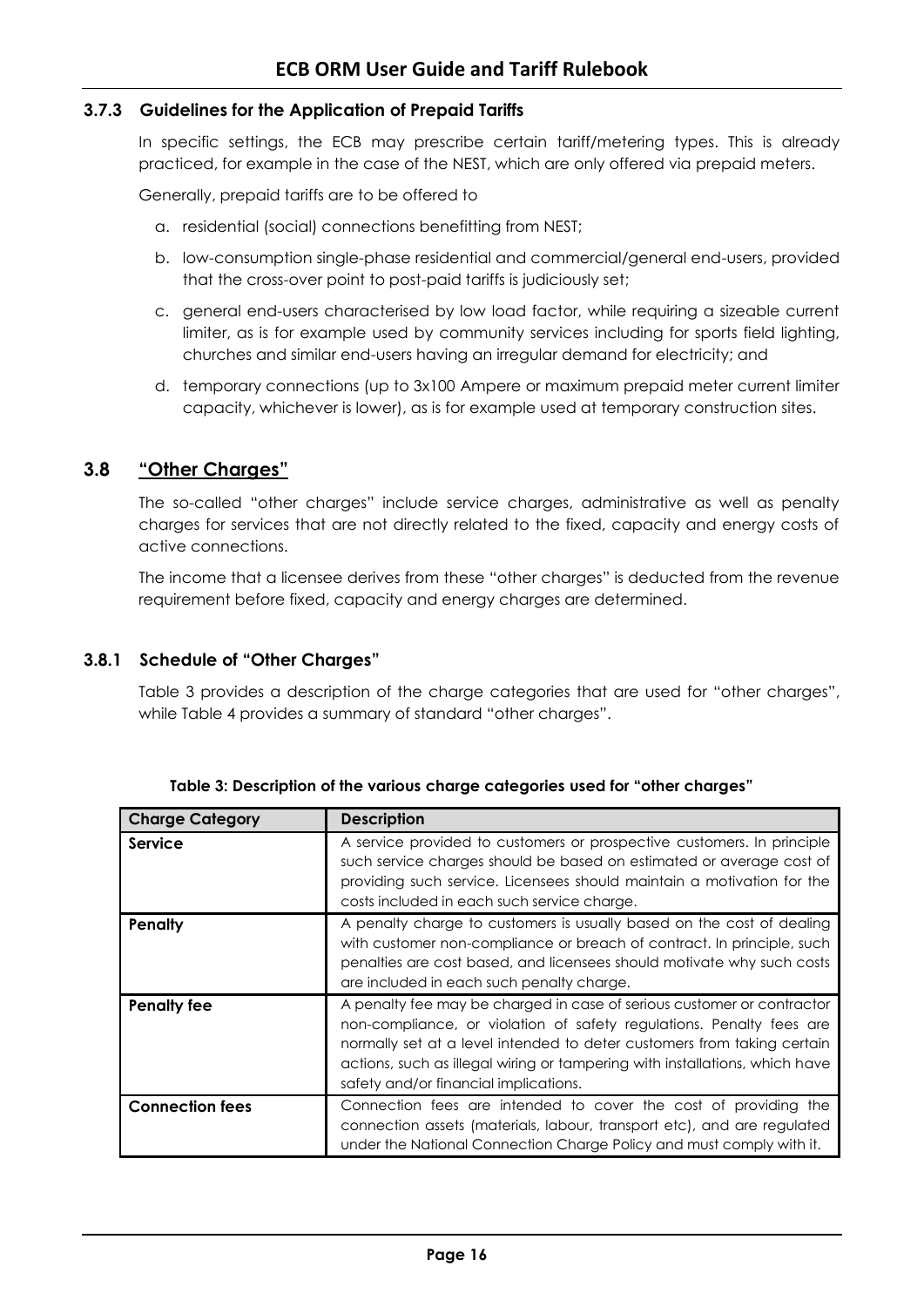#### **Table 4: Summary of standard "other charges"**

<span id="page-20-1"></span>

| <b>Fee Type</b>                                       | <b>Fee Category</b> | <b>Cost driven Description</b> |                                                                    |  |  |
|-------------------------------------------------------|---------------------|--------------------------------|--------------------------------------------------------------------|--|--|
| <b>Administrative</b>                                 |                     |                                |                                                                    |  |  |
| Administrative                                        | Penalty fee         | no                             | Unblocking prepaid account, interest on late payment               |  |  |
| Administrative                                        | Service             | no                             | Replacement and reversal of prepaid tokens, clearance certificates |  |  |
| Administrative                                        | Penalty             | yes                            | <b>RD</b> cheques                                                  |  |  |
| Contractor registration                               | Service             | yes                            | Service fee for contractor registration                            |  |  |
| Contractor penalty                                    | Penalty             | no                             | Penalty fees for contractor non-compliance                         |  |  |
| <b>Connection, Disconnection, Reconnection</b>        |                     |                                |                                                                    |  |  |
| Call out                                              | Service             | yes                            | Call-out due to customer installation faults                       |  |  |
| Connection                                            | Capital cost        | ves                            | Connection charges to defray connection capital costs              |  |  |
| Connection                                            | Service             | yes                            | Connection charges to defray connection administrative costs       |  |  |
| Disconnection                                         | Service             | yes                            | Service fee for voluntary disconnection                            |  |  |
| Disconnection                                         | Penalty             | yes                            | Cost for disconnection due to customer non-compliance              |  |  |
| Disconnection                                         | Penalty fee         | no                             | Penalty for disconnection due to customer non-compliance           |  |  |
| Installation test                                     | Service             | yes                            | Service fee for customer installation test                         |  |  |
| Reconnection                                          | Penalty             | yes                            | Penalty for reconnection after customer non-compliance             |  |  |
| Reconnection                                          | Service             | yes                            | Service fee for reconnection after voluntary disconnection         |  |  |
| Relocation                                            | Service             | yes                            | Service fee for relocating prepaid meter to another premises       |  |  |
| <b>Metering and Current Limiter Tests and Changes</b> |                     |                                |                                                                    |  |  |
| Current limiter change                                | Service             | yes                            | Service fee for changing a customer current limiter                |  |  |
| Current limiter test                                  | Service             | yes                            | Service fee for testing a customer current limiter                 |  |  |
| Meter reading                                         | Service             | yes                            | Service fee for special meter reading on customer request          |  |  |
| Meter replacement                                     | Service             | yes                            | Service fee for meter replacement on customer request              |  |  |
| Meter replacement                                     | Penalty             | yes                            | Penalty fee for meter replacement due to customer tampering        |  |  |
| Meter test                                            | Service             | yes                            | Service fee for meter testing                                      |  |  |
| <b>Penalties</b>                                      |                     |                                |                                                                    |  |  |
| Tampering penalty                                     | Penalty fee         | no                             | Penalty fee for tampering                                          |  |  |
| Damage cost                                           | Penalty             | yes                            | Recovery of cost to repair customer caused damage                  |  |  |
| Damage penalty                                        | Penalty             | no                             | Penalty fee for damaging licensee infrastructure                   |  |  |
| <b>Illegal wiring</b>                                 | Penalty             | no                             | Penalty for customer illegal wiring                                |  |  |
| Late payment fee                                      | Penalty             | no                             | Penalty for late payment of account                                |  |  |
| <b>Meter Tampering</b>                                | Penalty fee         | no                             | Penalty fee for meter tampering by customer                        |  |  |

All other charges that licensees are to apply must be classified using the standard structure of "other charges" as shown in [Table 4.](#page-20-1) Charges that do not need to be approved by the ECB must be omitted from the schedule of approved "other charges" prepared by licensees, to avoid creating the impression that such charges are regulated and/or approved by the ECB.

Account deposits required to be paid by customers must also be stated on the schedule of approved other charges of the licensee, as per applicable rules.

# <span id="page-20-0"></span>**3.9 Guidelines for General Tariff Changes and Customer Impact Analyses**

Tariffs are generally modelled in the ORM as weighted averages of a connection category. Customer impacts are therefore calculated on charge averages that do not reflect the actual impact that tariffs have on individual customers. Actual individual impacts may be quite different from the average, based on the tariff structure, tariff rate changes implemented and the customer's load factor.

Licensee are therefore encouraged to

• Model proposed tariff changes on individual customers using their billing and vending system data, and to establish statistics on how individual customers will be affected. This should guide the licensee in its customer outreach and information efforts, and to inform customers on the impact that tariff changes have on the end-user's total electricity bill. For connection categories with few customers it may be possible for a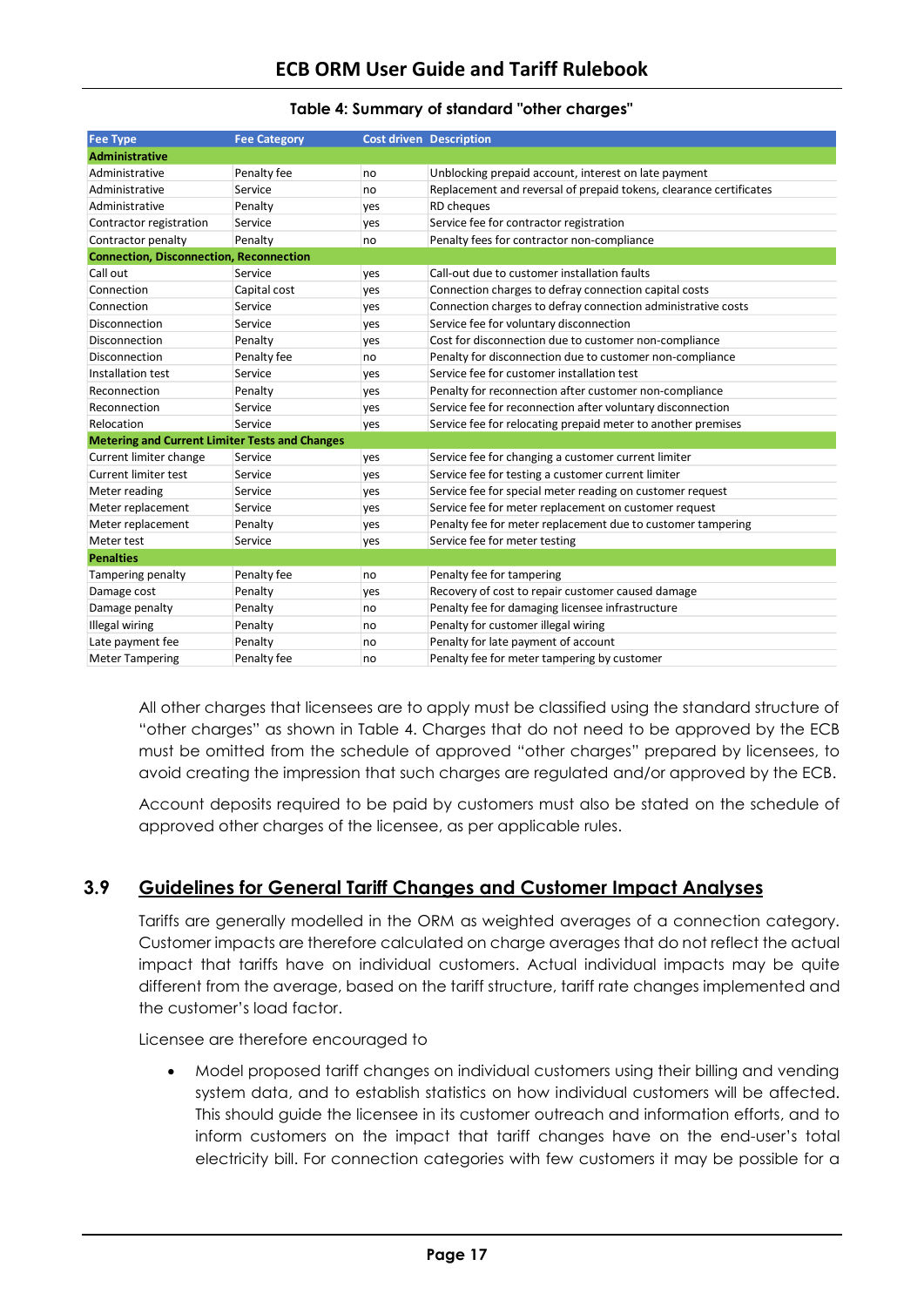licensee to inform individual customers of expected impacts and counsel them regarding possible actions that can be taken to reduce the overall impacts.

- Encourage customers to use energy efficient appliances, and how to best respond to specific pricing signals conveyed via the tariffs;
- Advise customers having special (higher) tariffs (such as the rural MV customer groups) on the rationale for applying special tariffs to them and explore steps to reduce or mitigate the costs that underly the higher tariffs;
- Consider how to best achieve a balance between the use of cost reflective tariffs versus social, economic, customer impacts and the complexity of tariffs. The ORM-TD includes numerous indicators (in the form of % change) for individual tariff rates, sales volume changes, load factors and overall tariff changes that should guide the licensee in balancing the above aspects.

# <span id="page-21-0"></span>**3.10 Special Considerations Regarding Inputs in the ORM**

# **3.10.1 Requirements of Network Assets above 33kV**

Assets above 33kV are not valued using the NENA asset register because they are often individualised and can therefore not be reasonably valued using the NENA categorisation approach. The following requirements apply to asset registers developed by licensees for assets above 33kV:

Asset registers must

- differentiate by primary operating voltage;
- separately identify, quantify and value overhead versus underground assets;
- separately identify, quantify and value line/cable assets (length denominated) versus transformation assets (capacity to be denominated in kVA) versus other assets not falling into the previous two categories;
- record and report network lengths and transformation capacities;
- separately show the assets added between formal valuations and external asset valuations; and
- report recently added assets in terms of actual installation cost.

Asset valuations must be based on periodic professional valuations undertaken by external entities, and summary reports must be submitted to the ECB as supporting evidence.

# **3.10.2 Special Cost Items and Exclusions from the Cost Base**

The following rules apply to specific cost items that may appear in a licensee's operating budget:

- Interest on long-term loans taken up for the funding of the licensee's assets is not allowed as part of interest costs claimed in the operating budget as such interest is included in the rate of return allowed on assets. Licensee are therefore required to split interest charges claimed between short-term loans (not related to fixed assets, such as overdraft facilities) and long-term loans (related to assets). The ECB may request the licensee to submit a detailed schedule showing how the claimed interest costs arose.
- Social responsibility investments and similar discretionary expenses cannot be recovered in the regulated cost base and must be paid from a licensee's profits.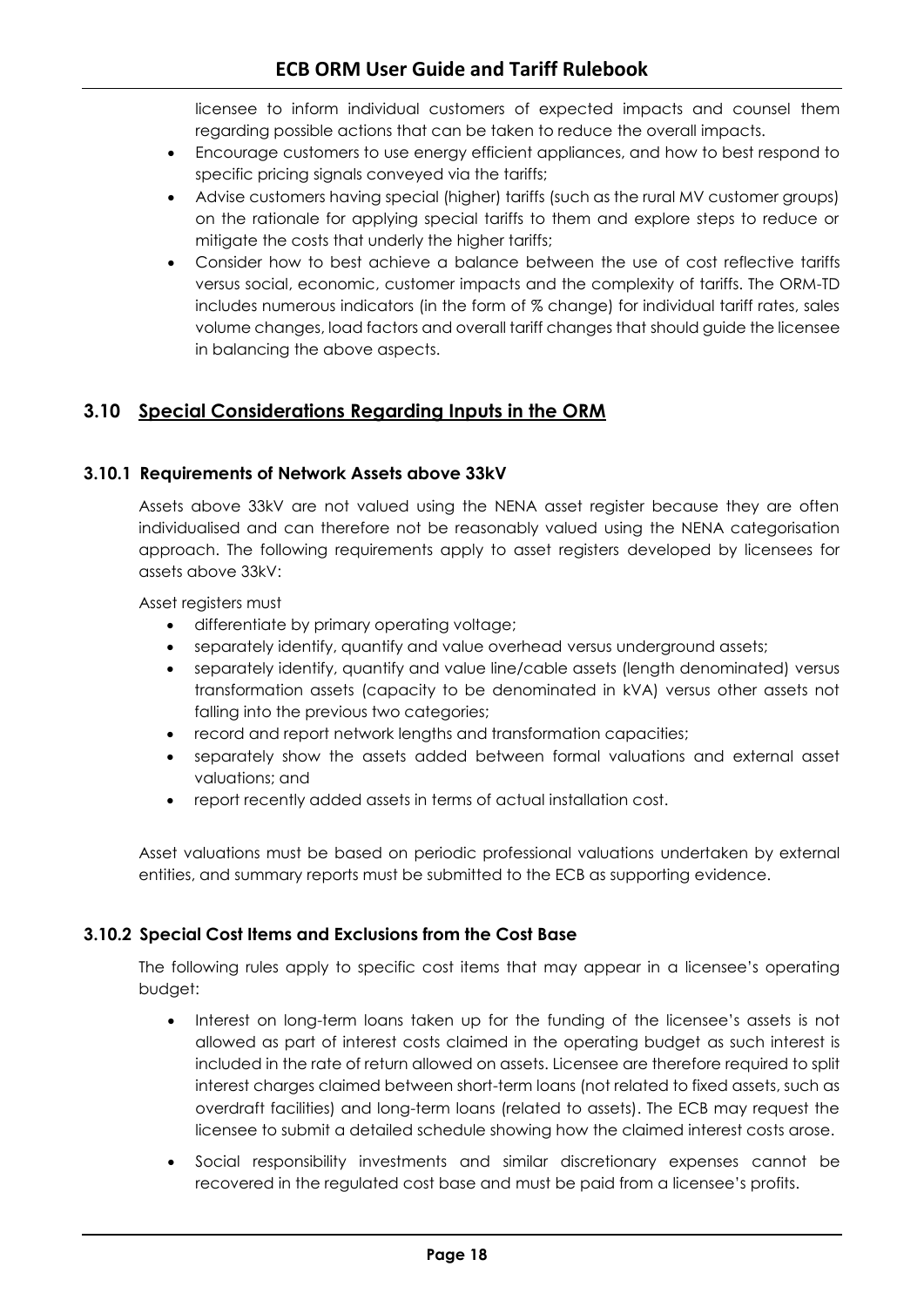• Consultancy costs associated with engineering and architectural design, supervision and project management related to the creation of assets is not allowed in the cost base. Such consultancy costs must be capitalised with the relevant asset and will be allowed depreciation and return unless grant/customer funded.

# **3.10.3 Local Authority Surcharge (LAS)**

The Local Authority Surcharge (LAS) was introduced by the ECB to compensate local authorities (including regional councils) joining a Regional Electricity Distributor (RED) for the loss of income derived from the sale of electricity prior to joining a RED. The LAS is an allowable part of the revenue requirement of a licensee and is either included in the tariff charges of the licensee or shown as a separate charge.

The ORM includes the LAS as a line item in the Revenue Requirement sheet. It is not included in any other cost schedule, irrespective of whether the licensee refers to it as the LAS, "royalties", "interest on investment", or using any other name.

It is to be noted that all and any payments to local authorities or regional councils – over and above the shareholder dividends or in terms of service agreements where the local authority provides services to a licensee – are recognised as LAS, and must as such be reflected in the Revenue Requirement schedule as the LAS, irrespective of the name and/or rationale that a licensee may use/have for such an expenditure.

# **3.10.4 Grant/Customer Funded Assets**

Grant- and/or customer-funded assets are a licensee's fixed assets that were funded by any means other than from own resources. Licensees may only earn a regulated return on assets if these have not been funded by grants and/or customers. In other words, the tariff methodology does not allow a licensee to earn a return on any grant- or customer-funded assets, as this would result in the double-recovery of costs. In this context, grant-funded assets are those that have been "donated" to a licensee, for example by way of a donation by the Government or from donors.

Given the above it is necessary that all licensees identify and account for all customer- and/or grant-funded assets. Often, and particularly in the case of older assets where records are unavailable, it is not practically possible to fully account for such assets. In such cases, the ECB in collaboration with licensees will determine a reasonable percentage of such grant- and customer-funded assets which is to be used in the return calculation.

Similarly, the tariff methodology does not allow depreciation charges to be raised for customer- and/or grant-funded assets, using the same rationale as this would constitute a double dipping at the expense of customers.

Extending the above rationale implies that income from connection fees charged to cover the capital cost of assets must not be included in "other revenue" as deducted from the revenue requirement. In this context it is noted that the ECB has in the past allowed a compromise on this matter, by allowing licensees to claim depreciation on such assets while including all connection fees in "other revenue".

# **3.10.5 Ampere Capacity Rating and Charge Denomination**

The ORM denominates Ampere-based capacity charges and connection capacities in the form of summated capacities. To illustrate: a three-phase 40Amp connection is recognised as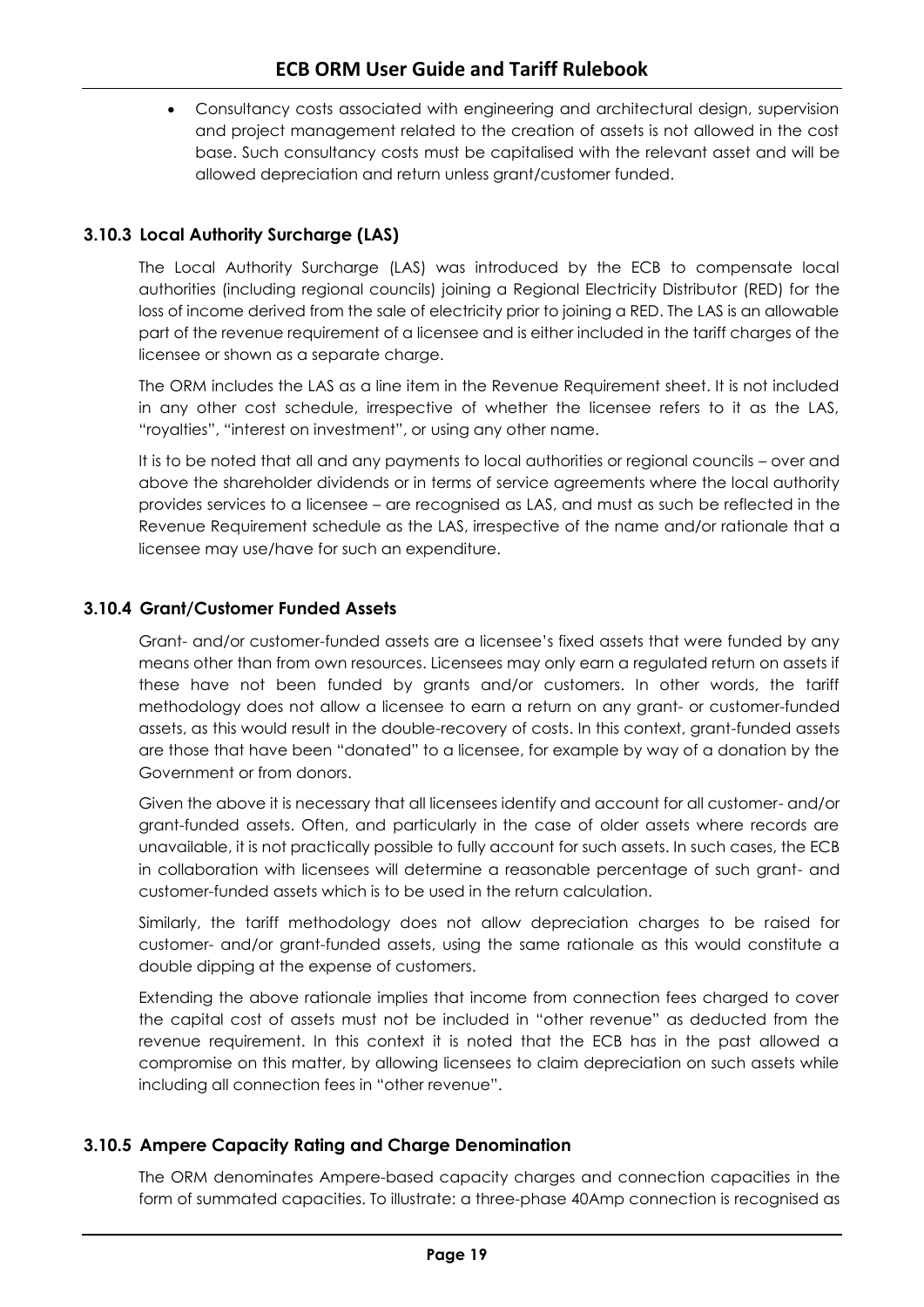a 120Amp connection, and the corresponding tariff rate is expressed as charge per summated Amp rating. This implies that tariffs for single- and multi-phase connections of the same category should be the same.

Licensees using nominal Ampere ratings must therefore ensure that multi-phase Amp-rated connections are correctly converted to obtain the summated total Amp rating as required in the ORM. Licensees may express tariffs using nominal capacity ratings and converted tariffs as applicable to such ratings, provided that adequate information is availed to enable customers to understand the difference between nominal and summated Amp ratings and associated tariffs.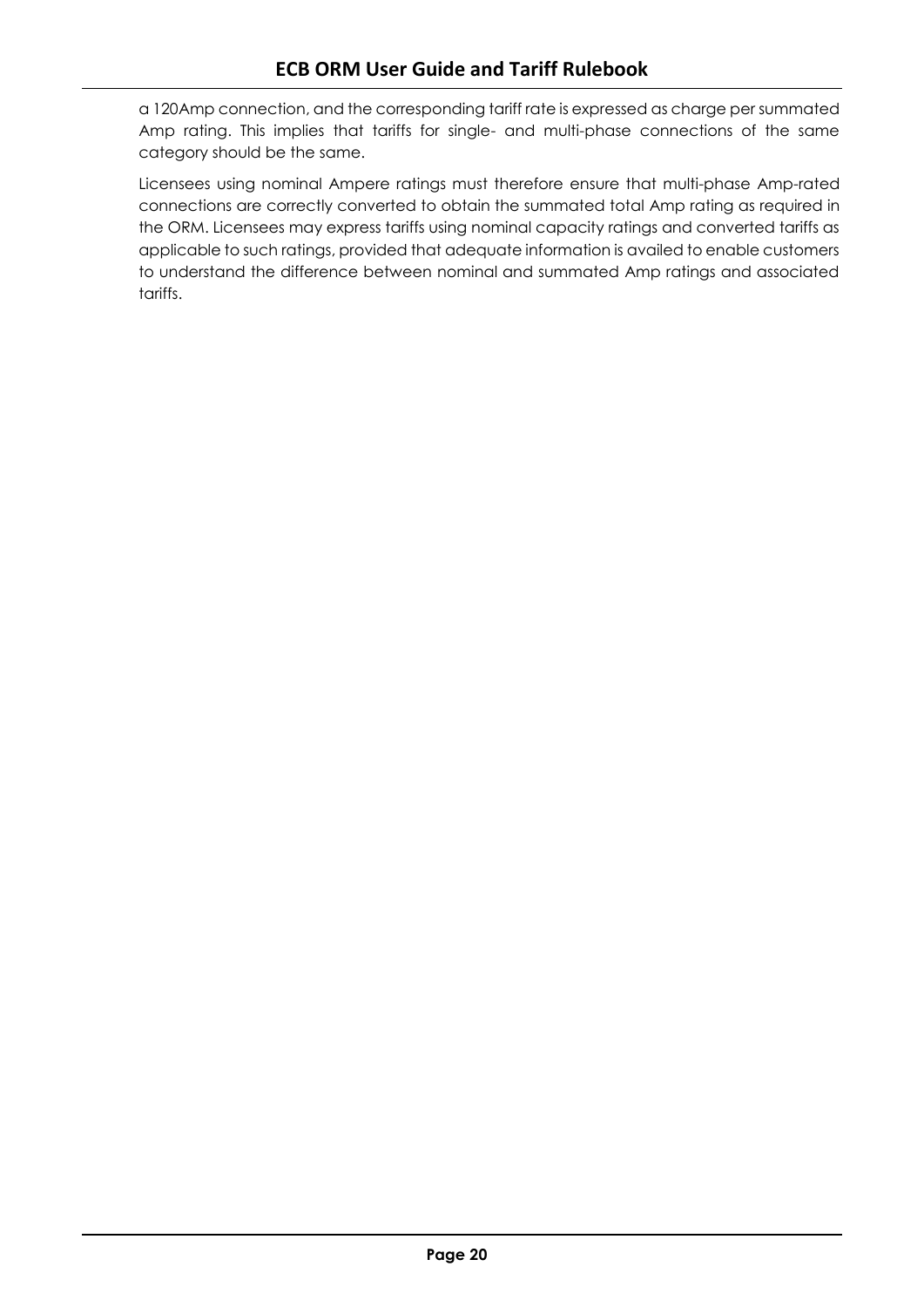# <span id="page-24-0"></span>**4. Part B: ORM – Tariff Determination**

# **4.1 Purpose**

<span id="page-24-1"></span>The purpose of the ORM – Tariff Determination (ORM-TD) is to

- a) calculate a licensee's revenue requirement for a specific financial year; and
- b) determine a licensee's tariffs and resulting revenues for a given financial year, in alignment with the revenue requirement and the rules as summarised in this rulebook.

The ORM-TD is an Excel workbook that is provided by the ECB.

#### <span id="page-24-2"></span>**4.2 Process**

Each year, the ECB updates each licensee's ORM-TD workbook before making it available to licensees for completion. Such inputs by the regulator include the previous financial year's approved budget and tariffs, as well as the approved weighted average cost of capital (WACC) for the previous and next year. Alternatively, the ECB may require the licensee to complete the ORM-TD with the approved information. In either case the ECB will check the ORM-TD on submission by the licensee for correct insertion of previous year approved figures.

The ORM-TD Excel workbook contains schedules that must be completed by a licensee. These capture the licensee's

- a) Power purchase costs;
- b) operating budget, including cost and other revenue items;
- c) asset summary; and
- d) projected sales.

Based on above inputs, the ORM–TD is used by the licensee to determine a licensee's

- a) detailed tariffs; and
- b) performs select analyses which are of use to the licensee as well as the ECB.

Once approved by the ECB, the ORM-TD workbook captures the licensee's approved revenue requirement as well as the approved tariffs for a given financial year.

# <span id="page-24-3"></span>**4.3 Definitions**

A "licensee", as referred to throughout this document, means

- a licensee's *entire* operations and organisation where the licensee is a dedicated electricity distribution and supply entity (such as a RED or fully commercialised and legally separated stand-alone electricity distribution entity); or
- only the ring-fenced electricity distribution and supply portion of an organisation that has an embedded electricity distribution and supply operation but also undertakes other activities (such as a local authority or regional council).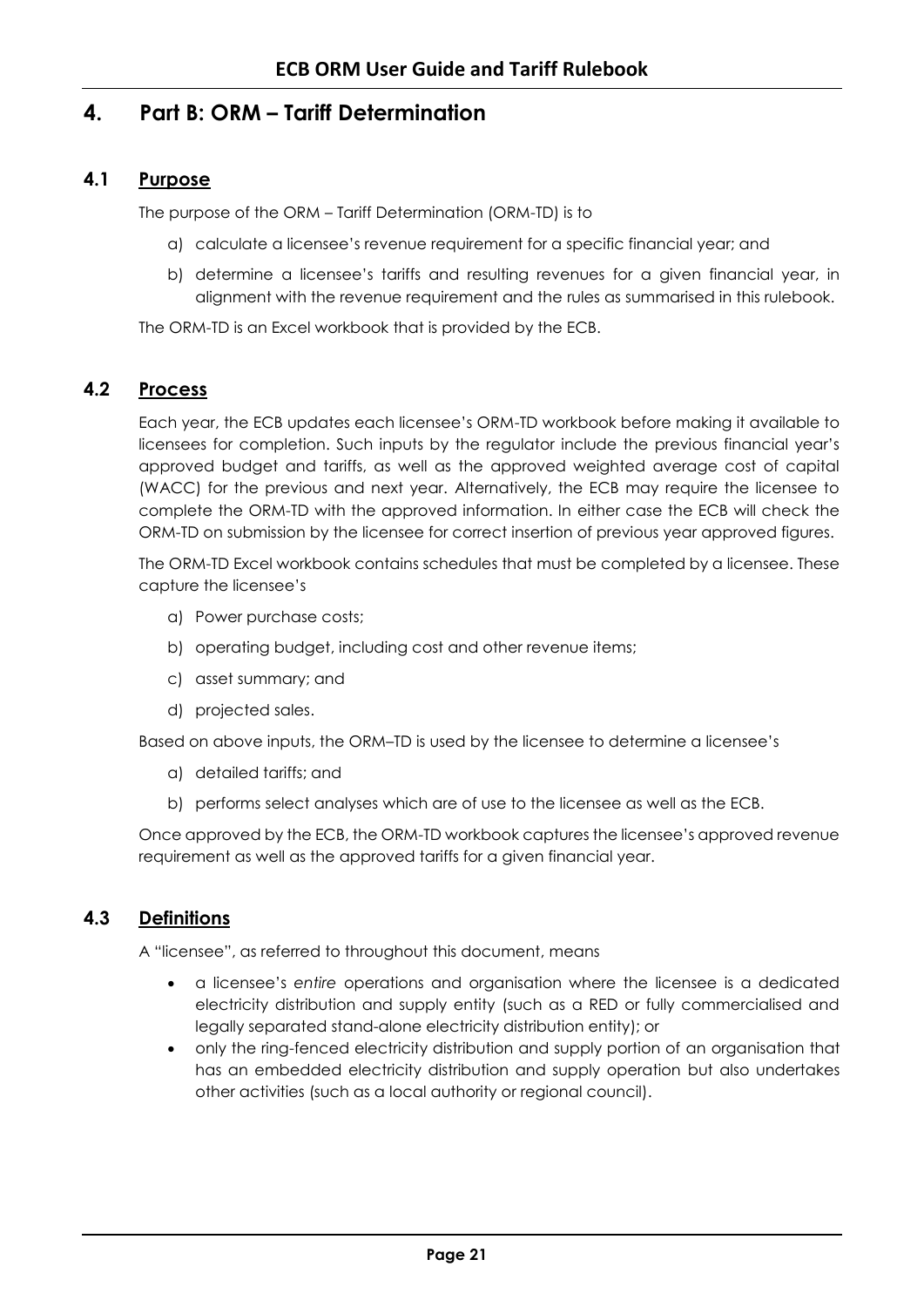# <span id="page-25-0"></span>**4.4 Conventions**

The ORM-TD workbook uses colour coding to indicate items that must be entered by a licensee, inputs that are provided by the ECB, as well as cells that contain formulas to calculate results. Licensees are not authorised to add, amend or input data in any fields marked for ECB entry. Worksheet "Conv" provides the colour codes used throughout the ORM-TD.

The format of worksheets in the ORM-TD workbook are mostly fixed, and licensees may not add rows or columns to most sheets contained in the workbook. A notable exception to this is worksheet 'B1.0 Budget Input' where as many rows as may be needed to accommodate a licensee's detailed operating budget may be added.

For organisations having a ring-fenced electricity distribution and supply entity, the following applies (amongst others):

- Staff numbers (full time) only refers to staff required for licensed electricity-related activities;
- Staff cost (part time) refers to staff costs of other departments recovered from electricity;
- Budget refers to the budget of the ring-fenced electricity distribution entity only;
- Assets refer to dedicated assets used as part of licensed activities only;
- All shared costs accounted for in budgets other than the dedicated budget for licensed activities are to be recovered following the ECB's Ring-Fencing Guidelines, and must be supported by detailed documentary evidence submitted with the licensee's ORM-TD;
- The ECB will not accept any lump sum cost items such as "administrative charges" or "support service costs" unless they are supported by detailed schedules indicating the types of cost items and respective budgets included in such "lumped" amounts.

# <span id="page-25-1"></span>**4.5 Populating the ORM-TD**

Licensee's should populate the ORM-TD workbook using the following sequence of steps:

- a) Ensure that the ORM-TD Excel workbook is the latest version that has been received from the ECB, and is for the new financial year;
- b) Insert the required information in the sheet "A1.1General" (all ECB approved numbers should be obtained from the ECB);
- c) Insert the operating budget and link it to the ORM standard cost items;
- d) Insert the asset data and working capital data as well as bad debt data;
- e) Insert the power purchases and associated tariffs;
- f) Review the resulting draft revenue requirement, and comparing it to the previous financial year's approved revenue requirement;
- g) Adjust the budget where excessive cost increases are indicated (unless these can be fully motivated);
- h) Prepare a sales volume forecast (based on the projected sales volumes for the current year), while considering volume change percentages as well as load factor changes (revenue schedule and dashboard);
- i) Review the alignment of the projected sales volume with projected power purchase volumes using the losses schedule;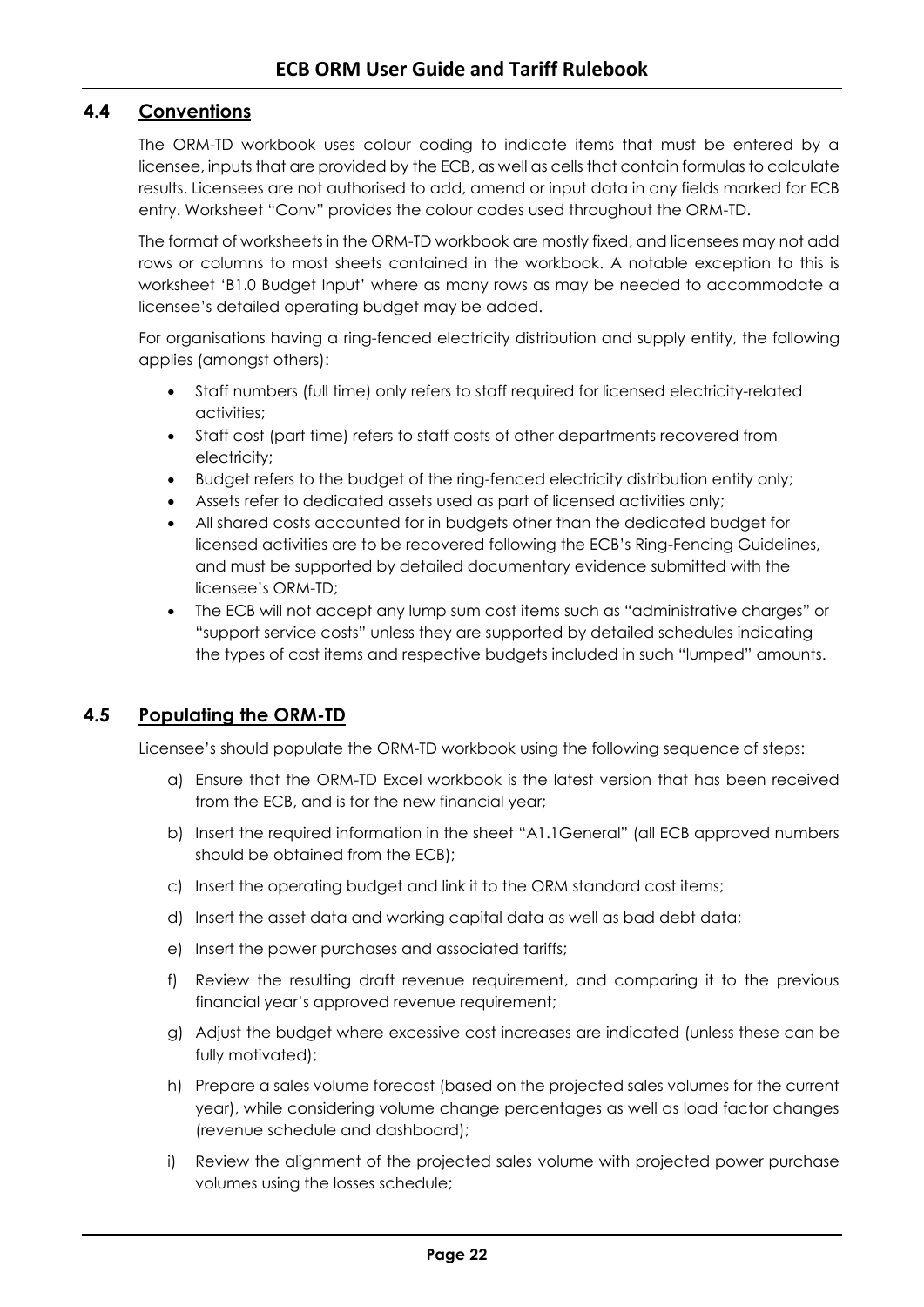- j) Design the new draft tariff rates to meet (or at least not materially exceed) the draft revenue requirement;
- k) Review the proposed draft tariff rates against the indicative tariffs calculated in the Indicative Tariffs schedule after adjusting the ADMD estimates in the indicative tariff schedule, to reasonably align with the projected capacity purchases;
- l) Ensure that the proposed tariff rates and prepaid to post-paid cross-over points move closer to cost reflective values by comparing them to the previous year's ORM; and
- m) Review the customer impacts resulting from the proposed draft tariff rates (on the revenue schedule as well as the dashboard) to ensure that price changes per connection category remain within reasonable limits.

Should the projected draft revenue lead to an under-recovery (when compared to the draft revenue requirement), the licensee must review all cost items comprising the revenue requirement and reduce excessive costs where possible. If an under-recovering tariff application is submitted to the regulator, the ECB may reduce tariffs in alignment with regulatory budget reductions. This approach is aimed to discourage licensees from submitting inflated budgets.

#### **The following input discipline is of critical importance:**

- Cells marked for licensee input are the **responsibility of the licensee** to populate; and
- Cell marked for ECB input may **only contain ECB approved** input, i.e. input to these cells will either be made by ECB staff or by the licensee using official ECB approved data only.

# <span id="page-26-0"></span>**4.6 EPM Sheets**

The name 'EPM' refers to the ECB's regulatory database system. Two EPM sheets are included in the ORM workbook, capturing tariff and sales volume data from the ORM's sales schedule in a standard format that can be read by the EPM software, to generate the schedules of approved tariffs.

The worksheet named 'EPM' feeds the ORM's indicative tariff calculation sheet with tariff and sales data. A second EPM sheet, named 'EPM-P', contains the previous year's data. Both EPM sheets must contain valid and properly linked data, and they have the following main requirements:

- The format of the EPM sheets (in terms of columns and starting row of data) may not be modified by the licensee in any way;
- The standard and special connection categories allowed in the Sales Schedule are all pre-linked into the EPM sheet and should not require additions or amendments by licensees;
- Licensees wishing to publish area-differentiated tariff schedules (i.e. REDs that offer area-differentiated tariffs) may add additional rows to the EPM sheet above the row highlighted in red. Licensees using this option must ensure that:
	- o All tariff and sales volume data for all connection categories and areas must be correctly linked in the EPM sheet;
	- o All calculations and lookup columns of the EPM sheet are properly populated with formulae and data using the same approach as applied in the existing prepopulated rows;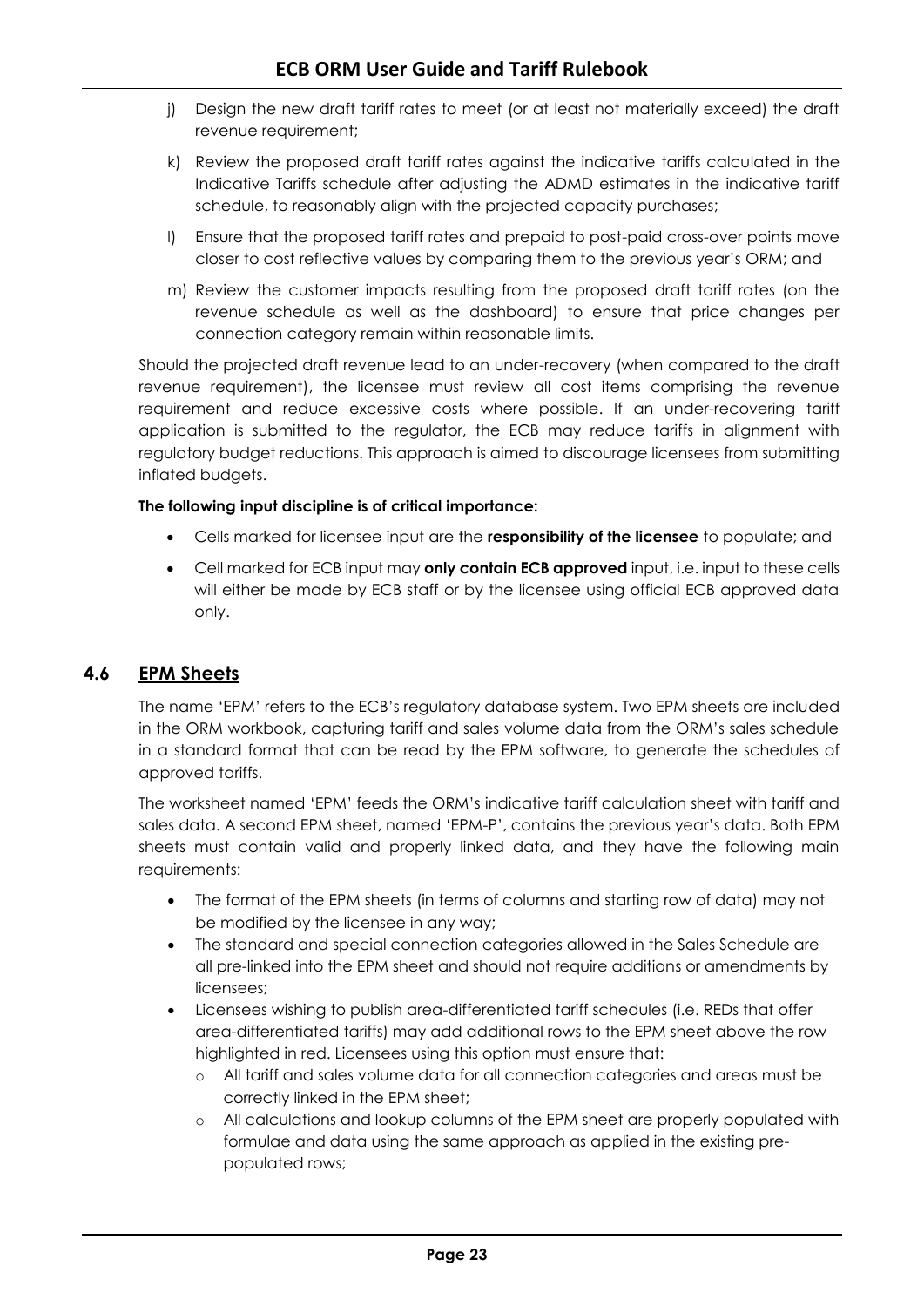- o Conversions of units between the Sales Schedule and the EPM sheet are correctly implemented (e.g. MWh to kWh, Ampere to summated Ampere);
- o Where the LAS is included in tariffs in the Sales Schedule, it must be deducted from such tariffs in the EPM sheet, and the LAS must be captured in the LAS column;
- o The total revenue calculated in the EPM sheet must correspond to the total revenue calculated in the Sales Schedule.

**NOTE:** If the above requirements have not been complied with the ECB will return the ORM-TD workbook to the licensee, for correction by the licensee, before the tariff application is considered any further.

# <span id="page-27-0"></span>**4.7 Revenue Requirement**

<span id="page-27-1"></span>The approach to determine electricity tariffs – as laid down in the National Tariff Study (2001) and National Distribution Tariff Study for Namibia (2018/2019) – rests on determining a licensee's approved revenue requirement, which includes allowable costs plus a regulated return on assets. [Figure 3](#page-27-1) depicts the components of a licensee's revenue requirement. The ORM-TD schedules capture the inputs to calculate the components of the revenue requirement.



# **Figure 3: Composition of the Revenue Requirement**

A distribution licensee's core business rests on owning and operating an electricity distribution system. Statutory levies and bulk electricity purchases are cost items arising outside the actual distribution business and are therefore not under the direct day-to-day control of a licensee.

Operating costs, asset-related costs, bad debts and other revenues are at the core of a distribution licensee's business, and the total of these cost items are referred to as nett distribution cost. It includes the regulated compensation allowance for assets (i.e. depreciation of assets and a regulated return on assets). Bad debt is a cost item not directly associated with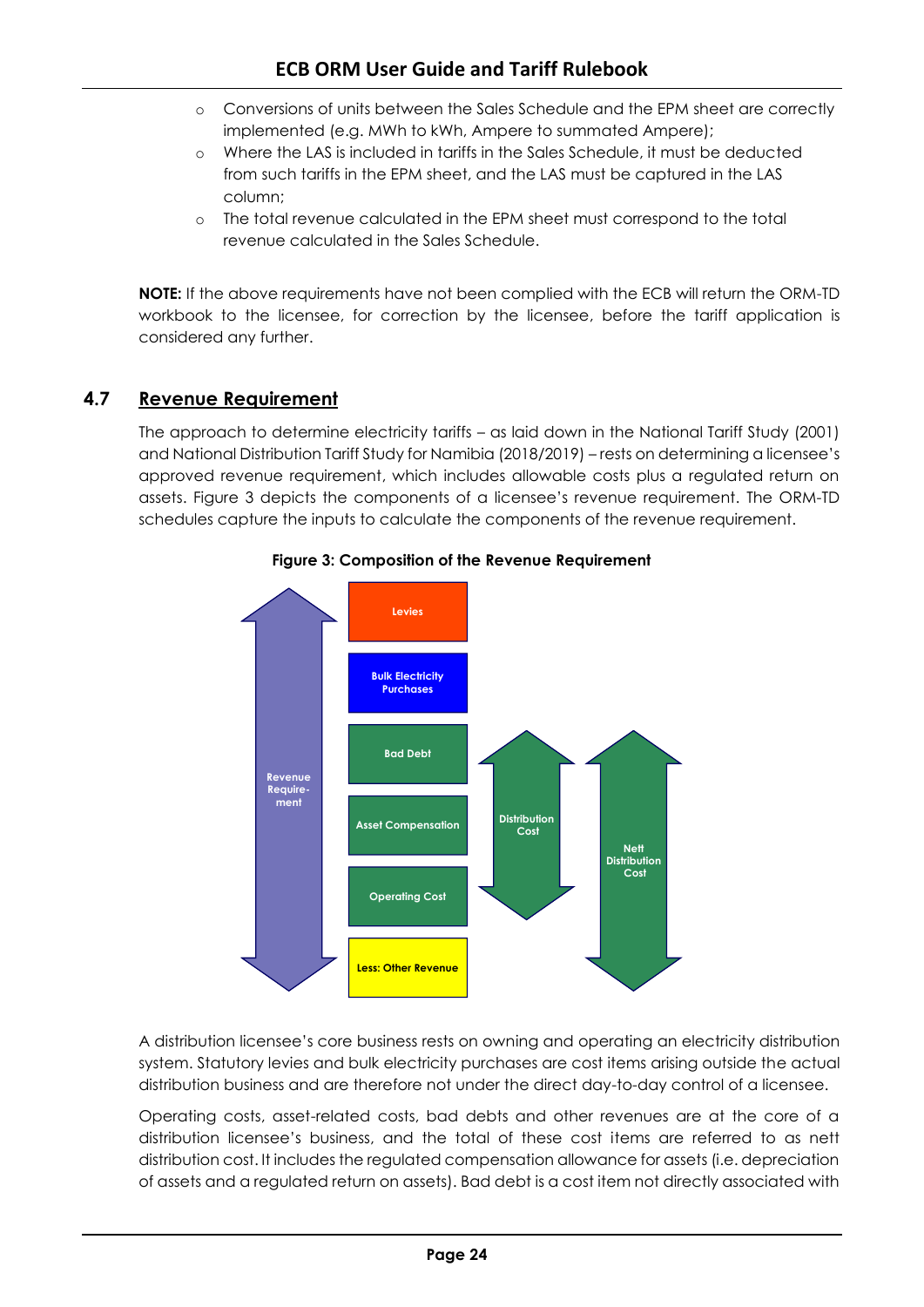# **ECB ORM User Guide and Tariff Rulebook**

<span id="page-28-1"></span>the day-to-day operations of the licensee, and is therefore treated separately, while the "other revenue" is accounted for as reducing the overall tariff revenue requirement of the licensee, since other revenues do not need to be recovered from a licensee's normal tariffs. The remainder of the revenue requirement is referred to as the "operating cost" of the licensee, which is focussed on cost items directly related to the operation of a distribution licensee's business and fully controllable by the licensee, refer to [Figure 4.](#page-28-1)



#### **Figure 4: Composition of the Operating Cost**

# <span id="page-28-0"></span>**4.8 Tariff Determination Schedules**

The following sections explain the individual sheets contained in the ORM-TD.

#### **4.8.1 Conventions**

This sheet

- specifies the key to the colour codes used throughout the ORM; and
- provides a code generator for connection categories that is to be used to generate valid category codes, as used in Schedule "A1.2 Sales" to identify non-standard connection categories.

To generate a connection category code, select each of the seven determinants and then copy the resulting code and paste into the relevant code cell on the sales sheet.

# **4.8.2 Schedule A1.1 General**

This sheet

- identifies the licensee as well as the name and telephone number of the licensee's contact person;
- specifies the year(s) to which the ORM applies;
- specifies the licensee's staff numbers;
- calculates the licensee's recommended discount percentage on capacity/maximum demand/network access charges for MV connected customers;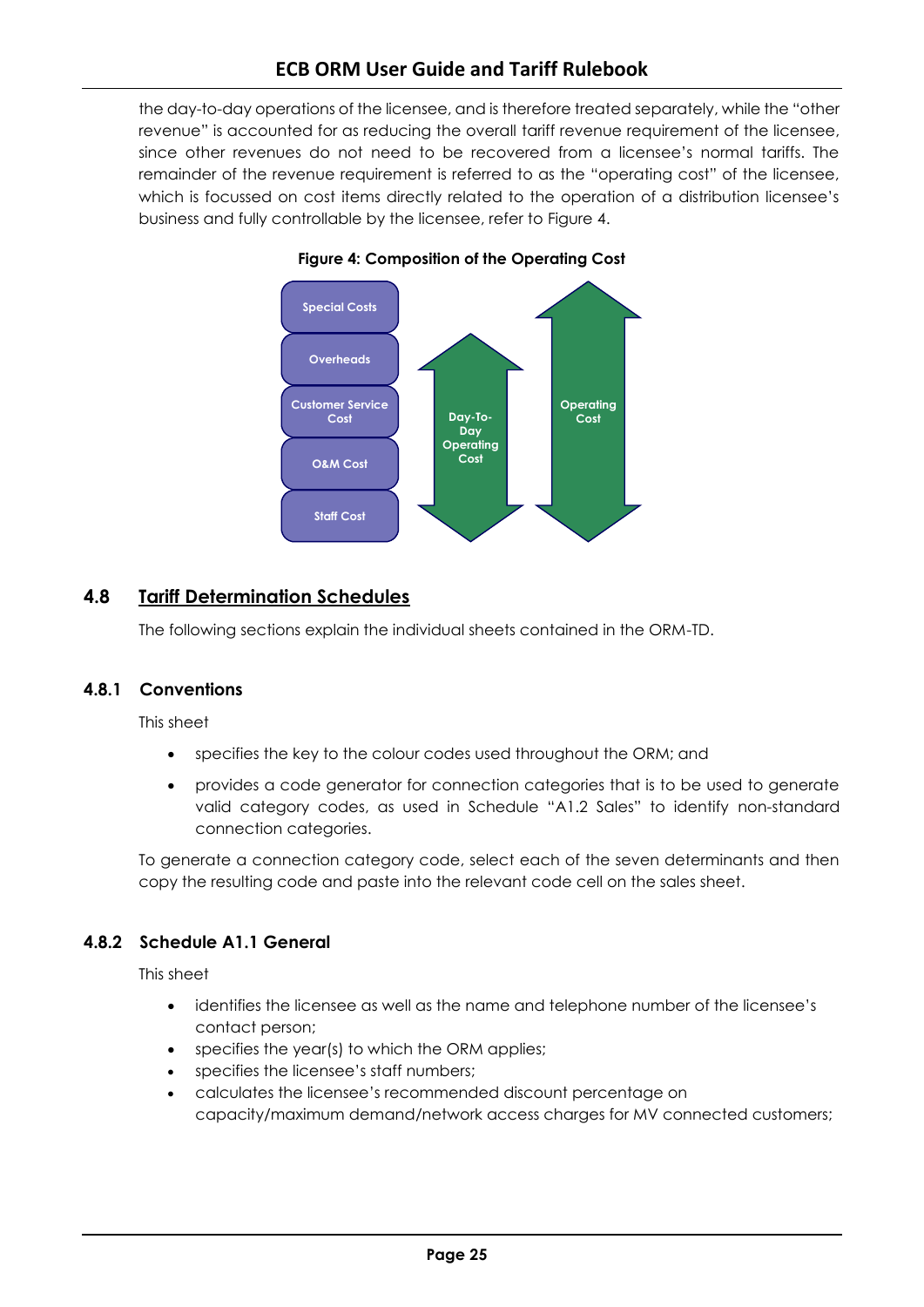- provides the capacity limit rules for common connection categories and specifies whether the charges for a multi-phase Ampere capacity connection are based on nominal or summated capacities 3; and
- specifies the WACC, statutory levy rates and maximum bad debt percentage as provided by the ECB.

Regarding a licensee's staff numbers, the following inputs are needed:

- total number of positions budgeted for in the ORM staff budget including filled positions and to-be-filled vacancies included in the budget; and
- total number of staff members employed by the licensee at the time of completion of the ORM;
- total number of vacant positions in the approved organisational structure of the licensee at time of completion of the ORM.

# **4.8.3 Schedule A1.2 Sales**

l

This sheet captures the connection categories used by the licensee, the tariff charges for the different connection categories, the projected sales volumes of each connection category and revenues associated with such tariffs.

Regarding the connection categories, this worksheet includes two main sections, i.e.

- Section 1 that contains standard, pre-defined connection categories which the licensee cannot alter. These include all common variants of the six standard connection categories used and should therefore constitute the majority of the licensee's customer base and revenue; and
- Section 2 that contains the "special categories" that are offered and that must be populated by the licensee. Each such connection category must be appropriately named and classified using a valid connection category code as can be generated on the "A1.0 Conventions" sheet.

The following guidelines apply when populating the "**Tariff Rates"** portion of the schedule:

- present year tariffs are the last ECB-approved rates as per the schedule of approved tariffs;
- capacity (per Ampere) tariffs are entered in terms of **summated capacity**, irrespective of whether the licensee publishes these in nominal or summated terms;
- fixed tariffs are entered in N\$/connection/month;
- capacity tariff rates are entered in N\$/Ampere/month;
- energy tariff rates are entered in c/kWh;
- maximum demand and network access tariffs are entered in N\$/kVA/month (or N\$/kW/month for those categories that still use kW instead of kVA); and
- The next year's tariff rates (i.e. the tariffs that are being applied for) must:
	- o comply with the provisions and directives contained in this rulebook;
	- o comply with all instructions and/or directives issued by the ECB to the licensee;

<sup>3</sup> Nominal capacity means that a three phase 40 Ampere connection is billed as 40 Ampere, while summated capacity means that a three-phase 40 Ampere connection is billed as 120 Ampere.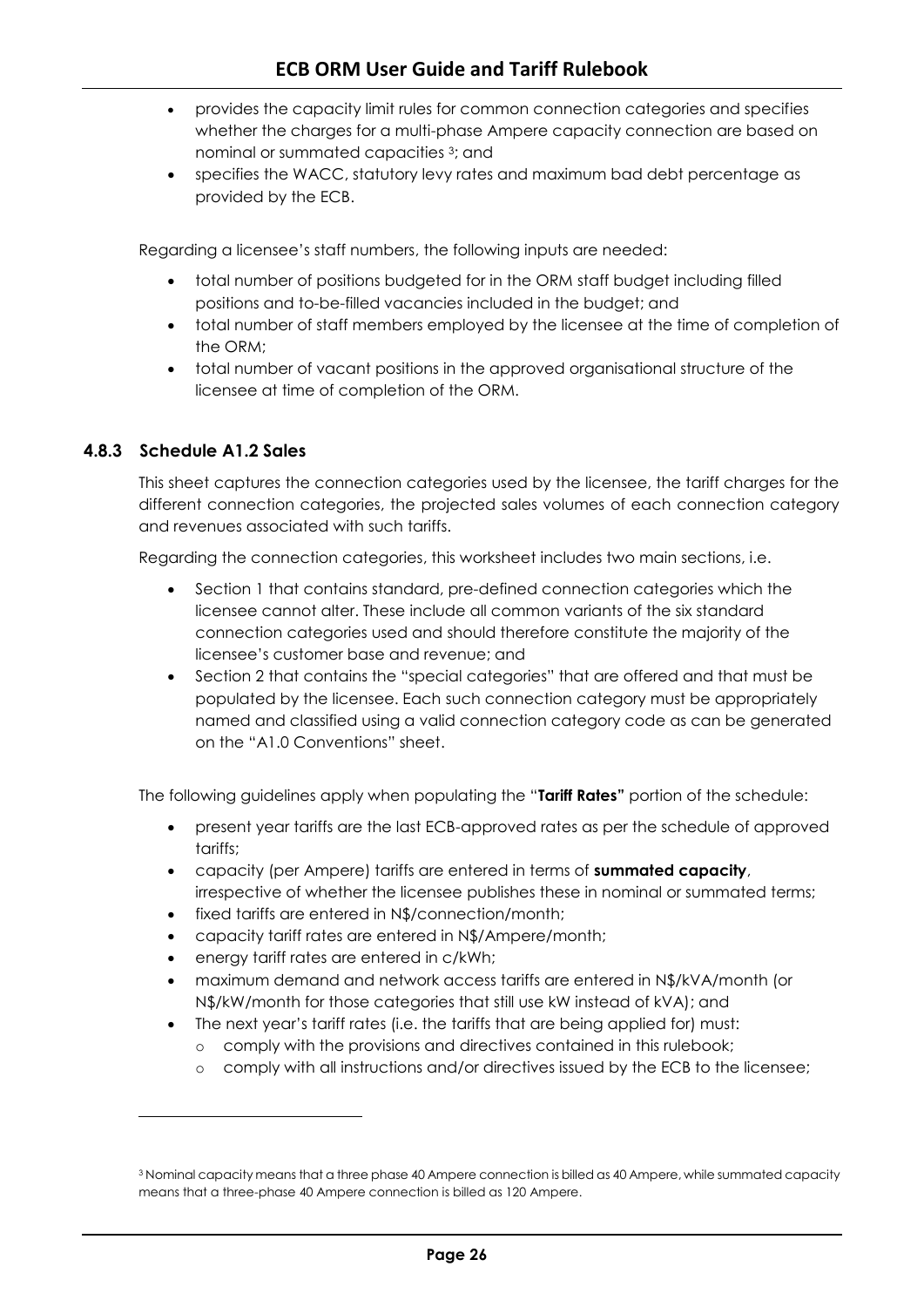- o result in a projected total revenue that does not materially exceed the revenue requirement that is applied for;
- o demonstrably move towards the relevant indicative tariff rates as indicated in the indicative tariff computation sheet (refer to Schedule "C1.2 Indic"), where applicable; while
- o tariffs for special connection categories should align with rates for standard categories where applicable, and all deviations must be motivated and justified by the licensee.

The following guidelines apply when populating the "**Sales Volume**" portion of the schedule:

- the licensee must populate the sales volumes for all connection categories for the present year (forecast for the year based on the most recent available actual sales data) and the projected sales volumes for the next year;
- installed Ampere capacity must be completed for all connection categories, **including prepaid connections** and other connections where no capacity charges are levied (except for demand metered connections where the maximum demand data must be completed);
- installed Ampere capacity for multi-phase connections must be expressed in terms of **summated** Ampere ratings;
- accurate connection numbers must be completed for all connection categories, **including** for prepaid connections and other connection categories where no fixed charges are levied;
- IBT and TOU energy sales must be completed on the TOU and IBT Sales schedules (from where they are automatically transferred to the revenue schedule);
- all energy sales are entered in MWh;
- energy sales reported in this section must be actual energy sold by the licensee only. Special services provided by the licensee and charged on the basis of energy quantities not supplied by the licensee must be reported in the section at the bottom of the sheet, titled "Special Services";
- maximum demand and network access sales must be stated as average monthly quantities;
- energy used for streetlighting and other public service applications such as traffic lights must **not be included here unless** the licensee bills such energy to another entity which then results in revenue received by the licensee. Energy used for streetlighting and other public service applications which is not billed and/or is not resulting in revenue received by the licensee must be accounted for in Schedule "A2.2 Losses".
- energy used for the licensee's own purposes (licensee offices, workshops etc) must also be accounted for in Schedule "A2.2 Losses".

At the bottom of this sheet there is an additional section titled "Special Services" with subsections for tariffs, volumes and revenue. This is to be used for special cases where the licensee provides services based on quantities where the sales quantities reported are not provided by the licensee. An example of this is the envisaged reliability service charge which will be based on energy sales of an IPP. The sales quantities reported in this section are not included in the sales statistics of the licensee. The revenue derived from these special services is deducted from the revenue requirement on the Schedule "C1.1 RR".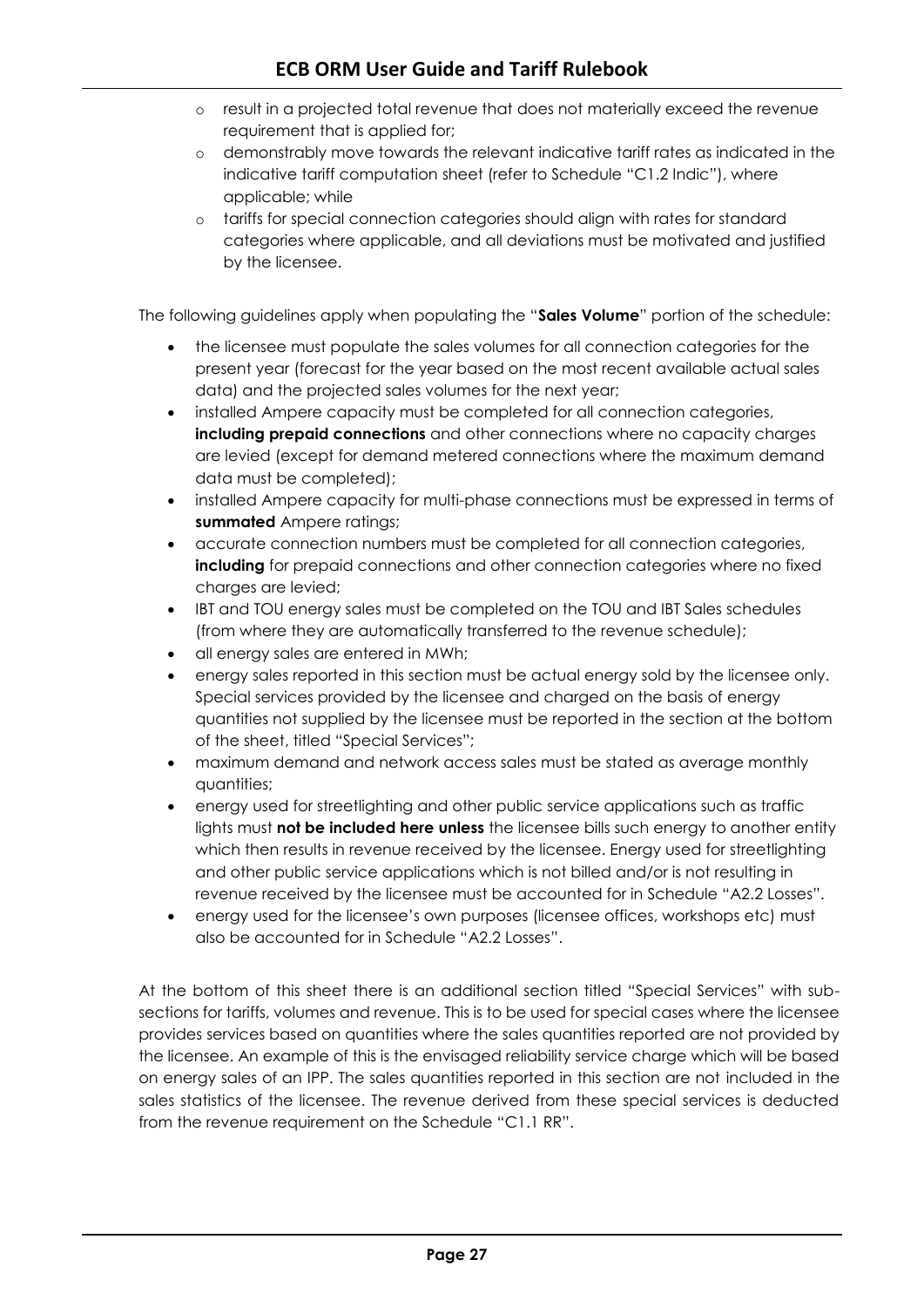**NOTE:** A licensee's failure to supply complete capacity and connection counts invalidates the indicative tariff calculation and may result in the ECB rejecting the licensee's tariff application.

Statutory levies resulting from past and projected sales are automatically calculated below the revenue schedule, using per unit rates as are provided by the ECB. The resulting amounts are carried to the "Nett NEF and ECB Levies" item in the Schedule "C1.1 RR", which summarises the licensee's revenue requirement for the next year.

# **4.8.4 Schedule A1.2.1 TOU Sales**

This sheet contains the tariff rates and sales for TOU-based sales. The schedule deals with energy rates and sales only, noting that fixed and capacity sales are entered in Schedule "A1.2 Sales".

TOU energy rates must comply with ECB directives on their relation to TOU energy rates at which the licensee purchases energy. The default position is that TOU energy sales rates must be a constant c/kWh above the purchased TOU energy rates, i.e. all rates for all TOU time slots must have the same c/kWh difference to the purchased TOU energy rate for the same time slot.

The ECB will issue directives on how sales TOU rates are to be modified in case of non-TOU purchases.

The licensee must motivate and justify any deviations from the above rules and submit these in writing at the time when the tariff application is submitted to the ECB.

# **4.8.5 Schedule A1.2.2 IBT Sales**

This sheet contains the IBT block sizes, the tariff rates and projected sales for IBT-based energy sales. The schedule deals with energy rates and sales only, noting that fixed and capacity sales are entered in Schedule "A1.2 Sales". IBT block sizes must be specified in kWh/month.

# **4.8.6 Schedule A1.2.3 Special Services**

This sheet deals with "Special Services" with sub-sections for tariffs, volumes and revenue, arranged similar to "A1.2 Sales". This is to be used for special cases where the licensee provides services based on quantities where the sales quantities reported are not provided by the licensee. An example of this is the envisaged reliability service charge which will be based on energy sales of an IPP. The sales quantities reported in this section are not included in the sales statistics of the licensee. The revenue derived from these special services is deducted from the revenue requirement on the Schedule "C1.1 RR".

# **4.8.7 Schedule A1.2.4 TOU Special**

This sheet contains provision for TOU energy denominated special services sales. Its form and function are the same as for schedule A.1.2.1.

# **4.8.8 Schedule A1.3: Indicative Tariff Calculation**

This sheet draws on information provided in the other schedules of the ORM, using the revenue requirement to compute the licensee's indicative tariffs, as is comprehensively described in the National Distribution Tariff Study of 2018/19. The tariff calculation results in a set of indicative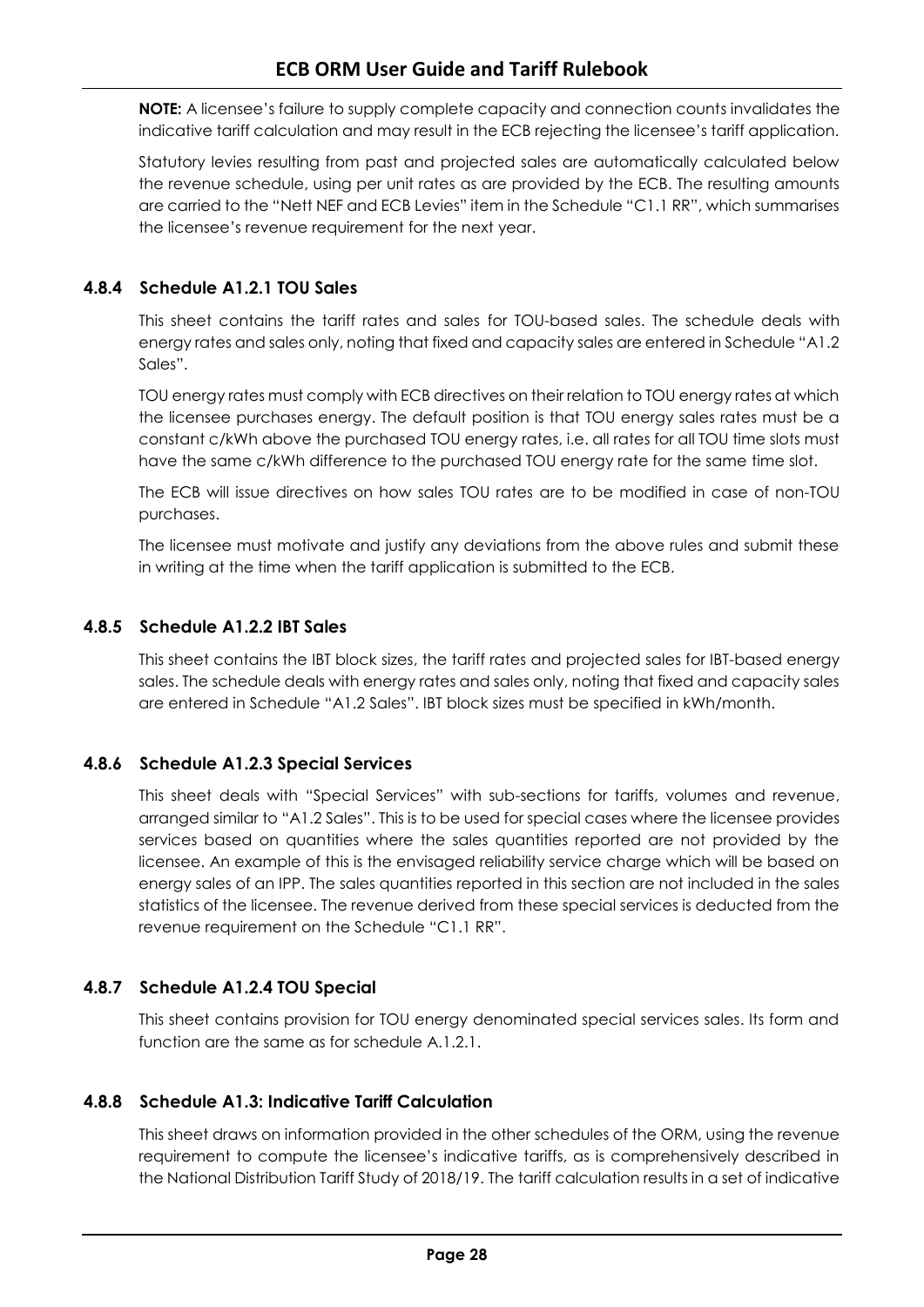cost reflective tariffs using the ECB-approved cost allocation mechanism and estimated ADMD of each connection category.

The schedule also calculates the over- / under-recovery of the actual tariffs compared to the indicative tariffs. Licensees must ensure that indicate and actual tariffs are increasingly aligned from one year to the next, thereby steadily reducing the percentage over- / under-recovery.

The schedule further calculates the desired and actual cross-over points for prepaid versus post-paid tariffs where both options are offered. The licensee must demonstrate that the crossover point moves materially closer to the desired cross-over point from one year to the next.

**The only licensee input on this sheet is the ADMD estimates** for the past and next year. The ADMD estimates should result in a summated ADMD that is within 5% of the maximum demand purchased from NamPower. The balance of ADMD estimates between connection categories must not be changed substantially from one year to the next.

The licensee should ensure that as far as reasonably possible the over- and under-recovery of revenue from connection categories should either a) be reduced from year to year and/or b) be equalised between similar connection categories.

# **4.8.9 Schedule A1.4: Dashboard**

This sheet summarises the key changes that take place in tariffs, sales volumes and revenues in moving from the current to the next financial year, based on the inputs in the various ORM schedules. The sheet is to assist the licensee and ECB to identify unexpected changes that arise by error or design, and address these where applicable.

Here, the licensee can easily see the high-level results of the proposed tariffs and projected sales volumes in terms of a) generating revenue that meets the revenue requirement, b) results in reasonable tariff impacts on the major connection categories and c) moves the tariffs closer to the desired tariff levels.

The licensee can also identify the magnitude of changes in energy sales and capacity sales volumes as well as load factors. This is intended to help the licensee identify any significant errors in capturing sales data.

# **4.8.10 Schedule A2.1 Purchases**

This sheet captures the licensee's bulk energy and capacity purchases, including purchases from NamPower, IPPs, generation plant owned by the licensee, net metering clients and others. The schedule includes sections specifying supplier tariff rates, purchase volumes and associated costs.

The licensee must enter the tariff rates at which electricity purchases are contracted, as well as estimated and/or projected purchase quantities. For non-TOU energy purchases the same rate must be entered in all TOU time slots, and the purchased quantities must be entered in the relevant TOU time slots. **This implies that for any significant bulk purchases besides flat energy net metering, the metering arrangements must provide TOU-differentiated energy purchase quantities, even if the applicable tariff is not TOU-differentiated.** This is done to correctly calculate the overall TOU-differentiated energy purchase costs which influence the TOU energy sales tariffs.

The schedule also includes a section where ECB-allowed purchase tariffs (that may be recovered from customers) are specified by the regulator. This mechanism allows the ECB to transparently reduce tariff rates where a licensee's contracting arrangements result in rates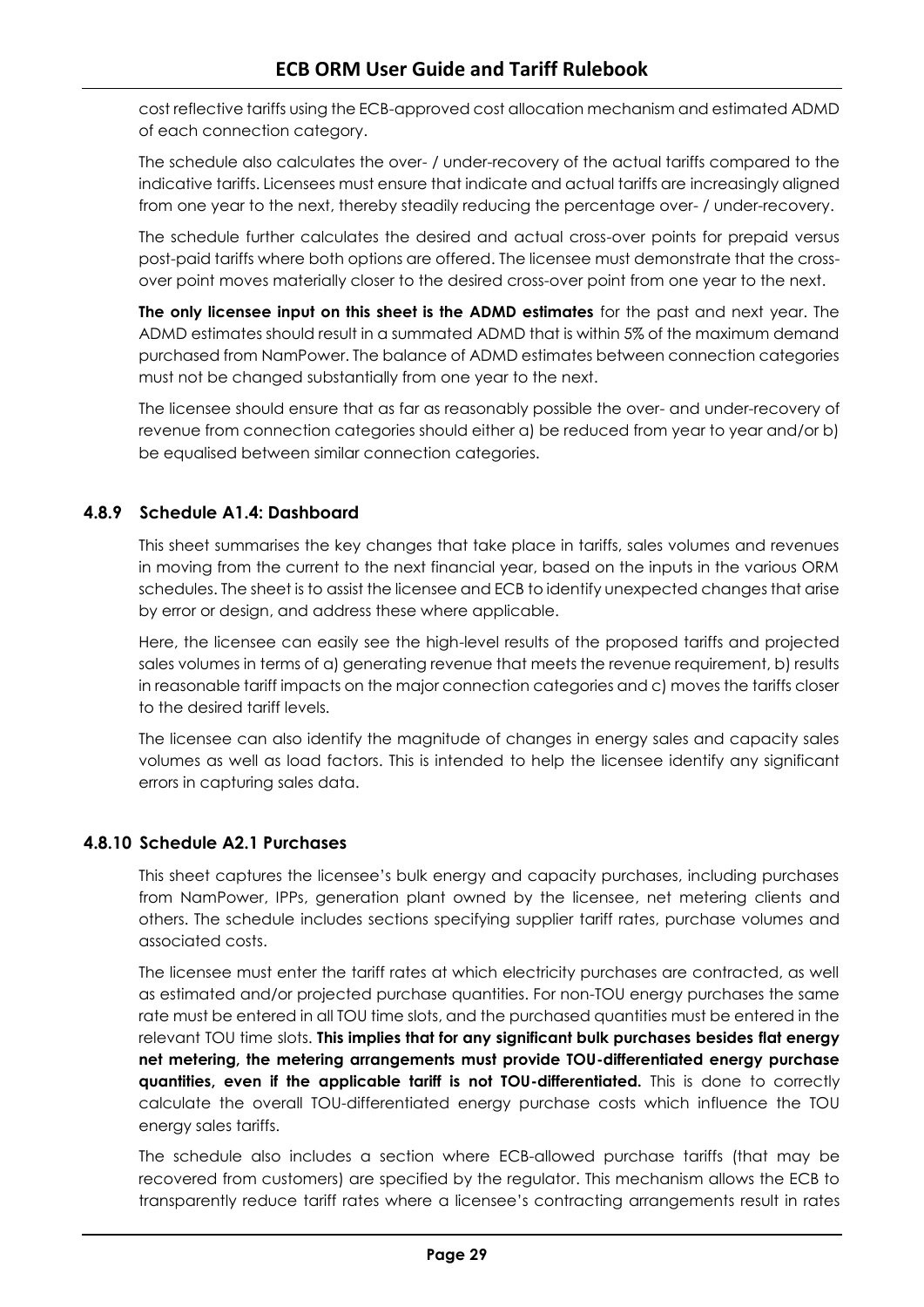that exceed the NamPower-supplied alternative. Where this is the case, the ECB may reduce the allowed rates to NamPower-equivalent rates, thereby protecting the customer from ineffective power purchase contracts entered into by the licensee.

Statutory levies payable on power purchases are calculated below the purchase cost calculations, using rates provided by the ECB. The resulting amounts are carried to the "Nett NEF and ECB Levies" item in the Schedule "C1.1 RR", which summarises the licensee's revenue requirement.

**NOTE:** Purchases from IPPs entered on this sheet must only be energy physically taken from the IPP at the rate approved for such supply. Deemed energy payments or quantities must **not** be included on this schedule but reported in Schedule "A2.2 Losses" instead.

# **4.8.11 Schedule A2.2 Losses**

This sheet reconciles energy sales and other legitimate energy uses with energy purchases to compute the licensee's energy losses. Such losses include both technical losses (which are a physical characteristic of all electricity networks) and non-technical losses (including electricity lost as a result of theft, illegal connections, faulty metering and/or billing problems, as well as causes not directly related to the technical characteristics of the distribution network).

The schedule uses total energy sales and purchases from the respective schedules in the workbook. The licensee must enter the energy used by streetlights (provided these are not billed and generate revenue) as well as energy used for the licensee's own operations.

Energy used by streetlights can either be metered or may be estimated using the total installed wattage of streetlights (as per the NENA asset register, as is provided to the ECB as supporting documents) multiplied by the typical daily operating hours for streetlights.

Energy used for a licensee's own operations must be metered, and a reconciliation of such metering data must be supplied to the ECB on request. Estimates of the licensee's own energy consumption are not permissible and must therefore not be entered into this schedule.

The schedule also includes a feature for the ECB to regulate the maximum allowed level of energy losses to a percentage determined by the regulator. Should the ECB choose to apply this mechanism, a reduction in the power purchase costs allowed to be recovered through the licensee's tariffs will result, thereby reducing the licensee's overall revenue requirement in a transparent manner without affecting the actual sales and energy purchase data included in the ORM. Any loss capping that is to be applied by the ECB will be discussed with the licensee.

Finally, this schedule contains a section where expected deemed energy payments to IPPs are to be captured, both the expected kWh of deemed energy as well the deemed energy payment amounts. The deemed energy payment total as well as any loss capping reductions in revenue requirement are reported on Schedule "C1.1 RR".

# **4.8.12 Schedule B1.0 Budget Input**

This sheet captures the licensee's operating budget and links it to standard line items in the ORM. It primarily a **licensee input** sheet.

The licensee must use the schedule's first two columns for budget item descriptor(s) in the licensee's budget format, while the next two columns must contain the forecast expenditure for the current year (12-month forecast) and the proposed budget for the next year. The licensee's budget line item set-up should ideally mirror the licensee's own set-up in which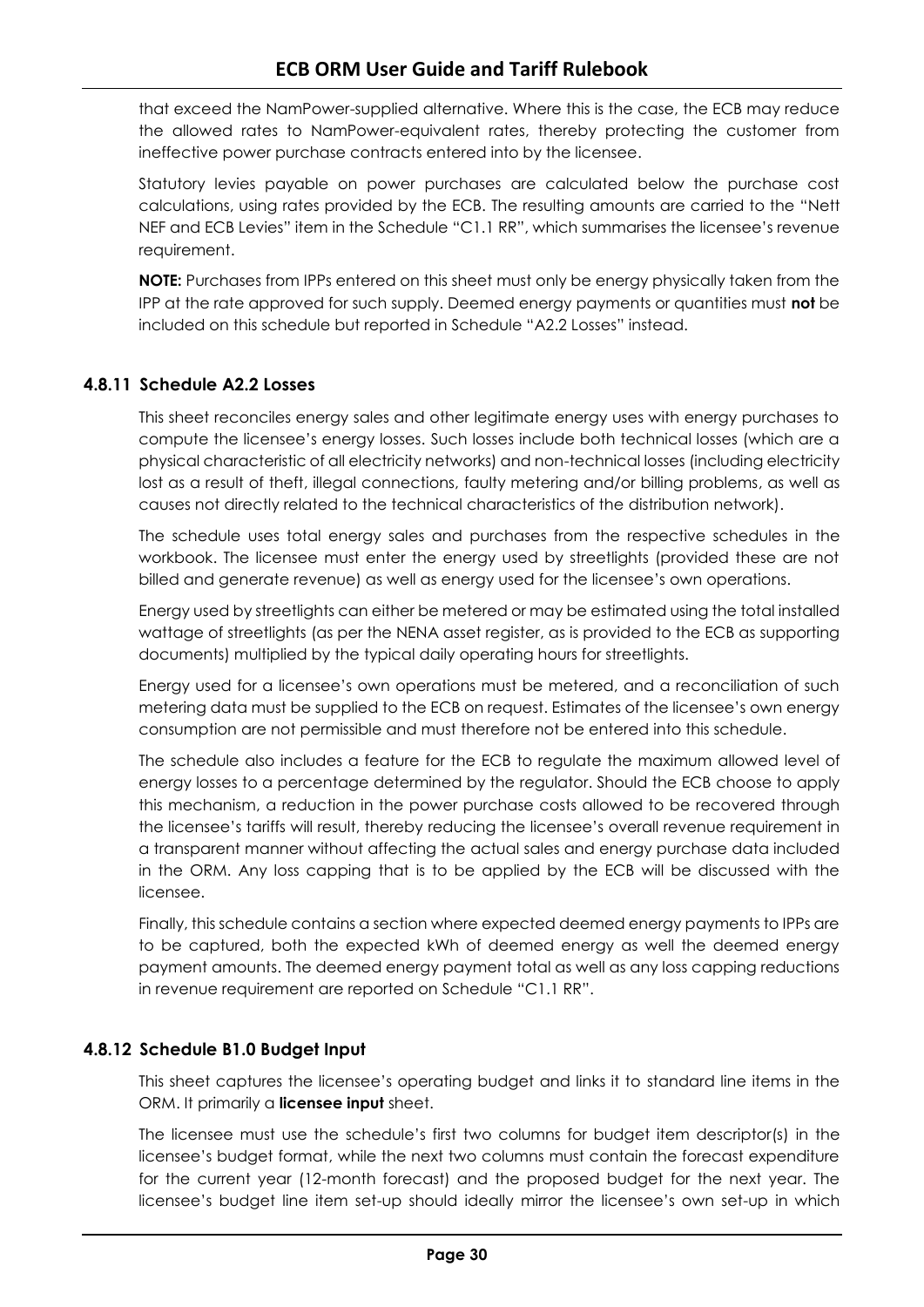budgets are compiled, to allow for easy updating as the licensee's budget may be revised during the tariff application process.

If the sheet contains too few rows, additional rows may be inserted, provided this is done above the red indicator row bearing the following text "INSERT YOUR BUDGET ABOVE THIS ROW". Should this be required, the formulas that are used in columns E, F and G must be copied from the existing to the newly added rows.

In column F, the licensee must select the appropriate ORM cost line item for each budget line. The dropdown list provided in column F is limited to cost items that are approved by the ECB. During the licensee's application review process, the ECB reviews all cost allocations. If a licensee's budget contains costs that may not be included in the revenue requirement, such items will not be linked to any ORM line item.

**NOTE:** the convention used in this sheet is that all expenditures must be entered as positive numbers, while "other income" must be included in the operating budget and be entered using negative numbers. A licensee's tariff revenue budget lines as well as bulk purchases budget lines must not be included in this sheet as these are dealt with in the ORM's revenue schedule.

Below the schedule's main budget part is a special section for **consultancy budgets**. All consultancy budget line items must be captured in this special section. This section differs from the main section in that the ECB may intervene here on individual line items to reduce or disallow them, whereas for all other budget lines this activity takes place on the Schedule "B1.1 Budget".

The licensee is responsible to capture all relevant budget items in this schedule and ensure that all relevant line items are properly linked to a valid ORM standard line item. Omissions will result in such items not being included in the revenue requirement. Financial losses incurred as a result of any such omissions may not be included as reconciliation amounts in future budgets.

Line items that are validly linked with an appropriate ORM cost category automatically display a green colour in column E, all others remain red.

Column G indicates the amount carried over to the Budget Schedule.

The sum of the raw budget versus allocated items is shown at the top of the schedule, this is to assist the licensee in ensuring that all relevant budget items are captured and linked correctly.

A licensee may not add any items to the standard ORM cost line items. Where considered necessary, a licensee can approach the ECB to request that additional line items are included. Where a licensee is unsure of how a given budget item is to be linked, the ECB must be approached for clarifications.

# **4.8.13 Schedule B1.1 Budget**

This sheet is used to examine whether the licensee's operating budget is correctly compiled and compares the budget to a) the previous year's approved budget and b) the licensee's projection for the present (previous) year using the ORM standard cost formats. It is an **ECB input** sheet.

The ECB provides the previous year's approved budget, as per that year's approved ORM.

As part of the assessment of a licensee's tariff application, the ECB reviews the licensee's proposed budget items and indicates the approved budget amount in column E. This enables the licensee to readily identify any differences between the amounts requested (column D)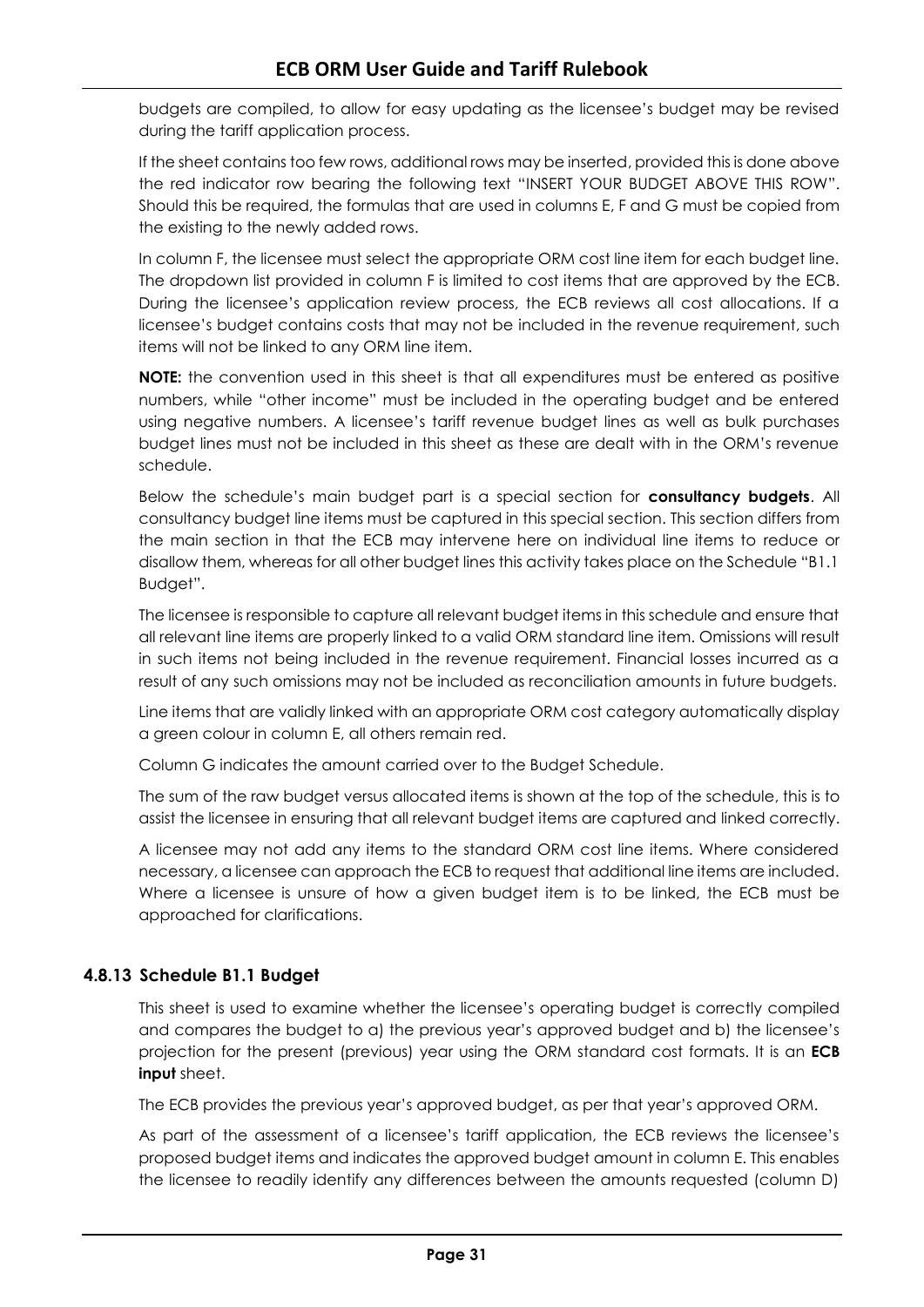and those approved by the ECB (column E), and the amount and percentage deviation (columns H and L).

The ECB will discuss any budget interventions with the licensee.

The sheet also summarises "Other revenue", which typically includes connection and reconnection fees, noting that the licensee must provide adequate information about the sources of any "other revenue". It is noted that "other revenue" is deducted from the licensee's revenue requirement that is to be recovered through the tariffs.

#### **4.8.14 Schedule B2.1: Asset Values and Depreciation**

This sheet captures the licensee's fixed asset values (book values) and associated depreciation claims. The schedule has three main parts, namely

- 1. **Network assets up to 33kV**, which are valued using NENA. The licensee must submit the NENA dataset and valuation result (Summary by Asset Category report) to the ECB together with the completed ORM.
- 2. **Network assets over 33kV**. The licensee must submit the valuation summary or asset register summary extract together with the completed ORM.
- 3. **Non-network assets**, as per the licensee's approved asset register. The licensee must submit the valuation summary or asset register summary extract together with the completed ORM.

The following general stipulations apply regarding **asset values**:

- value changes resulting from NENA cost updates or other re-valuations must be recorded in the "revaluation adjustment" column (column D);
- new asset additions must be recorded in the "additions" column (column E); and
- asset disposals must be recorded in the "disposals" column (column F).

Regarding the network assets, the following stipulations apply:

- NENA uses a modern equivalent replacement cost valuation approach;
- the ECB updates the unit cost rates for all NENA asset types periodically.
- the value of new NENA network assets must be recorded at NENA standard valuation (i.e. unit value rates supplied by the ECB);
- the depreciation of NENA network assets must be as per the NENA valuation report;
- the closing value of NENA network assets must be as per the NENA valuation report;
- customer- and/or grant-funded asset values must be shown in the appropriate rows (in the absence of detailed records of such assets the licensee and the ECB will agree on a suitable percentage to be applied for such assets); and
- no return on assets is allowed for grant- and customer-funded assets.

The following stipulations apply regarding the **depreciation of assets**:

- values of property, investment property, plant and equipment must be stated at cost less accumulated depreciation;
- depreciation must be calculated at cost less residual value, using the straight-line method over the estimated useful life of the asset.
- The following estimated asset lives are provided as a guide:
	- o Networks up to 33kV refer to NENA
	- o Networks over 33kV as per professional asset valuation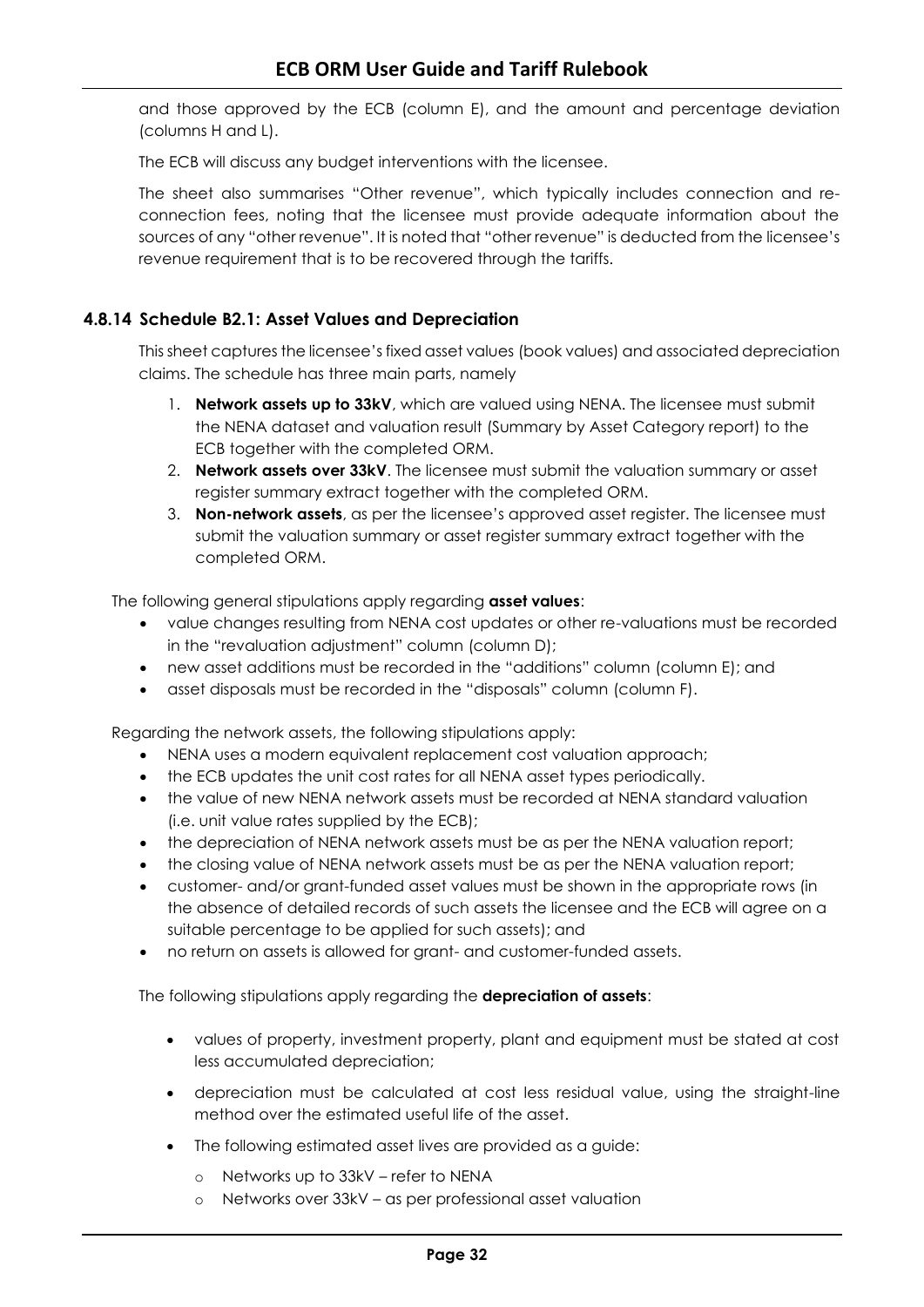- o Investment property 50 years
- o Buildings 50 years
- $o$  IT hardware 5 years
- o IT software 2 years
- o Vehicles (busses) 10 years
- o Vehicles (trucks) 5 years
- o Motor vehicles 5 years
- o Office equipment 5 years
- o Furniture and fittings 5 years

The following stipulations apply regarding **investment property**:

- investment property is property in the form of land and buildings that is held to generate revenue (rentals and/or capital appreciation);
- investment property is not used in the production or supply of goods and services, nor for administrative purposes, nor for sale as part of ordinary business activities;
- investment property may not be included in the regulatory asset base, and must be ring-fenced in the licensee's accounts, as well as all costs and revenues associated with it; and
- only net profits derived from investment property must be recorded as "other revenue".

#### **4.8.15 Schedule B2.2: Return**

This sheet calculates the expected return on assets that is to form part of the licensee's revenue requirement, excluding the value of grant- or customer-funded assets. The return on net working capital (i.e. current assets minus current liabilities) is also calculated.

For licensees with a ring-fenced distribution undertaking within a larger organisation it is permissible to estimate the current assets and liabilities as follows (if no full ring-fencing information is available):

- Current assets = 2/12 projected revenue from post-paid sales; and
- Current liabilities =  $1.5/12$  \* projected power purchase costs +  $1/12$  of O&M, Customer Service and Overheads Costs.

**NOTE:** The rate of return is specified by the ECB (in form of the WACC) and represents the regulated return that the licensee may generate from assets and net working capital employed, and the ECB will advise on the WACC to be used.

#### **4.8.16 Schedule B 3.1: Bad Debt**

This sheet calculates the regulated provision for bad debt, based on the revenue that the licensee wrote off in the previous year.

The ECB encourages licensees to improve their debt collection efforts and only allows a maximum of 1.25% of the revenue requirement to be included as provision for bad debt in the licensee's revenue requirement for the next year. Licensees are encouraged to improve on this maximum allowable figure.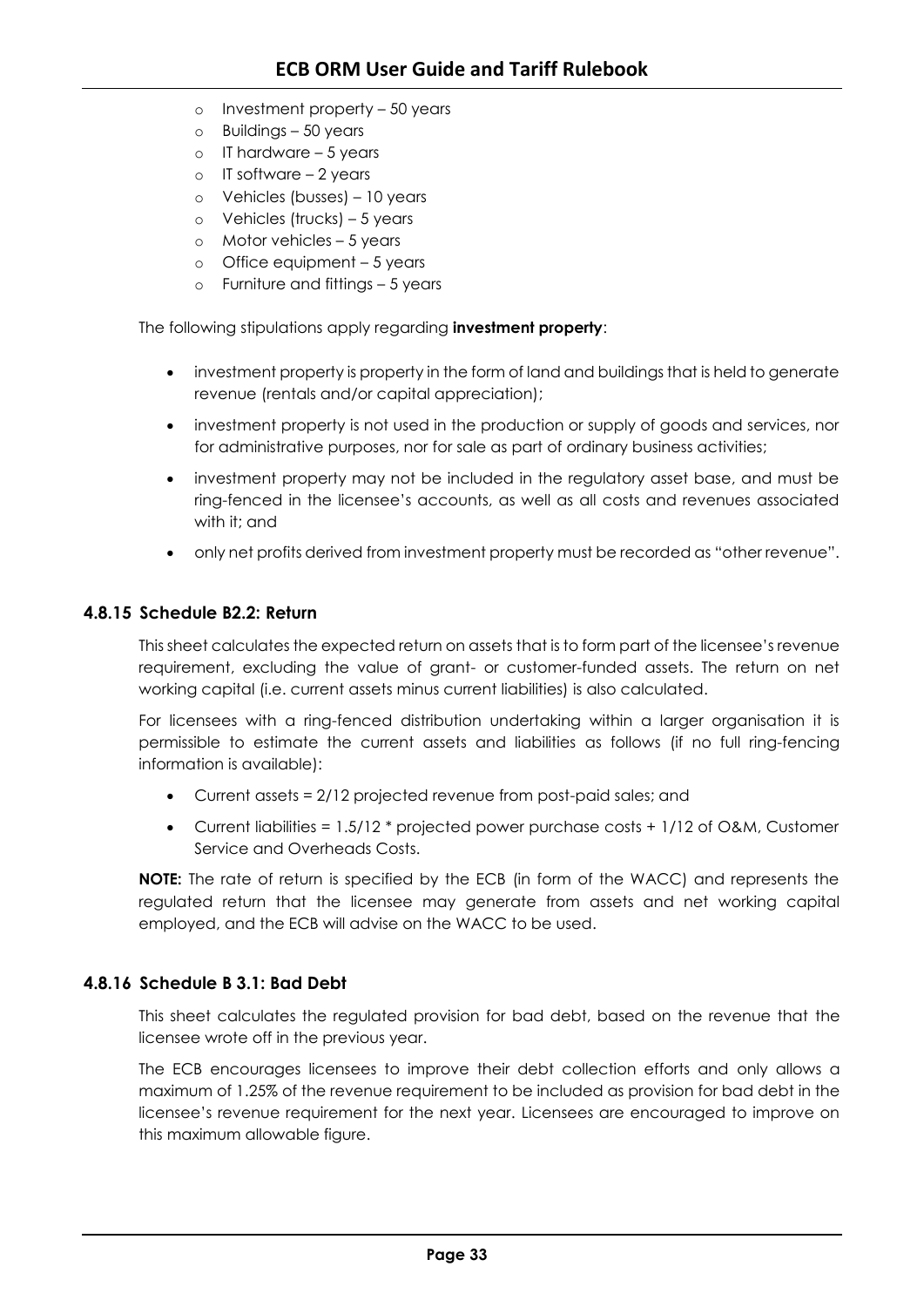#### **4.8.17 Schedule C1.1: Revenue Requirement**

The sheet "C1.1: RR" is the revenue requirement schedule and is the ORM-TD's main cost summary schedule. It relies on the accurate completion of the other schedules that are part of the ORM-TD workbook.

The schedule includes a summary of the electricity units sold, losses and purchases (in MWh), as well as purchased capacity (in kVA). It also summarises the main cost and other income components as are calculated in the ORM's other schedules based on the provisions contained in the National Distribution Tariff Study of 2018/19.

The total revenue requirement, once reviewed and approved by the ECB, forms the basis from which the licensee's indicative electricity tariffs are computed.

For transparency and control purposes this sheet includes a section below the revenue requirement calculation which summarises the regulatory interventions affecting the licensee's requested budget. These are items that the licensee is likely to face as actual expenditure, but which are not allowed as part of the revenue requirement and which are therefore not covered in the revenue from tariffs. The licensee will usually have to cover these items from provisions for return on assets and depreciation of assets (both of which are not intended to cover non-allowed operating costs). The ECB will monitor these amounts to assess the extent to which the licensee compromises its capability to invest in assets (represented by the depreciation and return allowances) by incurring unauthorised costs or carrying unapproved levels of inefficiency in power purchases or energy losses.

#### **4.8.18 Schedule D1.1: Capital Budget**

This sheet captures capital budget information, both for the current and the next financial year under consideration. Capital budget items must be divided into new as well as continuing projects. The sheet provides an indication of the current and next year's capital expenditure and serves as a useful indicator of possible changes that may affect future electricity tariffs.

#### **4.8.19 Schedule EPM and EPM-P**

The EPM and EPM-P sheets are **interface** sheets that allow the ECB to link the approved tariffs and projected sales volumes in the ORM to its regulatory database that is used, among others, to produce the schedule of approved tariffs. All tariffs and sales volumes contained in the standard, special and special services section of the Schedules A1.2, A1.2.1 and A1.2.2 are already linked to the EPM sheets and should not require user intervention.

Licensees with area differentiated tariffs who enter weighted average tariffs on the Schedule A1.2 through A1.2.2 may need to add the detailed tariffs manually to the EPM and EPM-P sheets. See also section [4.6.](#page-26-0)

#### **4.8.20 Schedules C2.1 and C2.2 – TOU Definitions and TOU Sales Analysis**

These schedules are used to record the TOU definition and analyse the TOU energy sales of the licensee.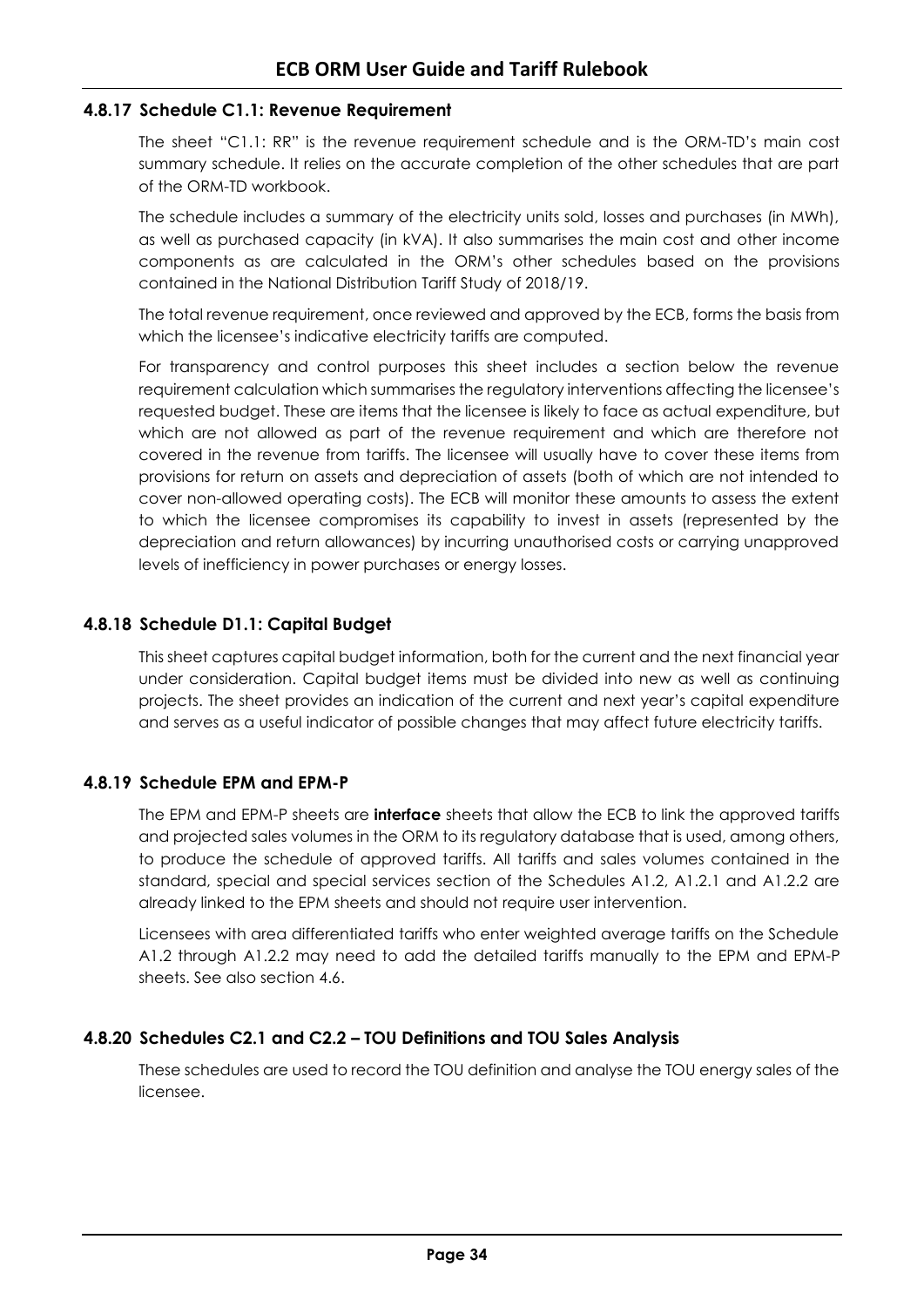# <span id="page-38-0"></span>**5. Part C: ORM – Financial Reporting**

# **5.1 Purpose**

<span id="page-38-1"></span>The purpose of the ORM – Financial Reporting (ORM-FR) is to

- a) capture a licensee's key financial and operating results at the end of a given financial year <sup>4</sup>;
- b) provide the ECB with an overview of a licensee's audited financial results using a standardised format (independent of the format of the annual financial statements used by a licensee), including details on focus areas of specific interest to the regulatory process such as borrowings, assets and debtors;
- c) provide the ECB with accurate information on actual expenditures, revenue and sales for a given reporting period as is used for statistical purposes as well as the ECB's annual revenue reconciliation process; and
- d) provide the ECB with performance management data and information aligned with the regulator's performance framework.

The ORM-FR is an Excel workbook that is provided by the ECB.

The submission of a completed ORM-FR for the previous financial year is a pre-requisite for the approval of tariffs for the next financial year.

Since a financial audit does not necessarily include a detailed audit of sales volumes, licensees are explicitly encouraged to have their sales volume information audited or otherwise verified by a competent external reviewer.

# <span id="page-38-2"></span>**5.2 Introduction to the ORM-FR**

l

The ORM-FR contains several schedules that capture the information contained in a licensee's balance sheet, income statement and cash flow statement of a given financial year. These schedules must agree with a licensee's audited annual financial statements.

**If a licensee's audited results are not yet available when the submission of the ORM-FR is due,** the licensee shall notify the ECB of the delay and its reasons. The ECB and licensee will then agree on the process to be followed, which may include postponing the due date for submission of the ORM-TD and ORM-FR or submitting an interim ORM-FR using information based on the latest management accounts instead of the audited results.

The ORM-FR also contains schedules that correspond to schedules that are part of the ORM-TD. These are intended to capture final (i.e. after-the-fact) data and information on a licensee's budget, power purchases, sales and revenues. While the information used in these schedules must correspond to the licensee's respective audited or verified numbers, the schedules may in- or exclude certain items that form part of the audited annual financial

<sup>4</sup> Audited licensees are to use the audited annual financial statements to populate the ORM-FR workbook.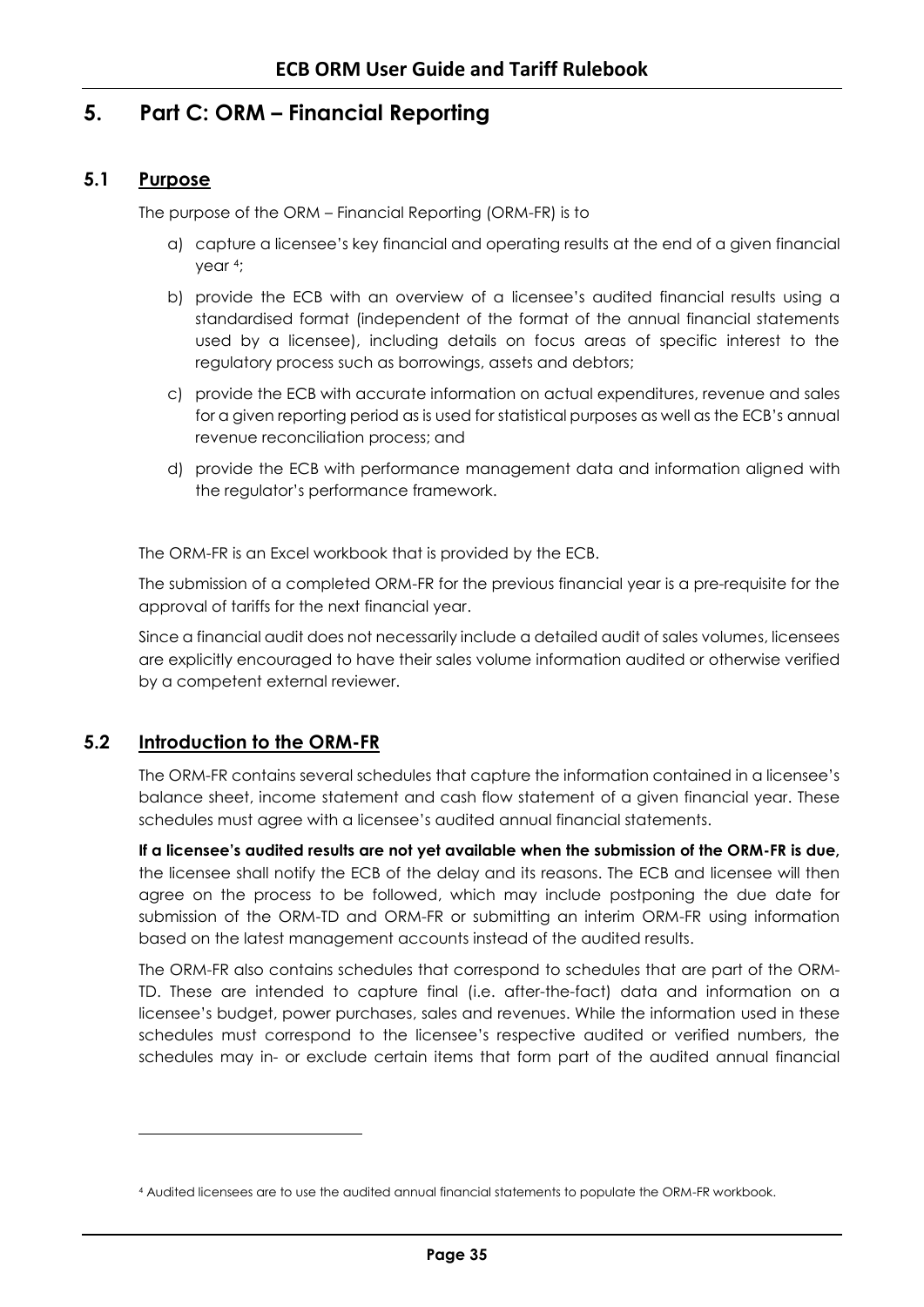statements or vice versa. This implies that the totals may – in certain cases – not be directly comparable to the figures contained in the licensee's audited financial statements.

**The ECB reserves the right** to request a licensee's supporting documentation. These may, amongst others, include a licensee's management accounts and/or financial audit working papers to verify the information contained in the ORM-FR.

# <span id="page-39-0"></span>**5.3 Populating the ORM-FR**

#### **5.3.1 Schedule F1.1 Balance Sheet**

This schedule captures the information contained in the licensee's balance sheet for the reporting year under consideration, as per the licensee's audited annual financial statements.

Items included in the balance sheet of the audited statements but not listed in the ORM-FR are to be summated in the rows marked "Other …" in each of the main sections of schedule F1.1.

Items where additional details are required must be captured in sub-schedules F1.1.1 to F1.1.9.

A licensee must ensure that the balance sheet balances, and that the totals included in the balance sheet agree with those contained in the respective audited financial statements.

#### **5.3.2 Sub-Schedules F1.1.1 to F1.1.9**

Schedules F1.1.1 to F1.1.9 are sub-schedules of a licensee's balance sheet schedule F1.1 and capture additional details of select items of relevance to the balance sheet.

The purpose of these sub-schedules is to provide the ECB with additional information of relevance to the items listed in the licensee's balance sheet, specifically focusing on aspects relating to a licensee's financial performance and status. Where applicable, items from the sub-schedules are transferred to the balance sheet.

**Schedule F1.1.1** captures the values of a licensee's **fixed assets**, as per the audited results. Network asset figures used in this sub-schedule will likely be different from the NENA values used in schedule T3.2, while non-network asset figures should be the same as those in schedule T3.2.

**Schedule F1.1.2** captures a licensee's **asset revaluation and depreciation** figures. Similar to schedule F1.1.1, network asset numbers will likely differ from those based on the NENA valuation used in schedule T3.2, while the remaining assets should be the same as used in schedule T3.2.

**Schedule F1.1.3** captures a licensee's **short- and long-term investments**. Each major investment must be listed separately, while minor investments may be combined, where this is sensible.

**Schedule F1.1.4** captures a licensee's **long-term debtors**. Each of the main long-term debtors must be listed separately, while minor debtors may be combined, where this is sensible.

**Schedule F1.1.5** captures a licensee's **summary of customer debtors**, including the amounts of customer deposits held and an age analysis of customer debtors.

**Schedule F1.1.6** captures the details of a licensee's **other (short-term) debtors**. Each of the main debtors must be listed separately, while minor debtors may be combined, where sensible.

**Schedule F1.1.7** captures a licensee's **interest-bearing borrowings as at year-end**. Each main loan must be listed separately, and the purpose of each such loan must be stated. Minor loans may be combined per main usage category (e.g. for vehicles, for equipment, for other assets).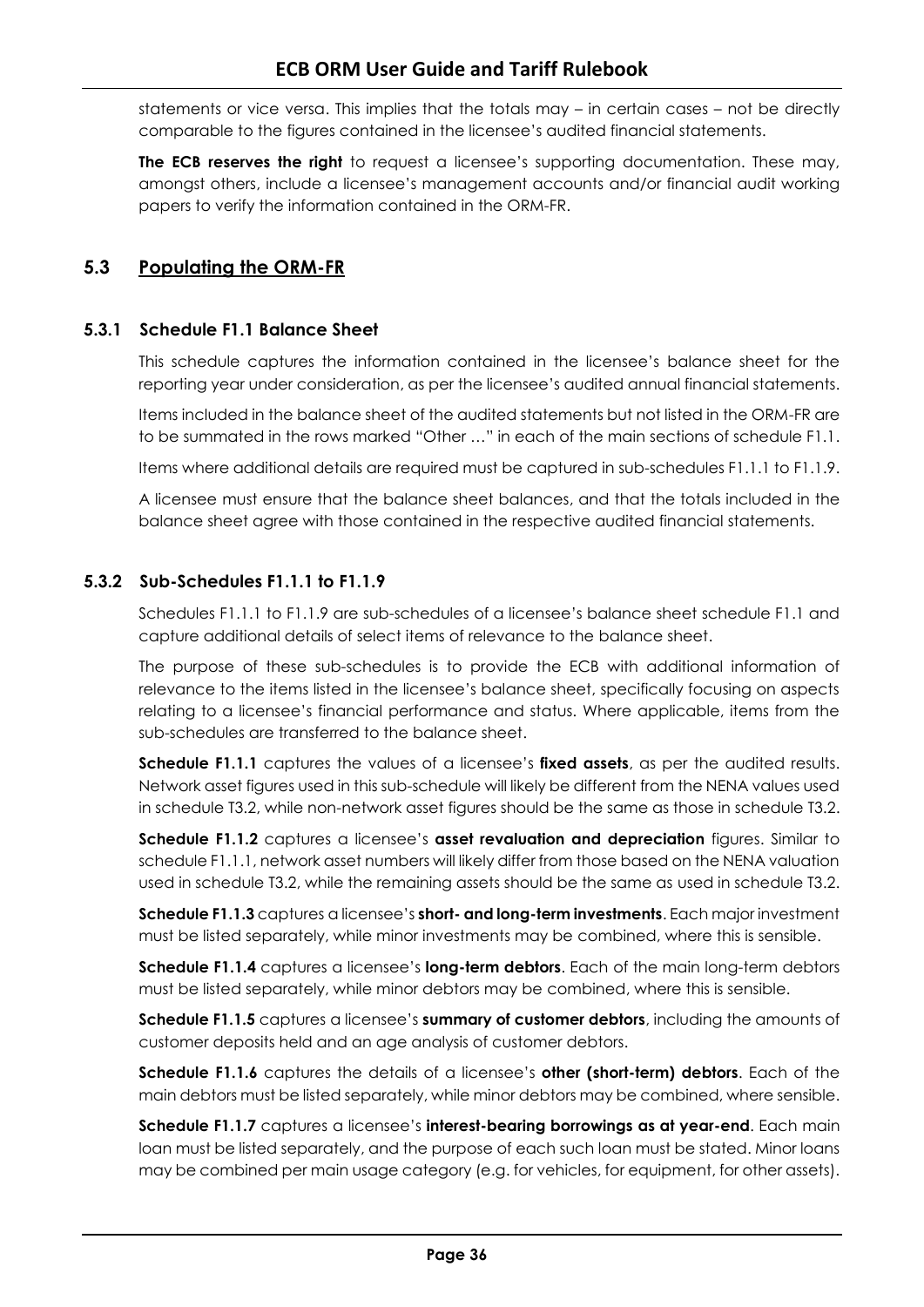**Schedule F1.1.8** captures a licensee's **trade and other payables**. Each main creditor must be listed separately, while minor creditors may be combined using the main usage categories.

**Schedule F1.1.9** captures a licensee's **short-term borrowings**. Each main lender must be listed separately, while minor lenders may be combined, where sensible.

#### **5.3.3 Schedule F1.2 Income Statement**

This schedule captures a licensee's income statement for the reporting year, as per the respective audited annual financial statements.

Items included in the income statement of the audited financial statements but not listed in the ORM-FR must be summated in the rows marked "Other …" in each of the main sections in schedule F1.2.

A licensee must ensure that the totals included in the income statement agree with those contained in the respective audited financial statements.

#### **5.3.4 Schedule F1.3 Cash Flow Statement**

This schedule captures a licensee's cash flow statement for the reporting year, as per the respective audited financial statements.

Items included in the cash flow statement of the audited financial statements but not listed in the ORM-FR must be summated in the rows marked "Other …" in each of the main sections in schedule F1.3.

A licensee must ensure that the totals included in the cash flow statement agree with those contained in the respective audited financial statements.

# <span id="page-40-0"></span>**5.4 ORM-FR Regulatory Reporting Schedules**

The schedules named T\*.\* are identical in layout and purpose to their counterparts in the ORM-TD, except that they only include the audited/verified results for a given year.

The relevant sections of the ORM-TD user guide apply to the completion of these schedules too, except that the schedules T\*.\* are **strictly to be populated with only audited/verified**

- financial results (budget, asset values except those relating to NENA data);
- customer and sales data, incl. ECB-approved tariffs and verified final sales;
- power purchases corresponding to supplier invoices; and
- local authority surcharges that have been paid.

# <span id="page-40-1"></span>**5.5 ORM-FR Performance Management Schedules**

The ORM-FR includes two schedules related to a licensee's individual performance and align and are used as part of the ECB's Performance Management Framework (as updated).

# **5.5.1 Schedule P1.1 Performance Data Matrix**

The performance data matrix was developed as part of the ECB's Performance Management Framework, capturing data to determine various performance indicators. The matrix includes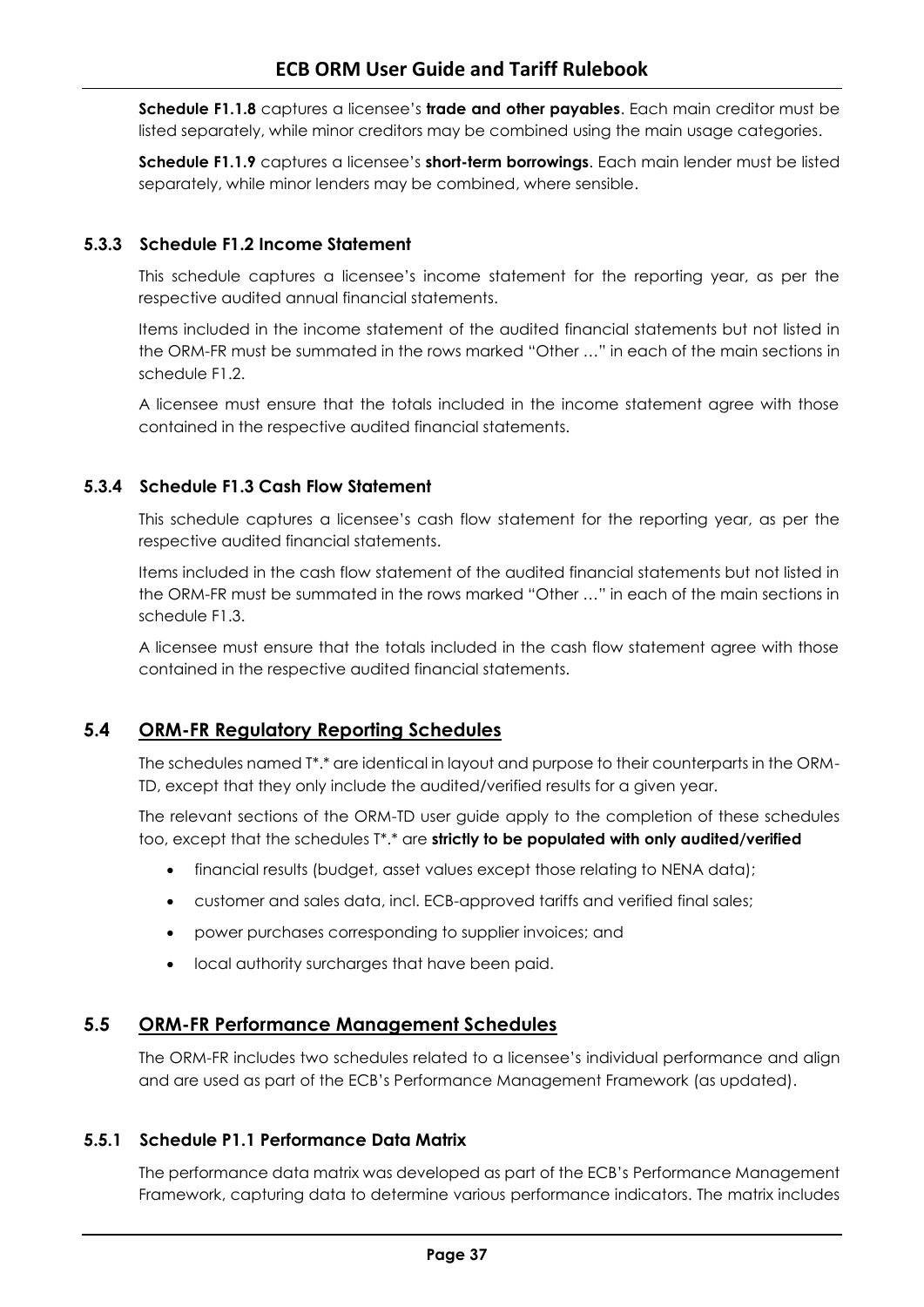information on the expected source of each data item as well as the purpose for which the item is required.

Most of the inputs required in this schedule are linked to other schedules in the ORM-FR, but some items must be entered manually, including the following:

- Allocated management and support services costs (for ring-fenced licensees only) this is the sum of other departments' costs recovered from electricity;
- Total post-paid sales (to calculate debtor days);
- Wheeling costs (if applicable);
- Loan principal and lease principal payments;
- Marketable securities (if any);
- A licensee's employee numbers;
- Network data (from NENA for medium voltage and low voltage networks)
- A licensee's geographical and population-relevant areal data; and
- Data related to the quality of service and supply (to be drawn from QOSSS reporting).

#### **5.5.2 Schedule P1.2 Performance Indicators**

l

This schedule calculates some performance indicators as per the ECB's Performance Management Framework 5.

The inputs required in this sheet are for ECB-approved data only and are normally entered by ECB staff once a licensee has submitted a completed ORM-FR to the regulator.

<sup>5</sup> For more information on the indicators please refer to the ECB's Performance Management Framework.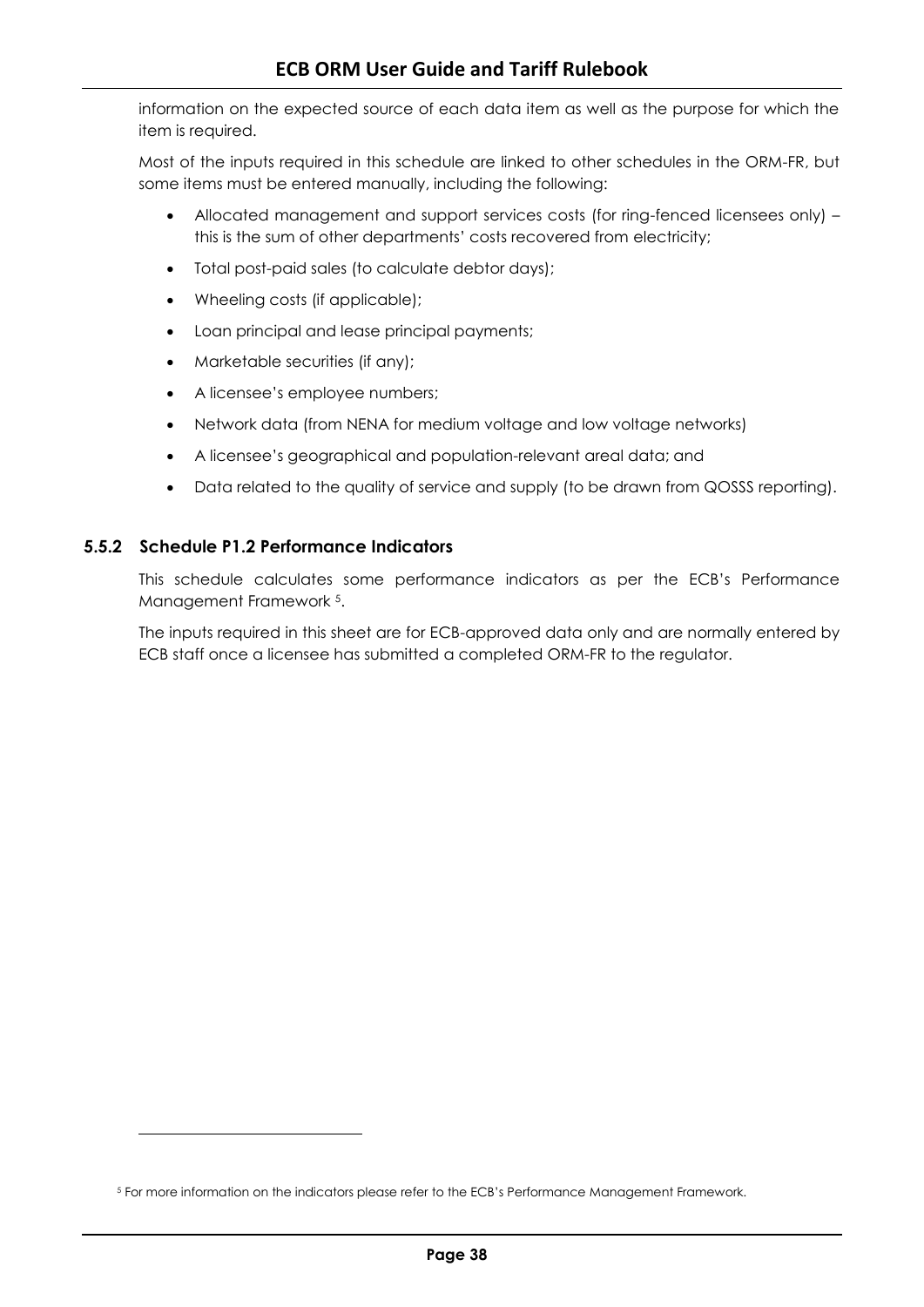# <span id="page-42-0"></span>**6. Part D: Tariff Determination and Financial Reporting Process**

# **6.1 Tariff Determination and Financial Reporting Cycle**

<span id="page-42-1"></span>The tariff determination and financial reporting process for licensees is an annual process with a defined succession of events as broadly illustrated in the figure below:

#### **Figure 5: Tariff Application Cycle**

<span id="page-42-3"></span>

[Table 5](#page-42-2) expands on the above cycle and sets indicative target dates.

#### **Table 5: Reporting Cycle Activities and their Timing**

<span id="page-42-2"></span>

| Event                              | Timing | <b>Remarks</b>                                            |
|------------------------------------|--------|-----------------------------------------------------------|
| Start of licensee financial year N | July   | Expected implementation date for new<br>approved tariffs. |
|                                    |        | Customers are duly notified of new tariffs.               |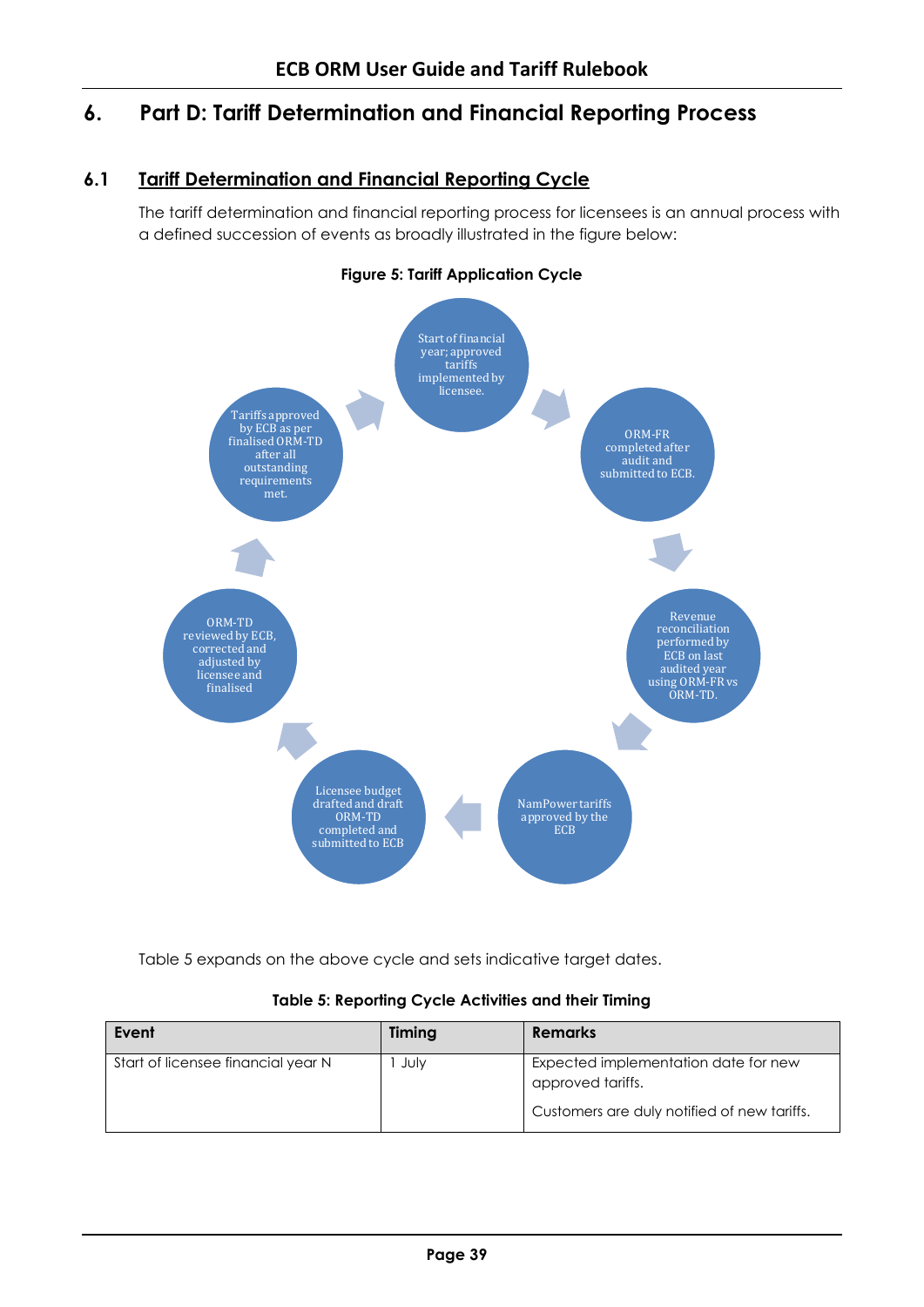| Event                                                                      | <b>Timing</b>                  | <b>Remarks</b>                                                                                                                                                                                                                      |
|----------------------------------------------------------------------------|--------------------------------|-------------------------------------------------------------------------------------------------------------------------------------------------------------------------------------------------------------------------------------|
| Licensee completes financial results<br>for past year N-1, audit completed | 31 December (as<br>per license | Audited financial statements to be<br>submitted to the ECB when available.                                                                                                                                                          |
|                                                                            | conditions)                    | If the audit is delayed the licensee notifies<br>the ECB of the expected delay as well as<br>the reasons for the delay.                                                                                                             |
|                                                                            |                                | The ECB agrees with the licensee regarding<br>submission of an interim or delayed ORM-FR.                                                                                                                                           |
| Licensee completes ORM-FR with<br>audited results for prior year N-1       | 31 January                     | ORM-FR to be completed and submitted<br>with final information for year N-1                                                                                                                                                         |
| Revenue reconciliation                                                     | 28 February                    | The ECB performs a revenue reconciliation<br>for year N-1 by comparing the ORM-FR to<br>the ORM-TD submitted earlier for the year N-<br>1. This may result in reconciliation amounts<br>being determined for the next ORM-TD.       |
|                                                                            |                                | The ECB reviews all relevant ECB audit<br>results and associated requirements,<br>including remedial actions and document<br>submissions, and alerts the licensee to any<br>outstanding requirements.                               |
| NamPower tariff approval process                                           | 31 March                       | The ECB reviews and approves NamPower's<br>tariff application for year N+1. NamPower's<br>approved tariff for year N+1 are published.                                                                                               |
| Licensee budget and tariff<br>application process                          | 30 April                       | The licensee prepares a draft operating<br>budget as well as sales and purchases<br>forecasts, populates the ORM-TD for year<br>N+1, designs proposed tariffs for year N+1<br>and submits the draft ORM to the ECB for<br>scrutiny. |
|                                                                            |                                | The licensee reviews any requirements for<br>submission of documents and/or ECB audit<br>issues that must be addressed, ensuring that<br>all requirements are met before submission<br>of the ORM-TD to the ECB.                    |
| Tariff application review                                                  | 30 May                         | The ECB reviews the draft ORM submitted<br>by the licensee and resolves any questions<br>or discussions with the licensee.                                                                                                          |
|                                                                            |                                | The licensee submits a final revised ORM-TD<br>tariff application with a formal request letter<br>and required supporting information.                                                                                              |
|                                                                            |                                | The ECB considers and approves the<br>licensee's tariffs and returns the approved<br>ORM-TD to the licensee for records.                                                                                                            |
| Tariff implementation                                                      | 1 July                         | The licensee informs customers of the<br>approved changes to tariffs and other<br>conditions of supply.                                                                                                                             |
|                                                                            |                                | The new approved tariffs are implemented<br>as from the approved effective date.                                                                                                                                                    |